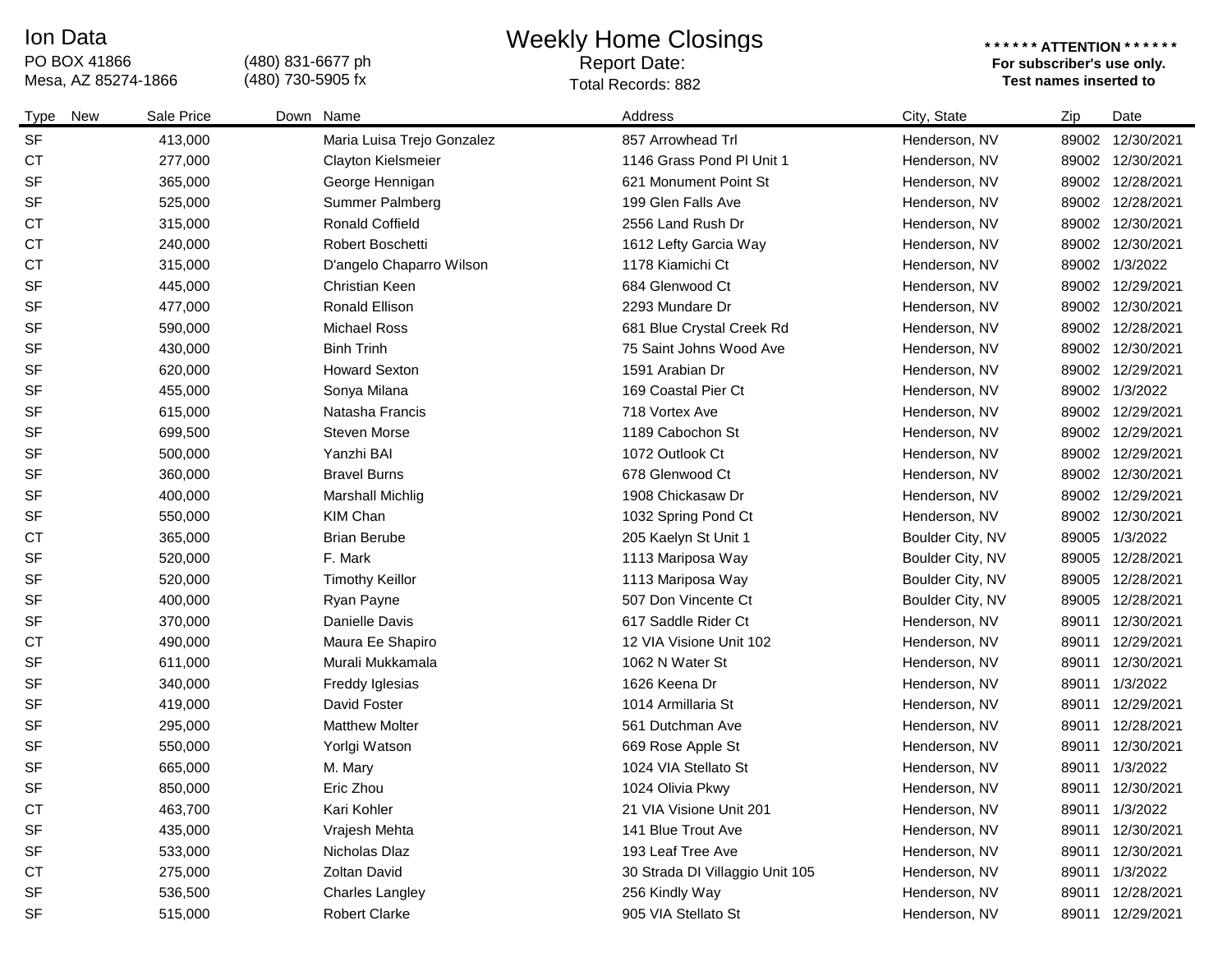| <b>Type</b> | <b>New</b> | Sale Price | Down Name             | Address                           |                                   | City, State<br>Zip     | Date             |
|-------------|------------|------------|-----------------------|-----------------------------------|-----------------------------------|------------------------|------------------|
| <b>SF</b>   |            | 270,000    | Anthony Guerra        | 1304 Chestnut St                  |                                   | Henderson, NV<br>89011 | 12/29/2021       |
| SF          | Ν          | 469,950    | Aroemello Araujo      | 27 Castleton Tower Ct             |                                   | Henderson, NV<br>89011 | 12/30/2021       |
| <b>CT</b>   |            | 549,000    | John Melvin           | 18 VIA Visione Unit 105           |                                   | Henderson, NV<br>89011 | 12/30/2021       |
| SF          |            | 300,000    | Mark Backus           | 367 Pretissimo Ln                 |                                   | Henderson, NV<br>89011 | 12/28/2021       |
| SF          |            | 530,000    | Nicholas Cominale     | 1067 VIA Saint Lucia Pl           |                                   | Henderson, NV<br>89011 | 12/30/2021       |
| SF          |            | 711,000    | Anthony Kavouras      | 6 Cerchio Basso                   |                                   | Henderson, NV<br>89011 | 12/29/2021       |
| SF          |            | 495,000    | Gracie White          | 328 VIA Franciosa Dr              |                                   | Henderson, NV<br>89011 | 12/30/2021       |
| SF          |            | 590,000    | Steven Oxner          | 302 Divertimento St               |                                   | Henderson, NV<br>89011 | 12/30/2021       |
| SF          |            | 370,000    | Elder Casasola        | 17 Durango Station Dr             |                                   | Henderson, NV          | 89012 12/30/2021 |
| SF          |            | 540,000    | Gary Verbano          | 2075 Eagle Watch Dr               |                                   | Henderson, NV          | 89012 12/29/2021 |
| <b>CT</b>   |            | 325,000    | Juan Rodriguez        | 251 S Green Valley Pkwy Unit 1812 |                                   | Henderson, NV          | 89012 1/3/2022   |
| SF          |            | 357,500    | Dennis Sickle         | 485 Elkhurst Pl                   |                                   | Henderson, NV          | 89012 12/30/2021 |
| SF          |            | 424,000    | Antoine Roberson      | 493 Pine Trace Ct                 |                                   | Henderson, NV          | 89012 1/3/2022   |
| SF          |            | 200,000    | John Dillen           | 2183 High Mesa Dr                 |                                   | Henderson, NV          | 89012 12/28/2021 |
| SF          |            | 653,999    | Jaber Sahourieh       | 824 Tarbet Ave                    |                                   | Henderson, NV          | 89012 12/29/2021 |
| SF          |            | 7,500,000  | Craig M Ee Brown      | 659 Scenic RIM Dr                 |                                   | Henderson, NV          | 89012 12/30/2021 |
| SF          |            | 340,000    | Donald Baltz          | 2153 Indigo Creek Ave             |                                   | Henderson, NV          | 89012 12/28/2021 |
| SF          |            | 340,000    | Jie Lin               | 125 Morning Dr                    |                                   | Henderson, NV          | 89012 12/28/2021 |
| SF          |            | 470,000    | Donald Lee            | 1393 Gran Vista Ave               |                                   | Henderson, NV          | 89012 12/30/2021 |
| СT          |            | 385,000    | Doreen Stanley        | 709 Value Ridge Ave               |                                   | Henderson, NV          | 89012 12/30/2021 |
| СT          |            | 150,000    | Rasoul Esfandiari     |                                   | 231 W Horizon Ridge Pkwy Apt 1412 | Henderson, NV          | 89012 12/30/2021 |
| SF          |            | 421,000    | <b>Brian Rugley</b>   | 1862 Mesquite Canyon Dr           |                                   | Henderson, NV          | 89012 12/30/2021 |
| <b>CT</b>   |            | 380,000    | Adam Wojciehowski     | 707 Value Ridge Ave               |                                   | Henderson, NV          | 89012 12/29/2021 |
| SF          |            | 4,600,000  | Murray Dunlop         | 686 Tranquil RIM Ct               |                                   | Henderson, NV          | 89012 12/29/2021 |
| SF          |            | 780,000    | Steven Donia          | 239 Jumping Springs Pl            |                                   | Henderson, NV          | 89012 12/30/2021 |
| SF          |            | 505,000    | Alexander Crowell     | 2488 Marlene Way                  |                                   | Henderson, NV          | 89014 12/30/2021 |
| SF          |            | 710,000    | <b>Barry Hutt</b>     | 2237 Lucerne Dr                   |                                   | Henderson, NV          | 89014 12/30/2021 |
| <b>CT</b>   |            | 226,888    | Joann Simari          | 1575 W Warm Springs Rd Unit 711   |                                   | Henderson, NV          | 89014 12/30/2021 |
| SF          |            | 465,000    | <b>Scott Donnelly</b> | 304 Saint Augustine Ln            |                                   | Henderson, NV          | 89014 1/3/2022   |
| SF          |            | 530,000    | Danielle Wolden       | 337 Mount Hope St                 |                                   | Henderson, NV          | 89014 1/3/2022   |
| SF          |            | 335,000    | Ruby Shuk CHU Lee     | 1694 Freedom Ct                   |                                   | Henderson, NV          | 89014 12/30/2021 |
| СT          |            | 227,000    | George Wood           | 750 Apple Tree Ct                 |                                   | Henderson, NV          | 89014 1/3/2022   |
| <b>SF</b>   |            | 433,000    | John Cavanaugh        | 1142 Evening Canyon Ave           |                                   | Henderson, NV          | 89014 12/29/2021 |
| SF          |            | 373,900    | Heidi Andasol Saravia | 576 Jackson Dr                    |                                   | Henderson, NV          | 89014 12/29/2021 |
| SF          |            | 468,000    | Maribel Rodriguez     | 2318 Lone Pine St                 |                                   | Henderson, NV          | 89014 12/30/2021 |
| <b>CT</b>   |            | 214,900    | Christina Santiago    | 1212 Bass Dr Unit B               |                                   | Henderson, NV          | 89014 1/3/2022   |
| <b>CT</b>   |            | 271,000    | Paulette J Ee Hawkins | 855 N Stephanie St Unit 2514      |                                   | Henderson, NV          | 89014 12/29/2021 |
| SF          |            | 550,000    | Joel Bradley          | 180 E Kimberly Dr                 |                                   | Henderson, NV          | 89015 12/30/2021 |
| SF          |            | 290,000    | Armando Villalpando   | 589 Burton St                     |                                   | Henderson, NV          | 89015 12/28/2021 |
| SF          |            | 354,000    | Jonathan Beardall     | 227 ELM St                        |                                   | Henderson, NV          | 89015 12/30/2021 |
| SF          |            | 217,220    | Catalina Ledesma      | 401 Groft Way                     |                                   | Henderson, NV          | 89015 1/3/2022   |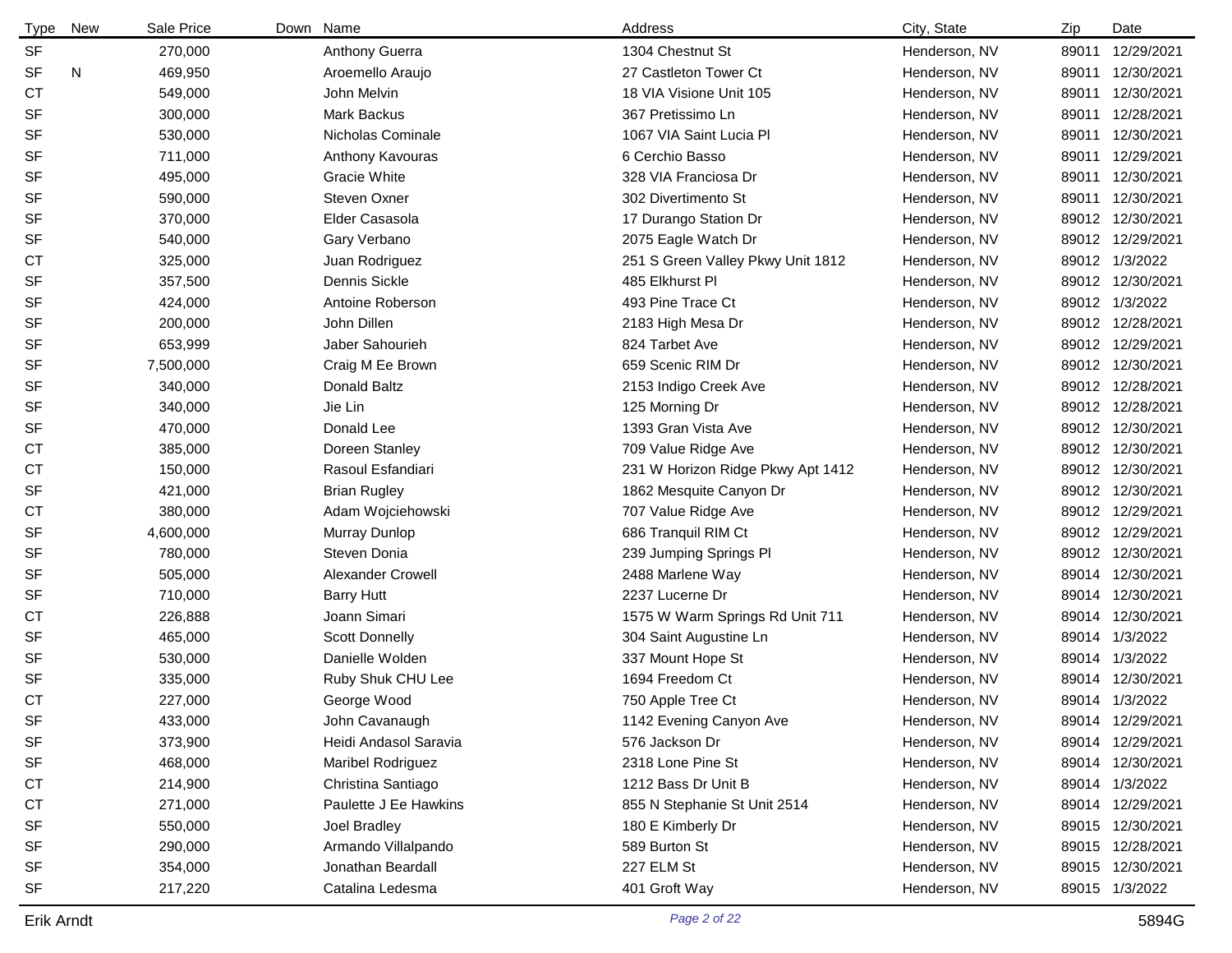| <b>Type</b> | New | Sale Price | Down Name                | Address                    | City, State         | Zip   | Date             |
|-------------|-----|------------|--------------------------|----------------------------|---------------------|-------|------------------|
| <b>SF</b>   | N   | 363,900    | <b>Brice Brooke</b>      | 356 Triple Falls St        | Indian Springs, NV  |       | 89018 12/30/2021 |
| <b>SF</b>   | N   | 362,956    | Aaron Ellis              | 308 Triple Falls St        | Indian Springs, NV  |       | 89018 12/30/2021 |
| <b>SF</b>   | N   | 381,193    | Diane Hagge              | 355 Triple Falls St        | Indian Springs, NV  |       | 89018 12/28/2021 |
| <b>SF</b>   |     | 266,000    | <b>Tristan Macdonald</b> | 1570 Betty Ridge Ct        | Indian Springs, NV  |       | 89018 12/29/2021 |
| SF          |     | 275,000    | <b>Robin Hall Walker</b> | 200 Lincoln Ln             | Indian Springs, NV  |       | 89018 12/30/2021 |
| <b>SF</b>   | N   | 413,735    | Josephine Rodriguez      | 307 Triple Falls St        | Indian Springs, NV  |       | 89018 12/30/2021 |
| SF          |     | 490,900    | Glenda Lee Ee Romano     | 126 Spyglass Way           | Mesquite, NV        | 89027 | 12/28/2021       |
| СT          |     | 335,000    | James Ee Manning         | 1389 Pinehurst Dr          | Mesquite, NV        | 89027 | 12/28/2021       |
| <b>SF</b>   | N   | 525,000    | Beniamin Ray             | 1293 Manassas CV           | Mesquite, NV        | 89027 | 12/30/2021       |
| <b>CT</b>   |     | 240,000    | Shane Albertsen          | 243 Concord Dr             | Mesquite, NV        | 89027 | 12/30/2021       |
| <b>SF</b>   |     | 500,000    | David House              | 589 Coventry Ln            | Mesquite, NV        | 89027 | 12/30/2021       |
| СT          |     | 155,500    | Marian Shannon           | 3550 Bay Sands Dr Apt 3042 | Laughlin, NV        |       | 89029 1/3/2022   |
| <b>CT</b>   |     | 145,000    | Jason Chudy              | 2241 Bay Club Dr Apt 203   | Laughlin, NV        | 89029 | 12/29/2021       |
| <b>SF</b>   |     | 199,000    | Sandra West              | 1641 Esquina St            | Laughlin, NV        | 89029 | 12/29/2021       |
| <b>CT</b>   |     | 240,000    | Donna Chown              | 2689 Crystal Blue St       | Laughlin, NV        | 89029 | 12/29/2021       |
| СT          |     | 127,500    | John P Ee Angles         | 2064 Mesquite Ln Apt 303   | Laughlin, NV        |       | 89029 1/3/2022   |
| <b>CT</b>   |     | 139,900    | Kathleen Hickman         | 1980 Las Palmas Ln Apt 261 | Laughlin, NV        |       | 89029 12/28/2021 |
| <b>SF</b>   |     | 199,000    | Albert Memoli            | 1701 Esquina St            | Laughlin, NV        |       | 89029 12/28/2021 |
| <b>SF</b>   |     | 291,000    | Jeanette Poulsen Reynoso | 1816 Mccarran St           | North Las Vegas, NV |       | 89030 12/30/2021 |
| <b>SF</b>   |     | 270,000    | Gabino Cordero           | 2101 Travis St             | North Las Vegas, NV |       | 89030 12/30/2021 |
| <b>SF</b>   |     | 269,999    | Cody Gray                | 400 Rossmoyne Ave          | North Las Vegas, NV |       | 89030 12/28/2021 |
| <b>SF</b>   |     | 207,000    | M Eliason                | 2100 E Tonopah Ave         | North Las Vegas, NV |       | 89030 12/30/2021 |
| <b>CT</b>   |     | 143,000    | <b>Mauro Munoz</b>       | 2112 Comet Ave Apt H       | North Las Vegas, NV |       | 89030 12/29/2021 |
| <b>SF</b>   |     | 248,000    | Daniel Paulsen           | 3428 Blake Ave             | North Las Vegas, NV |       | 89030 12/29/2021 |
| СT          |     | 160,000    | <b>TAI Pham</b>          | 3501 Mercury St Apt C      | North Las Vegas, NV |       | 89030 12/30/2021 |
| <b>SF</b>   |     | 255,000    | Hortencia Popoca         | 1405 Dogwood Ave           | North Las Vegas, NV |       | 89030 12/30/2021 |
| <b>SF</b>   |     | 60,500     | Lucy Medrano             | 2433 Statz St              | North Las Vegas, NV |       | 89030 1/3/2022   |
| SF          |     | 285,000    | Latonya Wells            | 3425 Blake Ave             | North Las Vegas, NV |       | 89030 1/3/2022   |
| <b>SF</b>   |     | 245,000    | Jose A Martinez Marquez  | 3028 Bassler St            | North Las Vegas, NV |       | 89030 12/30/2021 |
| <b>SF</b>   |     | 190,000    | Morteza Nami Yazdi       | 2800 Taylor Ave            | North Las Vegas, NV |       | 89030 12/30/2021 |
| СT          |     | 365,000    | Jairo Coreas             | 6317 Patriot Wave St       | North Las Vegas, NV | 89031 | 12/29/2021       |
| <b>SF</b>   |     | 420,000    | Paula Jentile            | 4124 Annendale Ave         | North Las Vegas, NV |       | 89031 12/29/2021 |
| SF          |     | 419,900    | George Jr Washington     | 5712 Wishing Coin Ct       | North Las Vegas, NV | 89031 | 12/29/2021       |
| SF          |     | 356,000    | Jamal Mccatheran         | 309 BIG Cliff Ave          | North Las Vegas, NV |       | 89031 12/29/2021 |
| SF          |     | 195,000    | Melissa Esparza          | 5409 Royal Yacht Way       | North Las Vegas, NV | 89031 | 12/29/2021       |
| SF          |     | 399,900    | Samatra Garcia           | 5421 Pipers Meadow Ct      | North Las Vegas, NV |       | 89031 12/29/2021 |
| <b>SF</b>   | N   | 411,810    | Jorge Medina             | 311 Penelope Joselyn Ave   | North Las Vegas, NV |       | 89031 12/30/2021 |
| SF          | N   | 373,191    | Adam Edward Jude Lopez   | 4638 Observed St           | North Las Vegas, NV |       | 89031 12/30/2021 |
| <b>CT</b>   |     | 222,000    | <b>Tyler Ferguson</b>    | 5855 Valley Dr Unit 2082   | North Las Vegas, NV | 89031 | 12/30/2021       |
| <b>SF</b>   | N   | 402,048    | John Tripi               | 1938 Wellbeing Ave         | North Las Vegas, NV |       | 89031 12/30/2021 |
| SF          | N   | 367,581    | <b>Ted Guerrero</b>      | 4622 Observed St           | North Las Vegas, NV |       | 89031 12/30/2021 |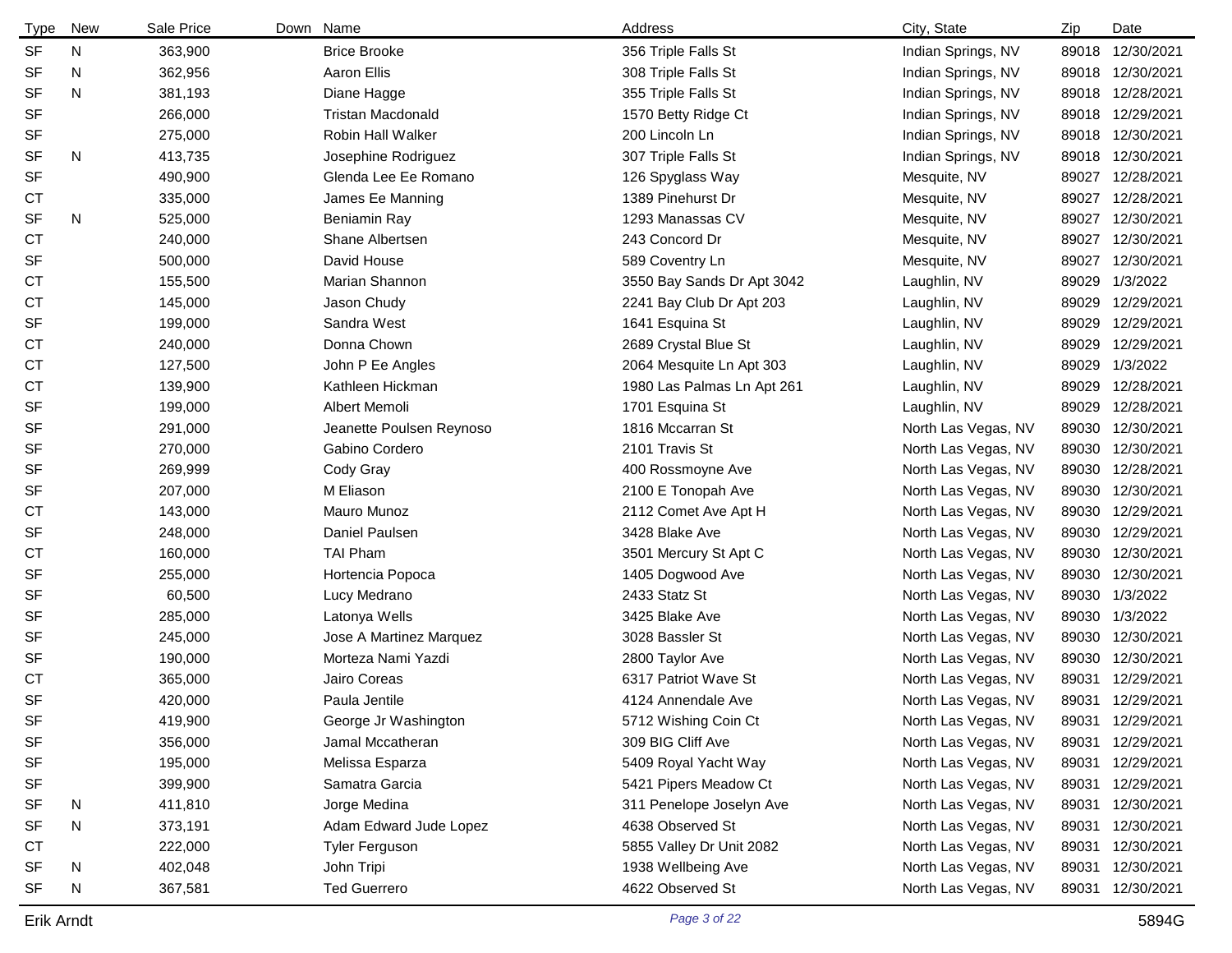| <b>Type</b> | New | Sale Price | Down Name |                                | Address                    | City, State         | Zip   | Date             |
|-------------|-----|------------|-----------|--------------------------------|----------------------------|---------------------|-------|------------------|
| SF          |     | 220,000    |           | Verdia Poland Ee Hamilton      | 5131 Fiji Island Ct        | North Las Vegas, NV | 89031 | 12/29/2021       |
| <b>SF</b>   | N   | 391,136    |           | Shalondra Sawyer               | 4744 Transcendental St     | North Las Vegas, NV | 89031 | 12/30/2021       |
| <b>SF</b>   |     | 403,000    |           | Latoya Mosley                  | 5825 Gold Horizon St       | North Las Vegas, NV | 89031 | 12/28/2021       |
| <b>SF</b>   |     | 373,000    |           | Christopher Rodriquez Serrano  | 4121 Catalan Sails Ave     | North Las Vegas, NV | 89031 | 12/30/2021       |
| <b>SF</b>   |     | 395,000    |           | Louis Ellis                    | 6101 Pahoehoe Way          | North Las Vegas, NV | 89031 | 12/30/2021       |
| <b>SF</b>   | N   | 398,706    |           | Jessie IV Gant                 | 323 Penelope Joselyn Ave   | North Las Vegas, NV | 89031 | 12/28/2021       |
| <b>CT</b>   |     | 310,000    |           | Douglas Ulrich                 | 4455 Verdon St Unit 1166   | North Las Vegas, NV | 89031 | 12/28/2021       |
| SF          |     | 415,000    |           | Audrey Lagmay                  | 1928 Camino Carlos Rey     | North Las Vegas, NV | 89031 | 12/30/2021       |
| <b>SF</b>   | N   | 426,030    |           | Martin Mcgowan                 | 1703 Chessboard Rd         | North Las Vegas, NV | 89031 | 12/29/2021       |
| <b>SF</b>   |     | 484,000    |           | <b>Brenda Truitt</b>           | 3608 Majestic Sand Ave     | North Las Vegas, NV | 89031 | 1/3/2022         |
| SF          | N   | 434,931    |           | Ondre Brown                    | 339 Penelope Joselyn Ave   | North Las Vegas, NV | 89031 | 12/30/2021       |
| <b>SF</b>   | N   | 394,565    |           | Maricela Carson                | 1719 Chessboard Rd         | North Las Vegas, NV | 89031 | 12/30/2021       |
| <b>SF</b>   |     | 420,000    |           | Ricardo Marin                  | 4731 Brushfire St          | North Las Vegas, NV | 89031 | 12/28/2021       |
| SF          |     | 365,000    |           | Chelsey Kade                   | 3113 Extravagant Ave       | North Las Vegas, NV | 89031 | 12/28/2021       |
| <b>SF</b>   | N   | 377,064    |           | Leandro Leandelar              | 1710 Visible Ave           | North Las Vegas, NV | 89031 | 12/29/2021       |
| SF          | N   | 449,292    |           | Renee Osborne                  | 316 Penelope Joselyn Ave   | North Las Vegas, NV | 89031 | 12/30/2021       |
| <b>SF</b>   | N   | 425,481    |           | Melissa Simpson                | 1631 Chessboard Rd         | North Las Vegas, NV | 89031 | 12/29/2021       |
| <b>SF</b>   |     | 400,000    |           | Ravi Pinnasi                   | 36 Rosa Rosales Ct         | North Las Vegas, NV | 89031 | 1/3/2022         |
| <b>SF</b>   | N   | 397,975    |           | <b>Eric Gernhart</b>           | 1627 Chessboard Rd         | North Las Vegas, NV | 89031 | 12/29/2021       |
| <b>SF</b>   |     | 386,000    |           | Jesus Alarcon                  | 2102 Heritage Ridge Ave    | North Las Vegas, NV | 89031 | 12/29/2021       |
| <b>SF</b>   | N   | 346,706    |           | Jesus Longoria                 | 4702 N Cactus Sun Ln       | North Las Vegas, NV | 89031 | 12/29/2021       |
| <b>SF</b>   | N   | 362,980    |           | Angelita Chetty                | 4676 N Cactus Sun Ln       | North Las Vegas, NV | 89031 | 12/29/2021       |
| <b>SF</b>   | N   | 396,930    |           | Monica Weir                    | 1942 Wellbeing Ave         | North Las Vegas, NV | 89031 | 12/29/2021       |
| <b>SF</b>   | N   | 439,018    |           | <b>Reginald Williams</b>       | 4752 Calming Garden St     | North Las Vegas, NV | 89031 | 1/3/2022         |
| <b>SF</b>   |     | 375,000    |           | Estefania Gomez                | 1224 Deer Horn Ln          | North Las Vegas, NV | 89031 | 12/29/2021       |
| <b>SF</b>   | N   | 370,990    |           | Damon Johnson                  | 1219 W Cactus Needle Ave   | North Las Vegas, NV | 89031 | 12/29/2021       |
| <b>SF</b>   |     | 186,054    |           | <b>Suzy Schilling</b>          | 4713 Sophia Way            | North Las Vegas, NV | 89032 | 12/30/2021       |
| <b>SF</b>   | N   | 420,800    |           | Wen Cheng                      | 4520 Pointleaf St          | North Las Vegas, NV | 89032 | 12/29/2021       |
| <b>SF</b>   |     | 351,000    |           | Jesus Rivera                   | 4373 Valley Regal Way      | North Las Vegas, NV | 89032 | 12/30/2021       |
| <b>SF</b>   |     | 327,000    |           | Donisha Smith                  | 414 Hopedale Ave           | North Las Vegas, NV |       | 89032 12/30/2021 |
| <b>SF</b>   |     | 243,000    |           | Josue Gomez                    | 1521 Golden SEA Ln         | North Las Vegas, NV |       | 89032 12/30/2021 |
| <b>SF</b>   |     | 375,000    |           | Jose Castillo                  | 3830 Broken OAK Ln         | North Las Vegas, NV |       | 89032 12/30/2021 |
| <b>CT</b>   |     | 355,000    |           | Ashley Watson                  | 4217 Juanita May Ave       | North Las Vegas, NV | 89032 | 12/30/2021       |
| <b>SF</b>   |     | 305,000    |           | David Swale                    | 1908 Elmo Garden Ct        | North Las Vegas, NV |       | 89032 12/29/2021 |
| SF          |     | 353,000    |           | Francisco Bureta               | 4612 Sophia Way            | North Las Vegas, NV |       | 89032 12/28/2021 |
| <b>SF</b>   | N   | 434,990    |           | Daniel Batrez                  | 4524 Pointleaf St          | North Las Vegas, NV |       | 89032 12/30/2021 |
| <b>SF</b>   |     | 355,000    |           | Anna Pogosyan                  | 348 Copeland Ct            | North Las Vegas, NV |       | 89032 12/28/2021 |
| SF          | N   | 438,000    |           | Pedro Francisco Leonardo Moran | 4536 Pointleaf St          | North Las Vegas, NV | 89032 | 12/29/2021       |
| <b>SF</b>   |     | 389,000    |           | Tanya Bohannon                 | 854 Wranglers RDG          | Mesquite, NV        | 89034 | 12/28/2021       |
| SF          |     | 393,000    |           | Charles Jacobs                 | 1490 Harvest Moon RDG      | Mesquite, NV        |       | 89034 1/3/2022   |
| SF          |     | 560,000    |           | Barbara Brekke                 | 1043 Starlight Terrace Way | Mesquite, NV        |       | 89034 12/29/2021 |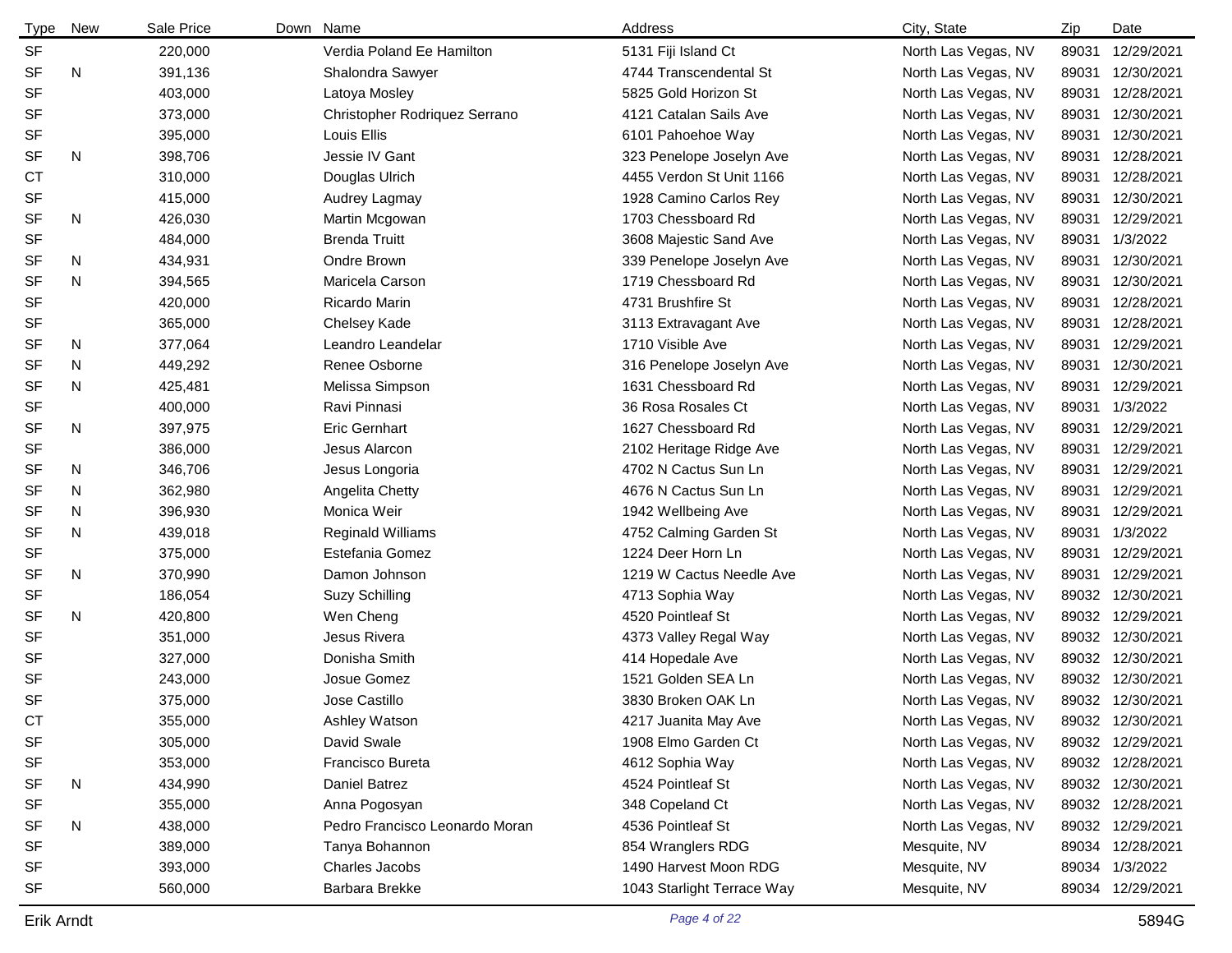| Type      | New | Sale Price | Down Name                 | Address                             | City, State   | Zip   | Date             |
|-----------|-----|------------|---------------------------|-------------------------------------|---------------|-------|------------------|
| <b>SF</b> |     | 579,900    | <b>Ronald Schuetz</b>     | 1013 Starlight Terrace Way          | Mesquite, NV  | 89034 | 12/29/2021       |
| <b>SF</b> |     | 469,000    | <b>Teresa Bettencourt</b> | 2615 Anani Rd                       | Henderson, NV | 89044 | 12/30/2021       |
| <b>CT</b> |     | 400,000    | <b>Todd Wilson</b>        | 1866 VIA Delle Arti Unit 2104       | Henderson, NV | 89044 | 12/30/2021       |
| <b>SF</b> | N   | 489,500    | Vache Amirian             | 12756 Silver Satin St               | Henderson, NV | 89044 | 12/29/2021       |
| <b>CT</b> |     | 396,500    | Roslino Daco              | 3188 Jevonda Ave                    | Henderson, NV | 89044 | 12/30/2021       |
| <b>SF</b> |     | 670,000    | Deivid Pugal              | 2158 Tortona St                     | Henderson, NV | 89044 | 12/29/2021       |
| <b>SF</b> |     | 435,000    | Rogerio Davila            | 2560 Red Planet St                  | Henderson, NV | 89044 | 12/29/2021       |
| <b>SF</b> |     | 950,000    | Kelly Gouche              | 2789 Rosenhearty Dr                 | Henderson, NV | 89044 | 12/30/2021       |
| <b>SF</b> |     | 495,320    | Elizabeth Montenegro      | 2519 Ballatore St                   | Henderson, NV | 89044 | 12/29/2021       |
| <b>SF</b> |     | 1,188,000  | Ben Alexander Ee Lee      | 2772 Kildrummie St                  | Henderson, NV | 89044 | 12/28/2021       |
| <b>SF</b> |     | 555,000    | Jae KIM                   | 2597 Adesso PI                      | Henderson, NV | 89044 | 12/30/2021       |
| <b>SF</b> |     | 491,486    | Svetlana Crystal          | 2471 Blackcraig St                  | Henderson, NV | 89044 | 1/3/2022         |
| <b>SF</b> | N   | 474,990    | Erin Chou                 | 12760 Silver Satin St               | Henderson, NV | 89044 | 12/30/2021       |
| <b>SF</b> | N   | 500,000    | <b>Gerald Turcotte</b>    | 12763 Silver Queen St               | Henderson, NV | 89044 | 12/28/2021       |
| <b>SF</b> | N   | 510,000    | Marissa Johnson           | 488 Silverweed Ave                  | Henderson, NV | 89044 | 12/29/2021       |
| <b>SF</b> |     | 495,000    | <b>Tony Rigby</b>         | 3129 Valadon Ave                    | Henderson, NV | 89044 | 12/29/2021       |
| <b>SF</b> |     | 580,000    | Pamela Bernstein          | 2333 Black River Falls Dr           | Henderson, NV | 89044 | 12/30/2021       |
| <b>SF</b> | N   | 529,000    | <b>MUI Young</b>          | 484 Silverweed Ave                  | Henderson, NV | 89044 | 12/30/2021       |
| <b>SF</b> |     | 405,000    | MIA Mclean                | 3168 Degas Tapestry Ave             | Henderson, NV | 89044 | 1/3/2022         |
| <b>SF</b> |     | 724,900    | <b>Vincent Mitz</b>       | 3129 Giverny Bridge Ave             | Henderson, NV | 89044 | 12/29/2021       |
| <b>SF</b> |     | 650,000    | Robert Hodgson            | 2425 Black River Falls Dr           | Henderson, NV | 89044 | 12/30/2021       |
| <b>SF</b> |     | 684,000    | Daphne Disanto            | 2590 Downeyville Ave                | Henderson, NV | 89052 | 12/29/2021       |
| <b>SF</b> |     | 539,000    | Patricia Thomas           | 1598 Autumn Hill St                 | Henderson, NV |       | 89052 12/28/2021 |
| <b>CT</b> | N   | 405,996    | <b>Francis Belford</b>    | 3724 Canis Minor Ln #21102          | Henderson, NV | 89052 | 12/30/2021       |
| <b>SF</b> |     | 925,000    | <b>Russell Spahr</b>      | 1696 Williamsport St                | Henderson, NV |       | 89052 12/30/2021 |
| <b>SF</b> |     | 460,000    | Raylette Dacosin          | 1165 VIA Monticano                  | Henderson, NV |       | 89052 12/28/2021 |
| <b>SF</b> |     | 415,000    | <b>Harold SUK</b>         | 1534 Silver Sunset Dr               | Henderson, NV |       | 89052 12/28/2021 |
| <b>SF</b> |     | 653,000    | <b>Andrew Malek</b>       | 800 Gosworth St                     | Henderson, NV |       | 89052 12/30/2021 |
| <b>CT</b> |     | 199,995    | Deborah Surgenor          | 2900 Sunridge Heights Pkwy Apt 1823 | Henderson, NV |       | 89052 12/28/2021 |
| <b>SF</b> |     | 648,000    | <b>Heather Clawson</b>    | 3034 Andretti Ln                    | Henderson, NV |       | 89052 12/28/2021 |
| <b>SF</b> |     | 419,500    | Salvador Nunez            | 2836 Goldcreek St                   | Henderson, NV |       | 89052 12/28/2021 |
| <b>SF</b> | N   | 908,997    | Qin Jiang                 | 1996 Regal Bluff Dr                 | Henderson, NV |       | 89052 12/30/2021 |
| CT        |     | 260,000    | Bernardo Nardone          | 950 Seven Hills Dr Unit 2521        | Henderson, NV |       | 89052 12/30/2021 |
| <b>SF</b> |     | 659,900    | Ge GUO                    | 2937 Barboursville Ct               | Henderson, NV |       | 89052 12/29/2021 |
| <b>SF</b> |     | 620,000    | <b>Matthew Mcgee</b>      | 2284 Tedesca Dr                     | Henderson, NV |       | 89052 12/29/2021 |
| <b>SF</b> |     | 1,270,000  | <b>Richard Nunke</b>      | 2840 Foxtail Creek Ave              | Henderson, NV |       | 89052 12/30/2021 |
| <b>SF</b> |     | 705,000    | Sol Reisin                | 7 Hammock Dunes Ct                  | Henderson, NV |       | 89052 12/29/2021 |
| <b>SF</b> |     | 1,000,000  | <b>Henricus Sas</b>       | 1 Marsh Landing Ct                  | Henderson, NV |       | 89052 12/30/2021 |
| <b>CT</b> |     | 210,000    | Ashwin Udayakumar         | 950 Seven Hills Dr Unit 117         | Henderson, NV |       | 89052 12/30/2021 |
| <b>CT</b> |     | 325,000    | <b>Claudia Cervantes</b>  | 507 Rafkin Pl                       | Henderson, NV |       | 89052 12/29/2021 |
| <b>SF</b> |     | 680,000    | <b>Robert Chilcoat</b>    | 1065 Otto Ridge Ct                  | Henderson, NV |       | 89052 12/28/2021 |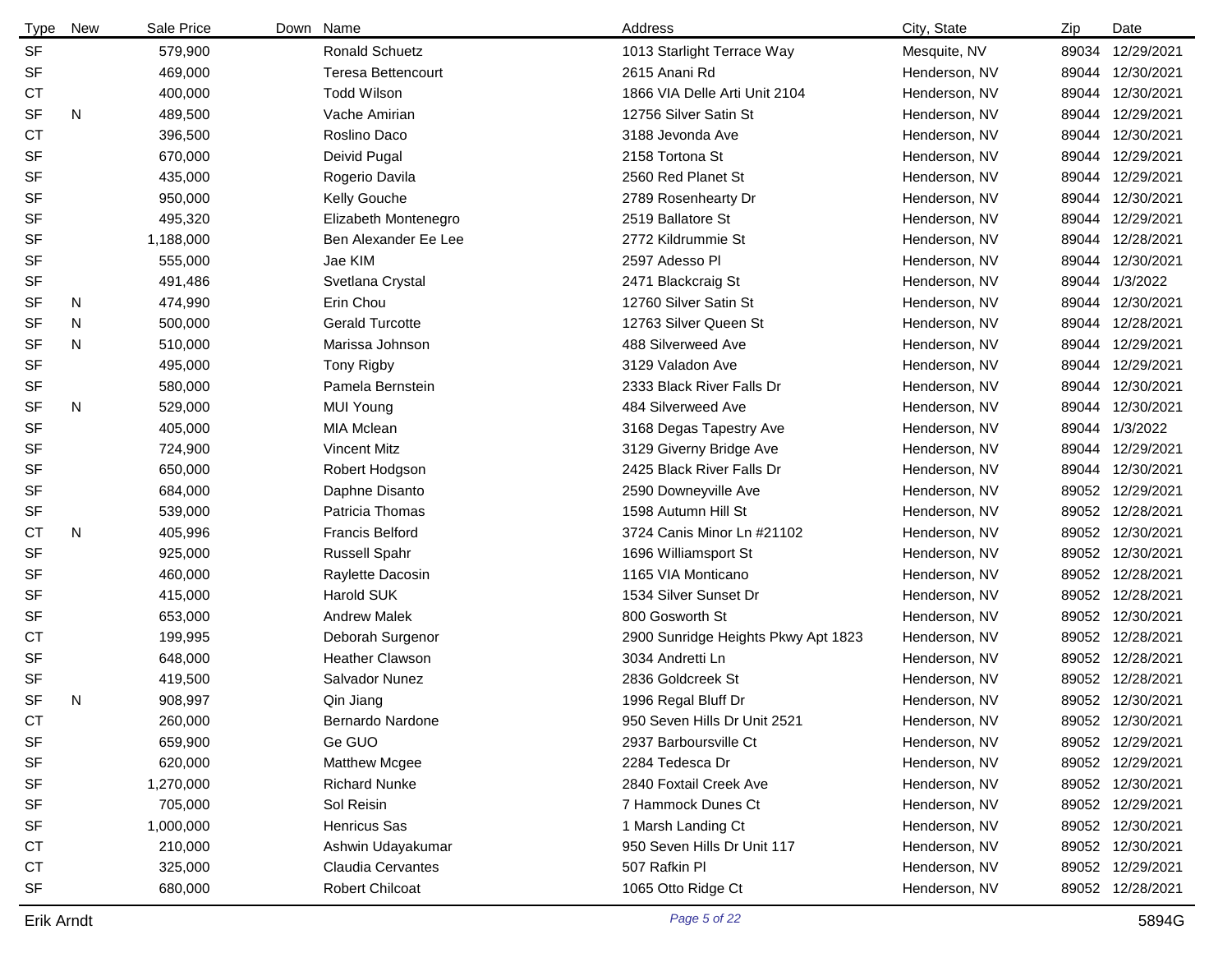| <b>Type</b> | <b>New</b> | Sale Price | Down Name                    | Address                     | City, State         | Zip   | Date             |
|-------------|------------|------------|------------------------------|-----------------------------|---------------------|-------|------------------|
| <b>CT</b>   |            | 242,500    | Judith Elliott               | 2251 Wigwam Pkwy Apt 1016   | Henderson, NV       | 89074 | 12/30/2021       |
| <b>SF</b>   |            | 380,000    | Kristopher Wagner            | 203 Surrey St               | Henderson, NV       | 89074 | 1/3/2022         |
| <b>SF</b>   |            | 410,000    | Dennis Rodriguez             | 153 Enloe St                | Henderson, NV       | 89074 | 12/30/2021       |
| <b>CT</b>   |            | 280,000    | Denise Lunetta               | 1851 Hillpointe Rd Apt 2321 | Henderson, NV       | 89074 | 12/30/2021       |
| <b>SF</b>   |            | 375,000    | <b>Terry Gilbert</b>         | 2717 Pastel Ave             | Henderson, NV       | 89074 | 12/29/2021       |
| <b>SF</b>   |            | 650,000    | Markee Bodily                | 2072 Pinion Springs Dr      | Henderson, NV       | 89074 | 12/30/2021       |
| <b>SF</b>   |            | 640,000    | Lydia Kielpinski             | 1926 Altivo Dr              | Henderson, NV       | 89074 | 12/30/2021       |
| <b>SF</b>   |            | 460,000    | Joseph Delgrosso             | 10 Jensen Dr                | Henderson, NV       | 89074 | 12/30/2021       |
| <b>SF</b>   |            | 479,247    | David Carbajal               | 2879 Nikki Ter              | Henderson, NV       | 89074 | 1/3/2022         |
| <b>SF</b>   |            | 450,000    | Gary Lee Ee Sanford          | 2754 Chokecherry Ave        | Henderson, NV       | 89074 | 12/29/2021       |
| <b>SF</b>   |            | 340,000    | <b>Matthew Peterson</b>      | 2818 Secret Canyon Rd       | Henderson, NV       | 89074 | 12/28/2021       |
| <b>SF</b>   |            | 300,000    | Joseph A Ee Wineman          | 2125 Cimarron Hill Dr       | Henderson, NV       | 89074 | 12/28/2021       |
| <b>SF</b>   |            | 320,000    | Margarita Sanchez            | 2720 Pastel Ave             | Henderson, NV       | 89074 | 1/3/2022         |
| <b>SF</b>   |            | 420,000    | Nancy Conway                 | 267 Datura St               | Henderson, NV       | 89074 | 1/3/2022         |
| <b>CT</b>   |            | 310,000    | Cindy De Las Heras           | 209 Genesee Point St        | Henderson, NV       | 89074 | 12/28/2021       |
| SF          |            | 336,000    | Mark Adaimy                  | 273 Snowy River Cir         | Henderson, NV       | 89074 | 12/29/2021       |
| <b>CT</b>   |            | 137,680    | <b>Gregory Shaw</b>          | 6321 Beige Bluff St #1      | North Las Vegas, NV | 89081 | 1/4/2022         |
| <b>SF</b>   |            | 425,000    | James Hopko                  | 5053 Teal Petals St         | North Las Vegas, NV | 89081 | 12/30/2021       |
| <b>SF</b>   |            | 415,000    | Jennifer Woods               | 6128 Talbot Springs Ct      | North Las Vegas, NV | 89081 | 12/29/2021       |
| <b>SF</b>   | N          | 434,500    | Stevie CHI FAI Liang         | 5712 Orchid Point St        | North Las Vegas, NV | 89081 | 12/30/2021       |
| <b>SF</b>   |            | 420,000    | Luis A Fileto Martinez       | 5924 Running Horse Dr       | North Las Vegas, NV | 89081 | 12/30/2021       |
| <b>SF</b>   | N          | 390,000    | Oscar Argumedo               | 613 El Gusto Ave            | North Las Vegas, NV | 89081 | 12/30/2021       |
| <b>SF</b>   |            | 375,000    | <b>Natalie Olivas</b>        | 1409 Sagebrush Ranch Way    | North Las Vegas, NV | 89081 | 12/29/2021       |
| <b>SF</b>   |            | 355,000    | Ivan De Jesus Romero Garcia  | 5620 Grandmother Hat St     | North Las Vegas, NV | 89081 | 12/30/2021       |
| <b>SF</b>   |            | 375,000    | <b>Constance Cooper</b>      | 3832 Hollycroft Dr          | North Las Vegas, NV | 89081 | 12/30/2021       |
| <b>SF</b>   |            | 407,000    | James R III Shubert          | 2809 River Ranch Pl         | North Las Vegas, NV | 89081 | 12/29/2021       |
| <b>SF</b>   | N          | 475,000    | Jacob Impellizzeri           | 1218 Cliff Castle Ave       | North Las Vegas, NV | 89081 | 12/30/2021       |
| <b>SF</b>   |            | 400,000    | Freddie Riego                | 3912 Carol Bailey Ave       | North Las Vegas, NV | 89081 | 12/29/2021       |
| <b>SF</b>   |            | 450,000    | Robin Johnston               | 4132 Free Bird Crest Ave    | North Las Vegas, NV | 89081 | 12/30/2021       |
| <b>CT</b>   |            | 255,000    | <b>Ramon Morales</b>         | 6313 Rolling Rose St #3     | North Las Vegas, NV | 89081 | 12/28/2021       |
| <b>SF</b>   |            | 479,000    | FKH Propco                   | 5853 Galway Bay St          | North Las Vegas, NV | 89081 | 12/28/2021       |
| <b>SF</b>   |            | 449,900    | Daniel Madrid                | 3645 Starlight Ranch Ave    | North Las Vegas, NV |       | 89081 12/28/2021 |
| <b>SF</b>   |            | 390,000    | Dusty Mahan                  | 3721 Stowe Creek Ave        | North Las Vegas, NV | 89081 | 12/30/2021       |
| SF          | N          | 495,000    | Kristen Schilber             | 5637 Lowell Cliff St        | North Las Vegas, NV | 89081 | 12/28/2021       |
| <b>SF</b>   | N          | 425,899    | Robert Payne                 | 1221 Crystal Grotto Ave     | North Las Vegas, NV | 89081 | 12/30/2021       |
| <b>SF</b>   | N          | 413,627    | <b>Darrell Phillips</b>      | 1217 Crystal Grotto Ave     | North Las Vegas, NV | 89081 | 12/28/2021       |
| <b>SF</b>   |            | 370,900    | Gerardo Torres               | 1512 Lazy Hill Ranch Way    | North Las Vegas, NV | 89081 | 1/3/2022         |
| <b>SF</b>   |            | 400,000    | <b>Braulio Sandhez Silva</b> | 6251 Marine Blue St         | North Las Vegas, NV | 89081 | 12/28/2021       |
| <b>SF</b>   | N          | 488,500    | Mustapha Nkouzi              | 7825 Warm Winds St          | North Las Vegas, NV | 89084 | 12/28/2021       |
| <b>SF</b>   |            | 615,000    | Annemercy Mukasia            | 3240 Perching Bird Ln       | North Las Vegas, NV | 89084 | 12/30/2021       |
| <b>SF</b>   |            | 650,000    | Tonya Henderson              | 2618 Tercel Way             | North Las Vegas, NV | 89084 | 12/30/2021       |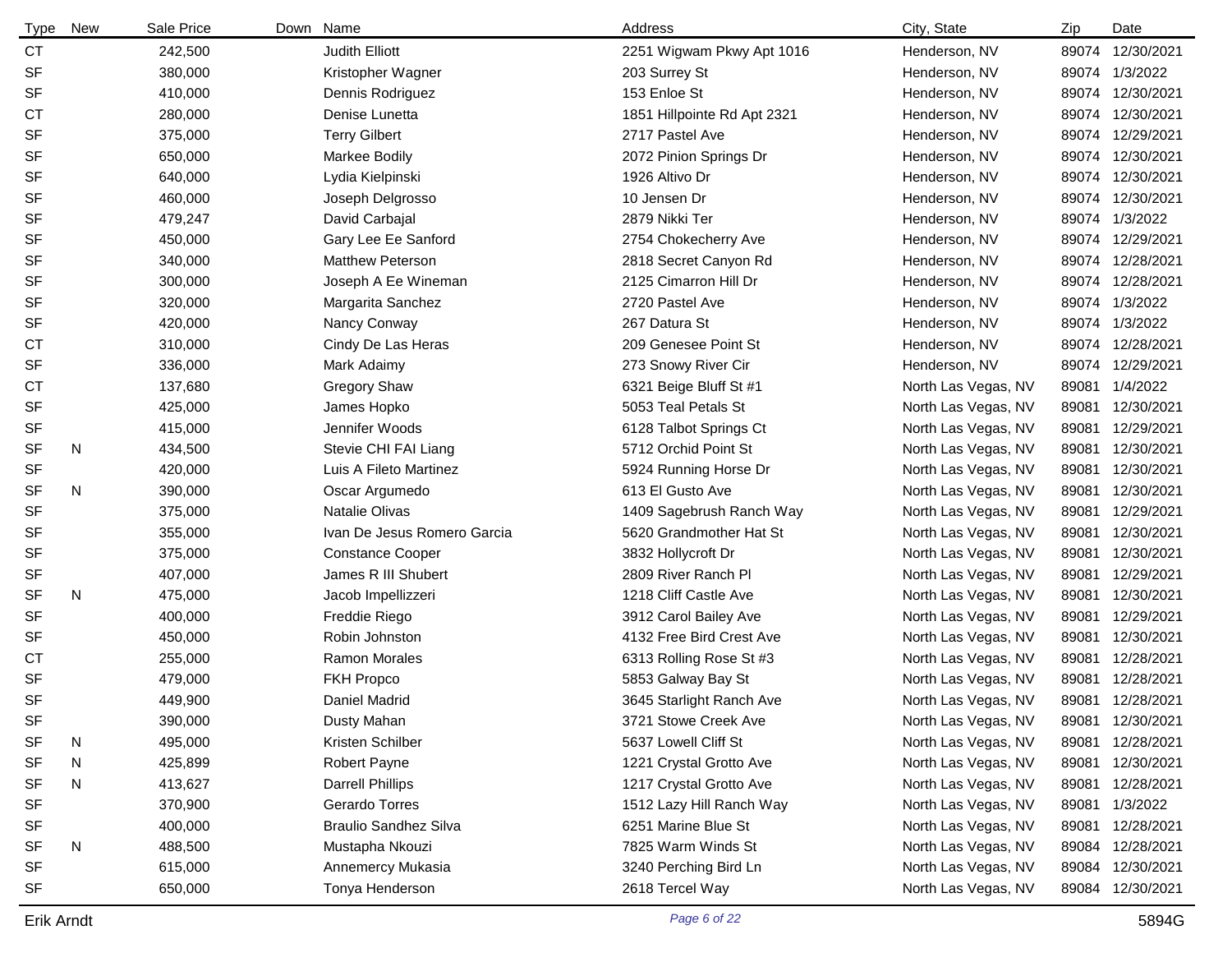| <b>Type</b> | New | Sale Price | Down Name                      | Address                      | City, State         | Zip   | Date             |
|-------------|-----|------------|--------------------------------|------------------------------|---------------------|-------|------------------|
| <b>SF</b>   |     | 420,000    | Evon Buhecker                  | 4725 White Stork Dr          | North Las Vegas, NV | 89084 | 12/30/2021       |
| <b>SF</b>   |     | 475,000    | Josephine LEU                  | 7117 Longhorn Cattle St      | North Las Vegas, NV | 89084 | 12/30/2021       |
| SF          |     | 420,000    | Hweikang HSU                   | 2217 Willow Wren Dr          | North Las Vegas, NV | 89084 | 12/28/2021       |
| <b>SF</b>   |     | 510,000    | <b>Jose Montes</b>             | 6721 Guidestar St            | North Las Vegas, NV | 89084 | 12/29/2021       |
| <b>SF</b>   |     | 410,700    | <b>Jesus Flores</b>            | 4616 Grey Heron Dr           | North Las Vegas, NV | 89084 | 12/28/2021       |
| SF          |     | 705,000    | Yuhanna El                     | 6549 Claystone Creek Ct      | North Las Vegas, NV | 89084 | 12/29/2021       |
| <b>SF</b>   | N   | 380,000    | George Cruz                    | 3823 Antilia Ave             | North Las Vegas, NV | 89084 | 12/30/2021       |
| <b>CT</b>   |     | 365,000    | Adrian Echeverrla              | 166 Frapuccino Ave           | North Las Vegas, NV | 89084 | 12/30/2021       |
| SF          |     | 525,000    | Joseph Martin                  | 1812 Luna Vista Pl           | North Las Vegas, NV | 89084 | 12/30/2021       |
| СT          | N   | 401,000    | Patricia Brandon               | 6951 Noah Raven St           | North Las Vegas, NV | 89084 | 12/29/2021       |
| <b>SF</b>   |     | 665,000    | Margretann Trotter             | 6520 Becket Creek Ct         | North Las Vegas, NV | 89084 | 12/30/2021       |
| SF          | N   | 318,000    | Kevin KAI Yang Yonamine        | 7338 Sunray Point St         | North Las Vegas, NV | 89084 | 12/28/2021       |
| <b>SF</b>   | N   | 506,522    | Roberto Ocampo                 | 392 Earthbound Ct            | North Las Vegas, NV | 89084 | 12/29/2021       |
| <b>SF</b>   | N   | 385,865    | Monica Alvarez                 | 3853 Ramura Ave              | North Las Vegas, NV | 89084 | 1/3/2022         |
| <b>SF</b>   |     | 350,000    | Roy Hiroto                     | 2917 Lark Sparrow St         | North Las Vegas, NV | 89084 | 1/3/2022         |
| <b>SF</b>   |     | 335,000    | Claire Munoz                   | 4513 Galapagos Ave           | North Las Vegas, NV | 89084 | 12/30/2021       |
| <b>SF</b>   |     | 437,000    | Jeraldine Zazueta              | 6620 Salt Basin St           | North Las Vegas, NV | 89084 | 12/30/2021       |
| <b>SF</b>   |     | 522,000    | John Thompson                  | 6611 Ruddock Dr              | North Las Vegas, NV | 89084 | 12/28/2021       |
| <b>SF</b>   |     | 350,000    | Nancy Sullivan                 | 6925 Cuddy Falls Pl          | North Las Vegas, NV | 89084 | 12/30/2021       |
| <b>SF</b>   | N   | 400,000    | Florence Lwamusayi             | 3847 Ramura Ave              | North Las Vegas, NV | 89084 | 12/30/2021       |
| <b>CT</b>   |     | 305,000    | Chidiebere Okonkwo             | 3517 Hazelnut Pine PI Unit 3 | North Las Vegas, NV | 89084 | 12/30/2021       |
| <b>SF</b>   |     | 300,000    | Mary Robinson Turner           | 3532 Flinthead Dr            | North Las Vegas, NV | 89084 | 12/28/2021       |
| <b>SF</b>   | N   | 505,200    | Jesus Perez-Jacobo             | 391 Earthbound Ct            | North Las Vegas, NV | 89084 | 12/29/2021       |
| <b>CT</b>   |     | 307,000    | Shirley Rengifo Lara Desalazar | 6665 Lookout Lodge Ln Unit 3 | North Las Vegas, NV | 89084 | 12/28/2021       |
| <b>SF</b>   | N   | 414,490    | Nicole Walker                  | 1529 Dire Wolf Ave           | North Las Vegas, NV | 89084 | 12/29/2021       |
| <b>SF</b>   |     | 428,000    | David Cheval                   | 7165 Cardinal Walk Ln        | North Las Vegas, NV | 89084 | 12/30/2021       |
| <b>SF</b>   | N   | 398,990    | Justin Gouty                   | 3903 Ramura Ave              | North Las Vegas, NV | 89084 | 12/28/2021       |
| <b>CT</b>   | N   | 330,000    | <b>Brittney Corrente</b>       | 4715 Moonbow Ave Unit 103    | North Las Vegas, NV | 89084 | 12/30/2021       |
| <b>SF</b>   | N   | 493,437    | Christopher Hollingshead       | 4361 Panoramic View Ave      | North Las Vegas, NV | 89084 | 12/28/2021       |
| <b>SF</b>   |     | 430,000    | <b>Ricky Gimmestad</b>         | 7349 Petrel St               | North Las Vegas, NV | 89084 | 12/30/2021       |
| <b>SF</b>   |     | 529,000    | Tanya Vinson                   | 1017 Bluebird Ridge Ct       | North Las Vegas, NV | 89084 | 12/29/2021       |
| <b>SF</b>   | N   | 397,183    | <b>BA Vanbephan</b>            | 4228 Ramses Ave              | North Las Vegas, NV |       | 89084 12/28/2021 |
| <b>SF</b>   |     | 481,900    | Mason Ford                     | 1221 Sandstone View Way      | North Las Vegas, NV | 89084 | 12/30/2021       |
| SF          |     | 485,000    | John David Warren Mckeel       | 3720 Lower Saxon Ave         | North Las Vegas, NV | 89085 | 12/30/2021       |
| SF          |     | 515,000    | Felicia Douville               | 4405 Oasis Plains Ave        | North Las Vegas, NV |       | 89085 12/30/2021 |
| SF          |     | 477,000    | Noel Guevarra                  | 3921 Piedra Falls Ct         | North Las Vegas, NV |       | 89085 12/28/2021 |
| SF          |     | 500,000    | Damien White                   | 1712 Jake Andrew Ave         | North Las Vegas, NV |       | 89086 12/29/2021 |
| SF          |     | 499,100    | Matthew Bryant                 | 1420 Danielle Rebecca Ave    | North Las Vegas, NV |       | 89086 12/30/2021 |
| SF          |     | 535,000    | Onah Nsofor                    | 1504 John Bevy Ct            | North Las Vegas, NV |       | 89086 12/28/2021 |
| SF          | N   | 491,970    | Victor Carlucci                | 6719 Traveling Palmer St     | North Las Vegas, NV |       | 89086 12/30/2021 |
| SF          |     | 220,000    | Ruben Gonzalez Orozco          | 505 N Bruce St               | Las Vegas, NV       |       | 89101 1/3/2022   |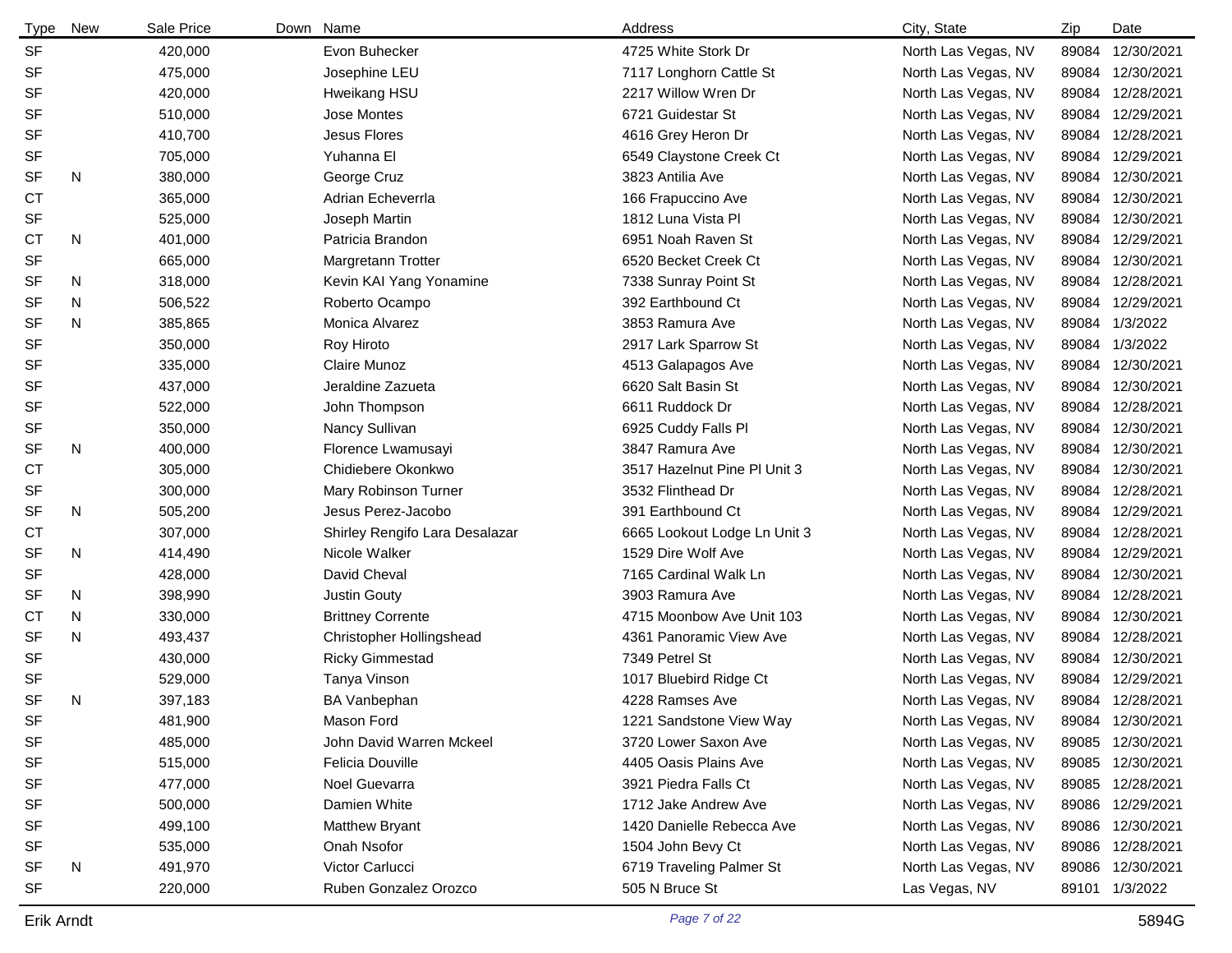| Type<br>New | Sale Price | Down Name                     | Address                            | City, State   | Zip   | Date             |
|-------------|------------|-------------------------------|------------------------------------|---------------|-------|------------------|
| <b>SF</b>   | 298,000    | Claudia Sapien                | 1217 Ingraham St                   | Las Vegas, NV | 89101 | 12/30/2021       |
| <b>CT</b>   | 297,900    | Jostein Nieto                 | 353 E Bonneville Ave Unit 903      | Las Vegas, NV |       | 89101 12/28/2021 |
| <b>SF</b>   | 343,000    | Dennis Olson                  | 1626 Lewis Ave                     | Las Vegas, NV |       | 89101 12/28/2021 |
| <b>SF</b>   | 220,000    | <b>Andres Martinez</b>        | 433 N 13th St                      | Las Vegas, NV |       | 89101 12/30/2021 |
| <b>SF</b>   | 255,000    | Mark OGG                      | 712 N 1st St                       | Las Vegas, NV | 89101 | 12/30/2021       |
| <b>SF</b>   | 360,000    | Rahel Manna                   | 4605 Cinderella Ln                 | Las Vegas, NV |       | 89102 1/3/2022   |
| <b>SF</b>   | 345,000    | Aimet Maria Bajuelo Tejido    | 3388 Warnock Rd                    | Las Vegas, NV |       | 89102 12/28/2021 |
| <b>SF</b>   | 480,000    | Amadeo Llados Sanchez Toscano | 2100 Las Flores St                 | Las Vegas, NV |       | 89102 12/30/2021 |
| <b>CT</b>   | 268,000    | Joann Clemens                 | 2851 S Valley View Blvd Unit 1135b | Las Vegas, NV |       | 89102 12/30/2021 |
| <b>SF</b>   | 760,000    | Katy Chen                     | 2505 Laurie Dr                     | Las Vegas, NV |       | 89102 12/29/2021 |
| <b>SF</b>   | 337,000    | Aurelio Ulloa                 | 2701 Sierra Madre Dr               | Las Vegas, NV |       | 89102 12/29/2021 |
| <b>CT</b>   | 230,000    | <b>Christian Diaz</b>         | 4522 Del ORO Dr                    | Las Vegas, NV |       | 89102 1/3/2022   |
| <b>CT</b>   | 162,000    | Jawahar Gandhi                | 3261 Jericho St Unit C             | Las Vegas, NV |       | 89102 12/30/2021 |
| <b>CT</b>   | 320,000    | Jason Faria                   | 200 W Sahara Ave Unit 605          | Las Vegas, NV |       | 89102 12/29/2021 |
| <b>SF</b>   | 402,000    | William Wing FAI Yung         | 3822 Flickering Star Dr            | Las Vegas, NV |       | 89103 12/30/2021 |
| <b>CT</b>   | 258,000    | Jinfang Uang                  | 3938 Calle Fermo                   | Las Vegas, NV |       | 89103 12/30/2021 |
| <b>CT</b>   | 245,200    | David Plotkin                 | 5155 W Tropicana Ave Unit 1136     | Las Vegas, NV |       | 89103 12/29/2021 |
| <b>CT</b>   | 161,300    | <b>Elizabeth Desimone</b>     | 4881 S Torrey Pines Dr Unit 102    | Las Vegas, NV |       | 89103 12/30/2021 |
| <b>SF</b>   | 370,000    | <b>Maynard Depuew</b>         | 6436 Gunderson Blvd                | Las Vegas, NV |       | 89103 12/30/2021 |
| СT          | 240,000    | Sandra Jorden                 | 5155 W Tropicana Ave Unit 1122     | Las Vegas, NV |       | 89103 12/28/2021 |
| СT          | 229,000    | Ashutosh Bhagat               | 5155 W Tropicana Ave Unit 1186     | Las Vegas, NV |       | 89103 12/29/2021 |
| СT          | 215,000    | Kimberly Henderson            | 4050 Luzon Way Unit 102            | Las Vegas, NV | 89103 | 12/29/2021       |
| <b>CT</b>   | 210,000    | <b>Ismael Cardenas</b>        | 6661 W Tropicana Ave Unit 101      | Las Vegas, NV |       | 89103 12/28/2021 |
| <b>SF</b>   | 180,000    | Ronald Hernandez              | 4979 Ridge Dr                      | Las Vegas, NV |       | 89103 12/29/2021 |
| <b>CT</b>   | 235,200    | David Plotkin                 | 5155 W Tropicana Ave Unit 2020     | Las Vegas, NV |       | 89103 12/29/2021 |
| <b>SF</b>   | 370,000    | <b>Dell Steed</b>             | 6436 Gunderson Blvd                | Las Vegas, NV | 89103 | 12/30/2021       |
| <b>CT</b>   | 295,200    | David Plotkin                 | 5155 W Tropicana Ave Unit 1075     | Las Vegas, NV |       | 89103 12/30/2021 |
| <b>CT</b>   | 179,900    | <b>William Ning</b>           | 4161 Gannet Cir Unit 370           | Las Vegas, NV |       | 89103 12/30/2021 |
| <b>CT</b>   | 442,500    | Liping Yan                    | 4381 W Flamingo Rd # 3621          | Las Vegas, NV |       | 89103 12/30/2021 |
| <b>CT</b>   | 150,000    | Cynquetta Dean                | 5061 River Glen Dr Unit 66         | Las Vegas, NV | 89103 | 12/28/2021       |
| <b>SF</b>   | 405,000    | Man LAU                       | 6805 Zamora Dr                     | Las Vegas, NV |       | 89103 12/29/2021 |
| <b>CT</b>   | 250,000    | James PEX                     | 4381 W Flamingo Rd # 2410          | Las Vegas, NV |       | 89103 12/30/2021 |
| CТ          | 570,000    | Mansoo KIM                    | 4471 Dean Martin Dr Unit 1107      | Las Vegas, NV |       | 89103 12/30/2021 |
| <b>CT</b>   | 525,000    | Andre Small                   | 4471 Dean Martin Dr Unit 4004      | Las Vegas, NV |       | 89103 12/30/2021 |
| <b>CT</b>   | 172,000    | Judith Paguio                 | 1405 S Nellis Blvd Unit 2119       | Las Vegas, NV |       | 89104 1/3/2022   |
| <b>SF</b>   | 367,500    | Crystal Fregoso               | 4171 Patterson Ave                 | Las Vegas, NV |       | 89104 1/3/2022   |
| <b>SF</b>   | 390,000    | Patty Phoumiphat              | 2217 Santa Paula Dr                | Las Vegas, NV |       | 89104 12/29/2021 |
| <b>SF</b>   | 410,000    | Enileydi Zayas                | 4679 E Cleveland Ave               | Las Vegas, NV |       | 89104 12/29/2021 |
| <b>SF</b>   | 330,000    | Rafael Salas-Chavez           | 4965 E NEW York Ave                | Las Vegas, NV |       | 89104 12/30/2021 |
| <b>SF</b>   | 165,000    | Luis Bansin                   | 2120 Wengert Ave                   | Las Vegas, NV |       | 89104 12/29/2021 |
| <b>SF</b>   | 352,000    | Eric Dean                     | 1123 Francis Ave                   | Las Vegas, NV |       | 89104 12/30/2021 |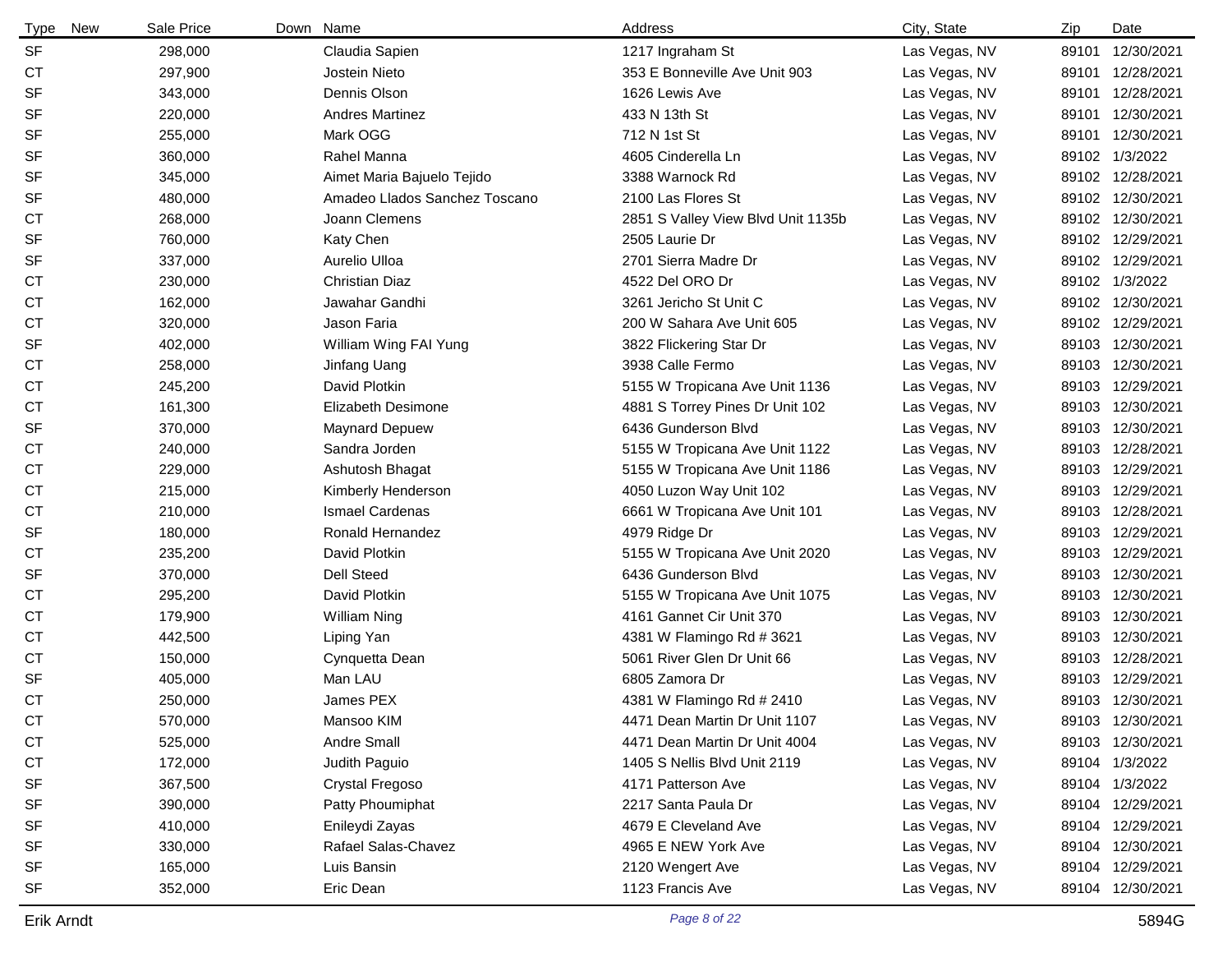| Type<br>New    | Sale Price | Down Name                   | Address                          | City, State   | Zip   | Date             |
|----------------|------------|-----------------------------|----------------------------------|---------------|-------|------------------|
| <b>SF</b>      | 332,000    | Patrick Harvey              | 1816 Wengert Ave                 | Las Vegas, NV |       | 89104 12/30/2021 |
| <b>SF</b>      | 380,000    | <b>Belkis Hernandez</b>     | 2100 Monterey Ave                | Las Vegas, NV |       | 89104 12/28/2021 |
| <b>SF</b>      | 315,000    | Yasmin Salinas              | 1813 Sunland Ave                 | Las Vegas, NV |       | 89106 1/4/2022   |
| СT             | 193,000    | American P Ochoa Cabrera    | 2620 Sierra Seco Ave Unit 101    | Las Vegas, NV |       | 89106 1/3/2022   |
| <b>CT</b>      | 193,000    | Ochoa Cabrera               | 2620 Sierra Seco Ave Unit 101    | Las Vegas, NV |       | 89106 1/3/2022   |
| <b>SF</b>      | 344,000    | Norman Loftus               | 105 N Minnesota St               | Las Vegas, NV | 89107 | 12/28/2021       |
| <b>SF</b>      | 300,000    | Cristobal Camacho           | 209 Norlen St                    | Las Vegas, NV |       | 89107 12/30/2021 |
| <b>SF</b>      | 326,000    | Jose Ventura                | 5821 W Washington Ave            | Las Vegas, NV |       | 89107 12/30/2021 |
| <b>SF</b>      | 400,000    | Cristino Santiago           | 5228 Casco Way                   | Las Vegas, NV |       | 89107 12/29/2021 |
| <b>SF</b>      | 255,000    | Alexandro Navarro Maldonado | 6236 Bristol Way                 | Las Vegas, NV | 89107 | 12/30/2021       |
| <b>SF</b>      | 1,098,369  | <b>Stacey Betts</b>         | 2305 Windjammer Way              | Las Vegas, NV |       | 89107 12/28/2021 |
| <b>SF</b>      | 259,000    | Kurtzlee Bedford            | 244 View Dr                      | Las Vegas, NV |       | 89107 12/30/2021 |
| <b>SF</b>      | 316,000    | Jecenia Munoz               | 4016 Fortune Ave                 | Las Vegas, NV | 89107 | 12/30/2021       |
| <b>SF</b>      | 345,000    | Darlene Lilly               | 405 Light Beam St                | Las Vegas, NV | 89107 | 12/28/2021       |
| <b>SF</b>      | 280,000    | Leroy Martinez              | 2348 Valley Dr                   | Las Vegas, NV | 89108 | 12/29/2021       |
| СT             | 225,000    | Yasmine Smith               | 2252 Short Pine Dr               | Las Vegas, NV | 89108 | 12/29/2021       |
| <b>SF</b>      | 319,000    | Peter Ferranti              | 6724 Silvery Ave                 | Las Vegas, NV |       | 89108 12/29/2021 |
| СT             | 209,000    | Henry Hung                  | 2117 Willowbury Dr Unit D        | Las Vegas, NV | 89108 | 12/29/2021       |
| <b>SF</b>      | 300,000    | Samantha Larson             | 6300 Molino St                   | Las Vegas, NV |       | 89108 12/29/2021 |
| <b>SF</b>      | 320,000    | Jose Hernandez              | 5917 W Bartlett Ave              | Las Vegas, NV | 89108 | 12/29/2021       |
| <b>SF</b>      | 280,500    | Craig Hoskinson             | 1001 Artesia Way                 | Las Vegas, NV |       | 89108 12/30/2021 |
| <b>SF</b>      | 317,000    | <b>Krista Norice</b>        | 5913 Reiter Ave                  | Las Vegas, NV | 89108 | 12/29/2021       |
| <b>SF</b>      | 360,000    | Galyna Usenko               | 909 Artesia Way                  | Las Vegas, NV |       | 89108 12/29/2021 |
| <b>SF</b>      | 370,000    | Joseph Dinerstein           | 6809 Greydawn Dr                 | Las Vegas, NV | 89108 | 12/28/2021       |
| <b>SF</b>      | 184,666    | <b>Brenda Proctor</b>       | 2521 Monte Carlo Dr              | Las Vegas, NV |       | 89108 12/28/2021 |
| <b>SF</b>      | 366,000    | Jean Diaz Escamilla         | 2820 Gentilly Ln                 | Las Vegas, NV | 89108 | 12/30/2021       |
| <b>SF</b>      | 353,000    | Clarel Giuliani             | 6613 Castor Tree Way             | Las Vegas, NV |       | 89108 1/3/2022   |
| СT             | 247,000    | Kekoa Kaina                 | 3917 Sweet Pine St Unit 101      | Las Vegas, NV |       | 89108 12/30/2021 |
| <b>SF</b>      | 350,000    | Irma Martinez               | 4305 Sawyer Ave                  | Las Vegas, NV | 89108 | 12/30/2021       |
| <b>SF</b>      | 382,000    | Xiaodi WU                   | 1112 Torington Dr                | Las Vegas, NV | 89108 | 1/3/2022         |
| <b>SF</b>      | 315,000    | Roberto Jimenez             | 5821 W Bartlett Ave              | Las Vegas, NV | 89108 | 12/30/2021       |
| <b>SF</b>      | 350,000    | Luis Alonso Juarez Romero   | 5921 Jerry Dr                    | Las Vegas, NV |       | 89108 12/30/2021 |
| C <sub>T</sub> | 220,000    | Justin Parnell              | 1707 Marathon Dr                 | Las Vegas, NV |       | 89108 12/30/2021 |
| SF             | 430,000    | Scott Kelly                 | 6530 Rocking Horse Ave           | Las Vegas, NV |       | 89108 12/30/2021 |
| <b>CT</b>      | 200,000    | Jeffrey Sweet               | 5706 W Lake Mead Blvd            | Las Vegas, NV |       | 89108 12/30/2021 |
| SF             | 368,000    | Peggy Smith                 | 3613 Woodglen Ct                 | Las Vegas, NV |       | 89108 12/30/2021 |
| <b>CT</b>      | 460,000    | Misael Lopez                | 2700 Las Vegas Blvd S Unit 1801  | Las Vegas, NV |       | 89109 12/30/2021 |
| <b>CT</b>      | 320,000    | Christopher Pacardi         | 2000 N Fashion Show Dr Unit 5327 | Las Vegas, NV |       | 89109 12/28/2021 |
| <b>CT</b>      | 272,000    | Joel Zuniga                 | 2700 Las Vegas Blvd S Unit 805   | Las Vegas, NV |       | 89109 12/29/2021 |
| CT             | 228,000    | Tinggmou WU                 | 2000 N Fashion Show Dr Unit 5315 | Las Vegas, NV |       | 89109 12/28/2021 |
| <b>CT</b>      | 360,000    | Larry Chai YA Lee           | 2000 N Fashion Show Dr Unit 3221 | Las Vegas, NV |       | 89109 1/3/2022   |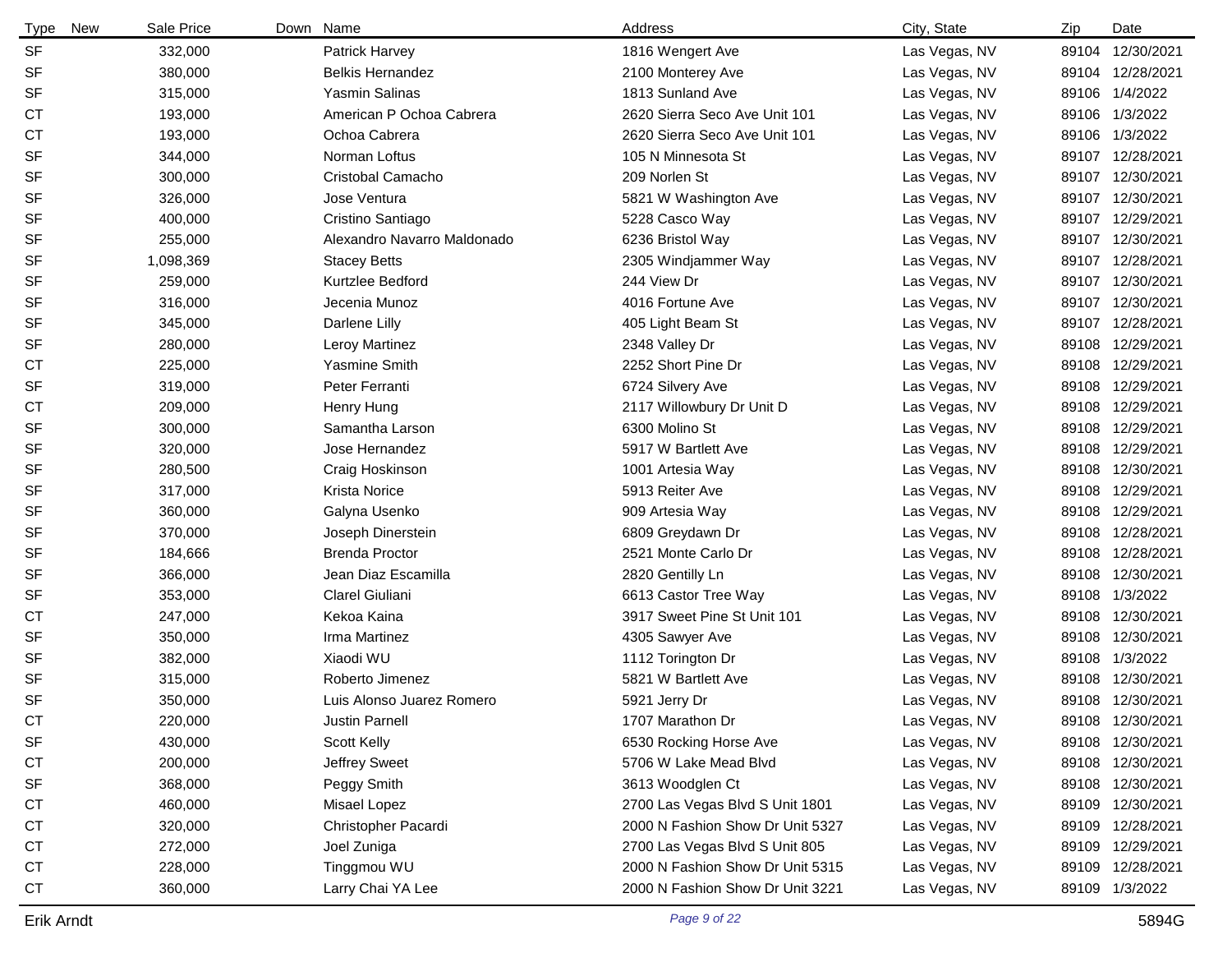| <b>Type</b> | Sale Price<br>New | Down | Name                      | Address                          | City, State   | Zip | Date             |
|-------------|-------------------|------|---------------------------|----------------------------------|---------------|-----|------------------|
| <b>CT</b>   | 675,000           |      | Denise Sorget Ee Kulesha  | 2857 Paradise Rd Unit 603        | Las Vegas, NV |     | 89109 1/3/2022   |
| <b>CT</b>   | 246,000           |      | <b>Zhenming DAI</b>       | 2000 N Fashion Show Dr Unit 2302 | Las Vegas, NV |     | 89109 12/28/2021 |
| <b>CT</b>   | 380,000           |      | Julie CHO                 | 135 E Harmon Ave #3321           | Las Vegas, NV |     | 89109 12/30/2021 |
| СT          | 430,000           |      | John Free                 | 3007 Pinehurst Dr                | Las Vegas, NV |     | 89109 12/29/2021 |
| <b>SF</b>   | 169,000           |      | Meriam Garth              | 4501 E Ogden Ave                 | Las Vegas, NV |     | 89110 12/30/2021 |
| <b>SF</b>   | 305,000           |      | Eric Landa                | 5530 Cedar Ave                   | Las Vegas, NV |     | 89110 12/30/2021 |
| <b>SF</b>   | 393,000           |      | Victor Prado              | 1145 Red Iron Way                | Las Vegas, NV |     | 89110 12/30/2021 |
| <b>SF</b>   | 254,000           |      | Mayra Soria               | 4021 Butte Cir                   | Las Vegas, NV |     | 89110 12/29/2021 |
| <b>SF</b>   | 658,888           |      | Mariam Petrosyan          | 549 Kennedy Dr                   | Las Vegas, NV |     | 89110 12/28/2021 |
| <b>SF</b>   | 313,500           |      | Aaron MA                  | 593 Old West Ct                  | Las Vegas, NV |     | 89110 12/28/2021 |
| <b>SF</b>   | 250,000           |      | Larry Loveall             | 1476 Unionville Ln               | Las Vegas, NV |     | 89110 12/30/2021 |
| СT          | 215,000           |      | Ralph Black               | 7255 W Sunset Rd Apt 2061        | Las Vegas, NV |     | 89113 12/30/2021 |
| <b>SF</b>   | 595,000           |      | Jaqueline Hoffman Bitton  | 8088 Haywood Estate Ave          | Las Vegas, NV |     | 89113 1/3/2022   |
| <b>SF</b>   | 425,000           |      | William Alibangbang       | 5449 Night Swim Ln               | Las Vegas, NV |     | 89113 12/28/2021 |
| <b>CT</b>   | 217,000           |      | Bryan Lerda               | 8070 W Russell Rd Unit 2109      | Las Vegas, NV |     | 89113 12/29/2021 |
| <b>SF</b>   | 403,000           |      | Anthony Guerra            | 7664 Almond Blossom Ct           | Las Vegas, NV |     | 89113 12/30/2021 |
| <b>CT</b>   | 220,000           |      | David Kohoaka             | 7143 S Durango Dr Unit 313       | Las Vegas, NV |     | 89113 1/4/2022   |
| <b>CT</b>   | 259,800           |      | Amanda Wood               | 8985 S Durango Dr Unit 2091      | Las Vegas, NV |     | 89113 12/29/2021 |
| <b>CT</b>   | 245,000           |      | Peter Mougey              | 8985 S Durango Dr Unit 1192      | Las Vegas, NV |     | 89113 1/3/2022   |
| <b>SF</b>   | 680,000           |      | Jade Anderson             | 7642 Tantilla Ct                 | Las Vegas, NV |     | 89113 12/30/2021 |
| <b>CT</b>   | 222,500           |      | Son Lee                   | 7255 W Sunset Rd Apt 1148        | Las Vegas, NV |     | 89113 12/29/2021 |
| <b>SF</b>   | 999,969           |      | <b>Tabrion Leverette</b>  | 8033 W Ford Ave                  | Las Vegas, NV |     | 89113 12/28/2021 |
| <b>CT</b>   | 399,000           |      | Marjorie Snow             | 4922 Mount Pleasant Ln           | Las Vegas, NV |     | 89113 12/30/2021 |
| СT          | 551,500           |      | <b>Christian Bourdel</b>  | 6955 Emerald Springs Ln          | Las Vegas, NV |     | 89113 12/30/2021 |
| <b>CT</b>   | 261,000           |      | Caylen Nakamura           | 7163 S Durango Dr Unit 205       | Las Vegas, NV |     | 89113 12/29/2021 |
| <b>SF</b>   | 500,000           |      | Andy Quan                 | 5782 S Pioneer Way               | Las Vegas, NV |     | 89113 1/3/2022   |
| <b>SF</b>   | 320,000           |      | <b>Francisco Pimentel</b> | 7992 Lone Jogger Dr              | Las Vegas, NV |     | 89113 12/30/2021 |
| <b>SF</b>   | 1,250,000         |      | Hailee Long               | 8278 Sweetwater Creek Way        | Las Vegas, NV |     | 89113 1/3/2022   |
| <b>CT</b>   | 191,000           |      | Kirk Kwok Cheung LAU      | 4437 Dover Straight St Unit 208  | Las Vegas, NV |     | 89115 1/3/2022   |
| <b>SF</b>   | 320,000           |      | Jormelyn Aganon           | 4128 Plumtree St                 | Las Vegas, NV |     | 89115 12/28/2021 |
| <b>SF</b>   | 215,000           |      | Susan Martinez            | 3503 Marquette Dr                | Las Vegas, NV |     | 89115 12/30/2021 |
| <b>SF</b>   | 163,400           |      | Jeffrey Magee             | 3754 Glow Dr                     | Las Vegas, NV |     | 89115 1/3/2022   |
| SF          | 265,000           |      | Armando Nunez             | 4095 Planetary Ln                | Las Vegas, NV |     | 89115 12/28/2021 |
| SF          | 270,000           |      | Viry Flores               | 4005 Edwin Pl                    | Las Vegas, NV |     | 89115 12/30/2021 |
| SF          | 345,000           |      | Scott Mcmillan            | 3678 VIA Segundo Ave             | Las Vegas, NV |     | 89115 1/3/2022   |
| SF          | 280,000           |      | Juvy Laranjo              | 3654 Moonlit Beach Ave           | Las Vegas, NV |     | 89115 12/30/2021 |
| SF          | 275,000           |      | Yanethzi Tamallo          | 2801 Sandy Ln                    | Las Vegas, NV |     | 89115 12/28/2021 |
| <b>CT</b>   | 90,437            |      | Waimeng Choi              | 4730 E Craig Rd Unit 2177        | Las Vegas, NV |     | 89115 1/3/2022   |
| SF          | 280,000           |      | Ramon Zelaya              | 4645 Baby Bird Ln                | Las Vegas, NV |     | 89115 12/28/2021 |
| CT          | 126,000           |      | Flor Mendoza              | 2921 Country Manor Ln Apt 140    | Las Vegas, NV |     | 89115 12/28/2021 |
| SF          | 490,000           |      | Rvan Devev                | 3041 Cloverbrook St              | Las Vegas, NV |     | 89117 12/29/2021 |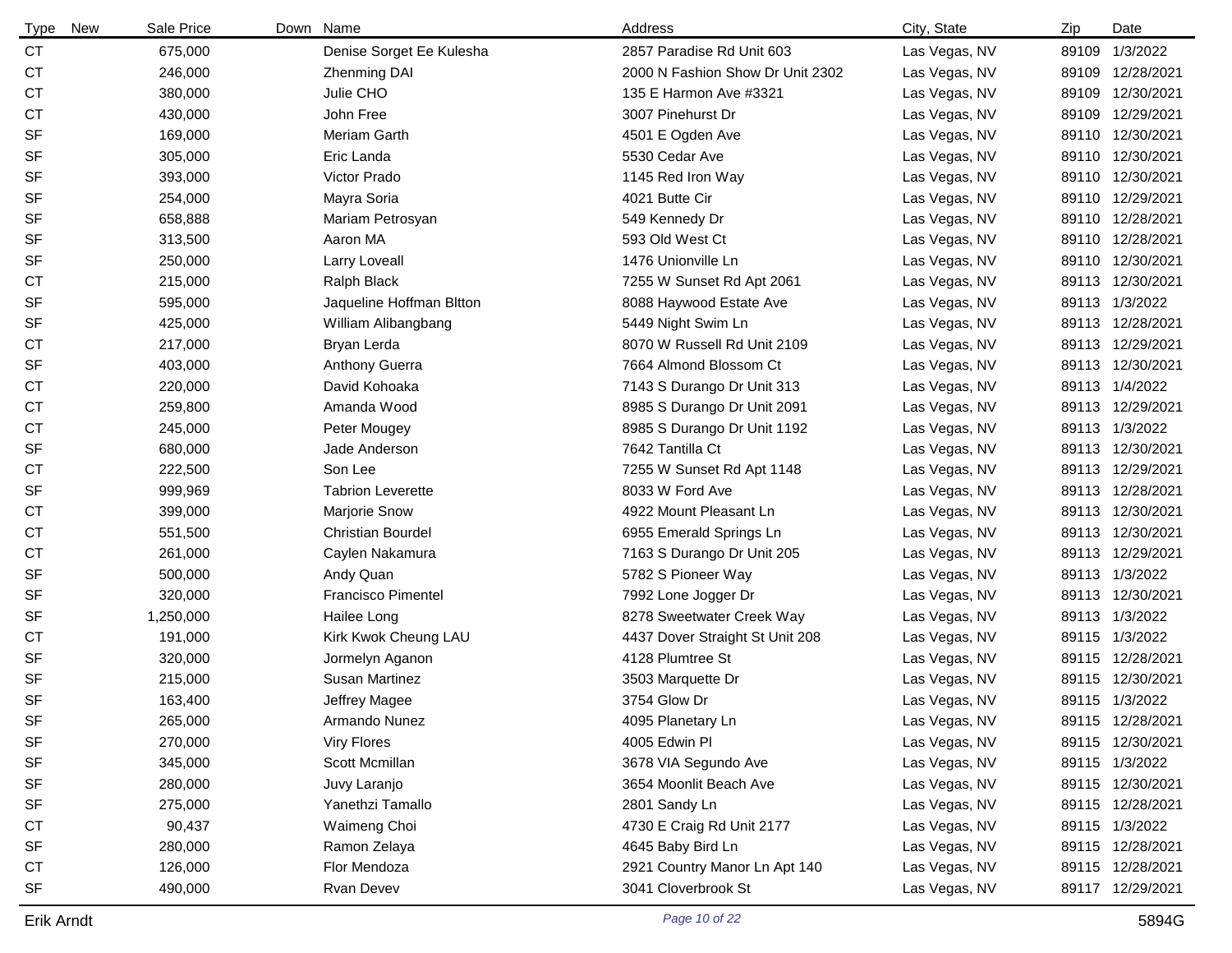| <b>Type</b> | New | Sale Price | Down | Name                          | Address                         | City, State   | Zip   | Date             |
|-------------|-----|------------|------|-------------------------------|---------------------------------|---------------|-------|------------------|
| <b>SF</b>   |     | 725,000    |      | Nicholas Heinsohn             | 9517 Spanish Steps Ln           | Las Vegas, NV |       | 89117 12/29/2021 |
| <b>SF</b>   |     | 610,000    |      | Yujiu Zhang                   | 9601 Stoney Creek Dr            | Las Vegas, NV |       | 89117 12/29/2021 |
| <b>SF</b>   |     | 547,000    |      | Karina Luera                  | 9538 Teton Vista Ave            | Las Vegas, NV |       | 89117 12/30/2021 |
| <b>SF</b>   |     | 392,000    |      | Yuqi Dong                     | 9906 Pioneer Ave                | Las Vegas, NV |       | 89117 12/30/2021 |
| <b>SF</b>   |     | 430,000    |      | Kevin Tran                    | 3313 Surfline Dr                | Las Vegas, NV |       | 89117 1/3/2022   |
| <b>CT</b>   |     | 203,000    |      | Carlotta Herman               | 8410 Eldora Ave Unit 1030       | Las Vegas, NV |       | 89117 1/3/2022   |
| <b>CT</b>   |     | 215,000    |      | ALI HAQ                       | 8600 W Charleston Blvd Apt 1040 | Las Vegas, NV |       | 89117 12/29/2021 |
| <b>CT</b>   |     | 205,000    |      | Kfir Y Ben Shlush             | 2200 S Fort Apache Rd Unit 2098 | Las Vegas, NV |       | 89117 12/30/2021 |
| <b>SF</b>   |     | 420,000    |      | Rey Galjour                   | 1800 Glenwillow Dr              | Las Vegas, NV |       | 89117 12/29/2021 |
| <b>CT</b>   |     | 220,000    |      | Rubik Manoukian               | 2717 Otter Creek Ct Apt 201     | Las Vegas, NV |       | 89117 12/30/2021 |
| <b>CT</b>   |     | 210,000    |      | Lance Lindsey                 | 2200 S Fort Apache Rd Unit 2159 | Las Vegas, NV |       | 89117 12/30/2021 |
| <b>SF</b>   |     | 480,000    |      | May Chang                     | 2840 Sparkling SEA St           | Las Vegas, NV |       | 89117 12/30/2021 |
| <b>SF</b>   |     | 500,000    |      | <b>Troy Paige</b>             | 3029 Reef View St               | Las Vegas, NV |       | 89117 12/30/2021 |
| <b>SF</b>   |     | 1,235,000  |      | Jean Macgregor                | 7408 Silver Palm Ave            | Las Vegas, NV |       | 89117 1/3/2022   |
| <b>SF</b>   |     | 545,000    |      | Daniel Macdonald              | 3015 Blue Monaco St             | Las Vegas, NV |       | 89117 12/30/2021 |
| <b>SF</b>   |     | 925,000    |      | Diane XU                      | 1931 FOX Canyon Cir             | Las Vegas, NV |       | 89117 12/30/2021 |
| <b>SF</b>   |     | 439,900    |      | <b>Iskander Garcia</b>        | 8007 Palace Monaco Ave          | Las Vegas, NV |       | 89117 1/3/2022   |
| <b>SF</b>   | N   | 423,898    |      | Gladys Lynn Manansala Fuentes | 6438 Crimson Mesa Ave           | Las Vegas, NV |       | 89118 12/30/2021 |
| <b>SF</b>   | N   | 466,375    |      | Ting-Tar WU                   | 6445 Crimson Mesa Ave           | Las Vegas, NV |       | 89118 12/30/2021 |
| СT          |     | 353,000    |      | Margoth B Tello Rodriguez     | 6255 W Arby Ave Unit 320        | Las Vegas, NV |       | 89118 12/30/2021 |
| SF          |     | 365,000    |      | <b>Esther Hernandez</b>       | 5964 Chisolm Trl                | Las Vegas, NV | 89118 | 12/30/2021       |
| <b>SF</b>   | N   | 464,512    |      | <b>SAM Htun</b>               | 7078 Ghost Hill St              | Las Vegas, NV | 89118 | 12/29/2021       |
| <b>CT</b>   |     | 275,000    |      | Eliana Viscardi               | 5250 S Rainbow Blvd Unit 2170   | Las Vegas, NV | 89118 | 12/30/2021       |
| СT          |     | 192,450    |      | Addisalem Temesgen            | 5225 W Reno Ave Unit 105        | Las Vegas, NV |       | 89118 12/29/2021 |
| <b>CT</b>   |     | 280,000    |      | Phil Pador                    | 6255 W Arby Ave Unit 208        | Las Vegas, NV |       | 89118 12/28/2021 |
| <b>SF</b>   |     | 459,000    |      | Thanh Le                      | 7282 Gypsy Canyon Ct            | Las Vegas, NV | 89118 | 12/29/2021       |
| <b>SF</b>   | N   | 460,381    |      | Jovine Umali                  | 6439 Crimson Mesa Ave           | Las Vegas, NV |       | 89118 12/30/2021 |
| SF          | N   | 477,343    |      | Kristofer Yee                 | 7070 Ghost Hill St              | Las Vegas, NV |       | 89118 12/29/2021 |
| <b>CT</b>   |     | 160,300    |      | El Noora                      | 5076 Jeffreys St Unit 201       | Las Vegas, NV |       | 89119 1/3/2022   |
| СT          |     | 199,000    |      | <b>Rachel Gregory</b>         | 1563 Elizabeth Ave Unit 2       | Las Vegas, NV |       | 89119 12/28/2021 |
| <b>CT</b>   |     | 109,000    |      | Debra Denton                  | 2220 Pine Breeze Ln Unit 106    | Las Vegas, NV |       | 89119 12/29/2021 |
| <b>CT</b>   |     | 120,000    |      | Kimberly Wright               | 5126 Golden Ln Apt D            | Las Vegas, NV |       | 89119 12/30/2021 |
| SF          |     | 375,000    |      | TOM Zumtobel                  | 5465 Olivebrook Ct              | Las Vegas, NV |       | 89120 12/28/2021 |
| <b>SF</b>   |     | 132,334    |      | <b>Bonnie Myers</b>           | 5387 S Pearl St                 | Las Vegas, NV |       | 89120 12/30/2021 |
| <b>SF</b>   |     | 710,000    |      | Alexander Greschenko          | 2625 E Russell Rd               | Las Vegas, NV |       | 89120 1/3/2022   |
| SF          |     | 355,000    |      | Brandon Bajamundi             | 4186 Lucas Ave                  | Las Vegas, NV |       | 89120 12/29/2021 |
| <b>SF</b>   |     | 383,000    |      | Ajax Delvecki                 | 5277 Lookout St                 | Las Vegas, NV |       | 89120 12/29/2021 |
| <b>SF</b>   |     | 650,000    |      | ALI Cetin                     | 3930 Placita Del Rico           | Las Vegas, NV |       | 89120 12/28/2021 |
| <b>SF</b>   |     | 150,200    |      | David Michael                 | 5345 Okaloosa Dr                | Las Vegas, NV |       | 89120 12/28/2021 |
| <b>SF</b>   |     | 158,057    |      | <b>Bonnie Myers</b>           | 5359 S Pearl St                 | Las Vegas, NV |       | 89120 12/30/2021 |
| <b>SF</b>   |     | 590,000    |      | Damien Roderick               | 4354 Helaman Ave                | Las Vegas, NV |       | 89120 12/28/2021 |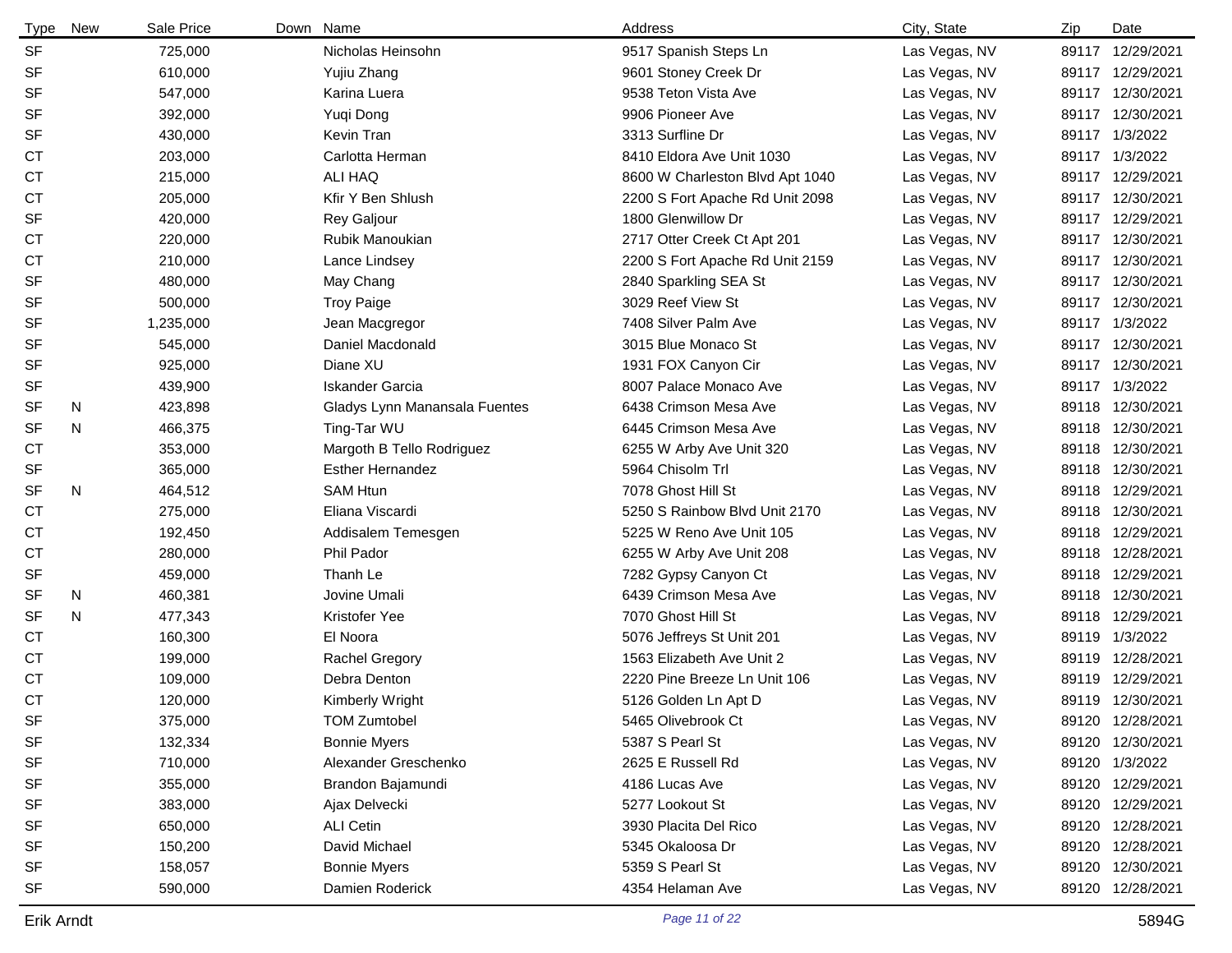| New<br>Type | Sale Price | Down Name                     | Address                          | City, State   | Zip   | Date             |
|-------------|------------|-------------------------------|----------------------------------|---------------|-------|------------------|
| <b>CT</b>   | 185,000    | Jason Lescarbeau              | 3125 Casey Dr Unit 102           | Las Vegas, NV | 89120 | 12/29/2021       |
| <b>SF</b>   | 500,000    | Philip Johnson                | 4502 Palm Mesa Dr                | Las Vegas, NV | 89120 | 1/3/2022         |
| <b>CT</b>   | 255,000    | <b>Gregory Hess</b>           | 4551 Brookside Way               | Las Vegas, NV | 89121 | 12/30/2021       |
| <b>SF</b>   | 223,000    | Paul Gayou                    | 3620 Taos Ln                     | Las Vegas, NV | 89121 | 12/29/2021       |
| <b>CT</b>   | 210,000    | <b>IGA Prandecki</b>          | 2725 S Nellis Blvd Unit 1089     | Las Vegas, NV | 89121 | 12/28/2021       |
| <b>CT</b>   | 205,000    | Catherine Francia             | 2725 S Nellis Blvd Unit 1031     | Las Vegas, NV | 89121 | 1/3/2022         |
| <b>SF</b>   | 303,000    | Daniel Rodriguez              | 4904 Pancho Villa Dr             | Las Vegas, NV | 89121 | 12/29/2021       |
| <b>CT</b>   | 300,000    | <b>LEA Hastings Camps</b>     | 2441 Sabado St                   | Las Vegas, NV | 89121 | 1/3/2022         |
| <b>CT</b>   | 211,000    | Jonathan Robinsons            | 4050 Pacific Harbors Dr Unit 220 | Las Vegas, NV | 89121 | 12/30/2021       |
| <b>CT</b>   | 362,000    | Rhonda Wilkerson              | 3455 Villa Hermosa Dr            | Las Vegas, NV | 89121 | 1/3/2022         |
| <b>SF</b>   | 325,000    | Estevan Castregon             | 4070 Avonwood Ave                | Las Vegas, NV | 89121 | 12/28/2021       |
| <b>CT</b>   | 318,000    | Michael Huang                 | 2785 Laguna Shores Ln            | Las Vegas, NV | 89121 | 1/3/2022         |
| <b>SF</b>   | 449,900    | Shavonne Justin               | 2520 E Saddle Ave                | Las Vegas, NV | 89121 | 12/30/2021       |
| <b>SF</b>   | 341,000    | Jason Nguyen                  | 4845 Mountain Vista St           | Las Vegas, NV | 89121 | 12/30/2021       |
| <b>CT</b>   | 180,000    | Heath Fernandez               | 2460 Old Forge Ln Apt 45         | Las Vegas, NV | 89121 | 12/28/2021       |
| СT          | 200,000    | Yaffa Beychok                 | 2468 San Lucas Cir               | Las Vegas, NV | 89121 | 12/28/2021       |
| <b>SF</b>   | 350,000    | Ann Clark                     | 4368 Powell Ave                  | Las Vegas, NV | 89121 | 12/29/2021       |
| <b>SF</b>   | 312,000    | Aida Rosa Martinez Abrahantes | 4936 Billman Ave                 | Las Vegas, NV | 89121 | 12/28/2021       |
| <b>SF</b>   | 332,000    | Samuel Chandler               | 4134 Santa Terrasa Pl            | Las Vegas, NV | 89121 | 12/28/2021       |
| <b>CT</b>   | 151,500    | Sharon Tygard                 | 2460 Old Forge Ln Apt 41         | Las Vegas, NV | 89121 | 12/30/2021       |
| <b>SF</b>   | 250,000    | Yesenia Alfaro                | 4944 E Harmon Ave                | Las Vegas, NV | 89121 | 12/28/2021       |
| <b>CT</b>   | 295,000    | Carla Terp                    | 3487 Villa Hermosa Dr            | Las Vegas, NV | 89121 | 12/30/2021       |
| <b>CT</b>   | 200,000    | Risha Garner                  | 2451 Old Forge Ln Apt 102        | Las Vegas, NV | 89121 | 12/28/2021       |
| SF          | 375,000    | Ben Nguyen                    | 4267 Chafer Dr                   | Las Vegas, NV | 89121 | 12/28/2021       |
| <b>SF</b>   | 220,000    | Paula Forrest                 | 3046 LA Barca Ln                 | Las Vegas, NV |       | 89122 12/29/2021 |
| <b>CT</b>   | 144,000    | <b>Bryson Gordon</b>          | 5320 Duralite St Unit 103        | Las Vegas, NV |       | 89122 1/3/2022   |
| <b>SF</b>   | 326,000    | Karina Serna                  | 3483 Old Course St               | Las Vegas, NV |       | 89122 12/30/2021 |
| <b>SF</b>   | 290,000    | Bryan Quintanilla             | 5228 Andover Dr                  | Las Vegas, NV |       | 89122 12/28/2021 |
| <b>SF</b>   | 335,000    | Karla Rodriguez               | 6896 Mahogany Meadows Ave        | Las Vegas, NV |       | 89122 12/29/2021 |
| SF          | 400,000    | Eric Ee Iwamoto               | 3727 Tundra Swan St              | Las Vegas, NV |       | 89122 1/3/2022   |
| <b>CT</b>   | 195,000    | <b>Trenton Bieschke</b>       | 3400 Cabana Dr Unit 2029         | Las Vegas, NV |       | 89122 12/30/2021 |
| MН          | 170,000    | Maria Regalo                  | 3671 Gulf Shores Dr              | Las Vegas, NV |       | 89122 12/29/2021 |
| SF          | 527,500    | Keith Chan                    | 3566 Tundra Swan St              | Las Vegas, NV |       | 89122 12/28/2021 |
| SF          | 160,000    | Scott Kandel                  | 6000 Clark St                    | Las Vegas, NV |       | 89122 12/30/2021 |
| SF          | 633,000    | Mcdonald Crane                | 2084 Golden Trumpet Ave          | Las Vegas, NV |       | 89123 12/30/2021 |
| SF          | 610,000    | Brenda Inestroza              | 223 Saxondale Ave                | Las Vegas, NV |       | 89123 12/29/2021 |
| SF          | 536,000    | David Johnson                 | 9376 Aster Pointe Ct             | Las Vegas, NV |       | 89123 1/3/2022   |
| <b>CT</b>   | 160,000    | Tigran Hayrapetyan            | 9000 Las Vegas Blvd S Unit 1141  | Las Vegas, NV |       | 89123 1/3/2022   |
| <b>SF</b>   | 395,000    | Darik Chandler                | 8669 Emerald Grove Way           | Las Vegas, NV |       | 89123 12/29/2021 |
| <b>CT</b>   | 298,000    | Marcello Razavi               | 9656 Gunsmith Dr                 | Las Vegas, NV |       | 89123 12/30/2021 |
| <b>CT</b>   | 340,000    | Thomas Ee Lykins              | 9639 Quick Draw Dr               | Las Vegas, NV |       | 89123 12/29/2021 |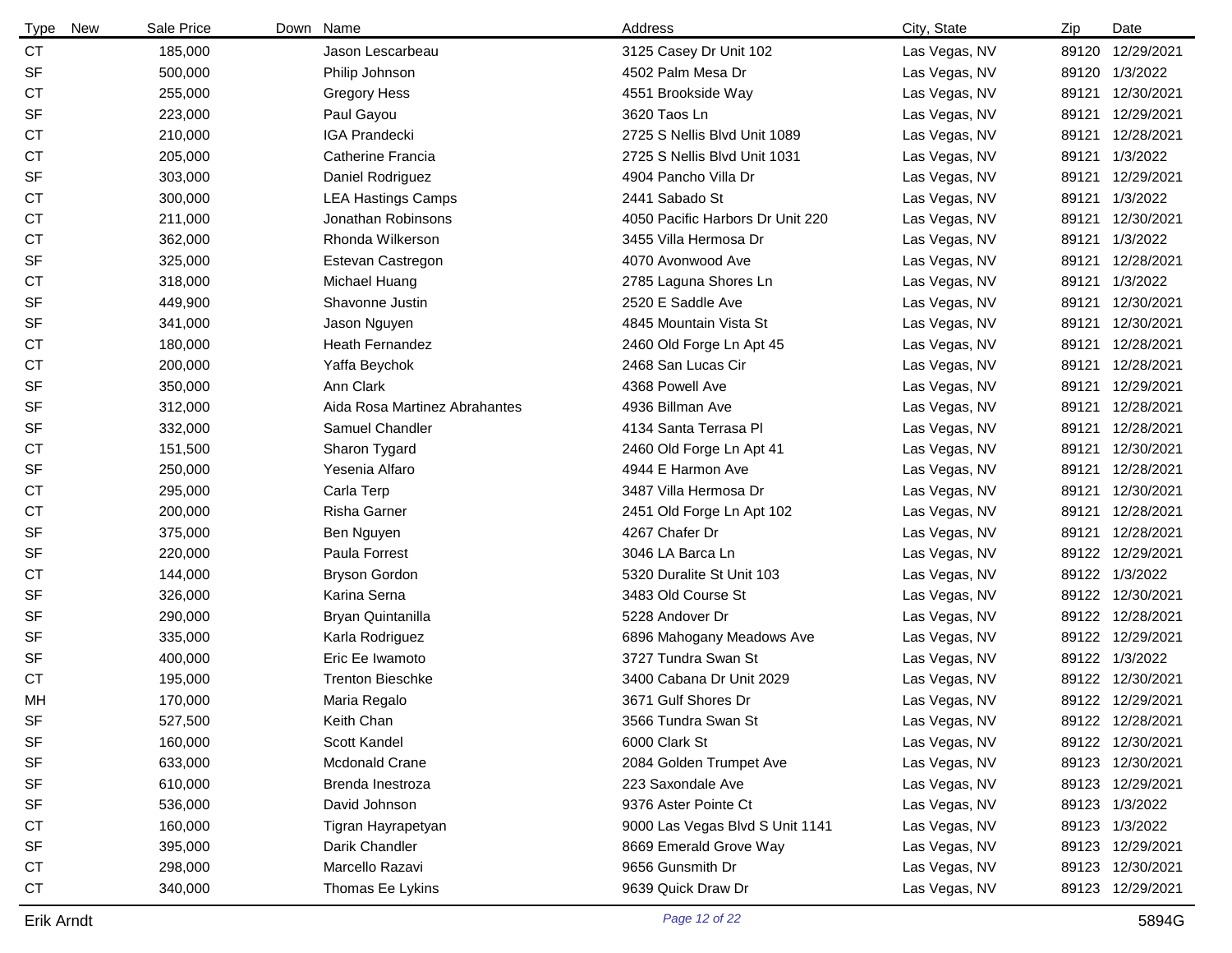| Type      | New | Sale Price | Down | Name                        | Address                          | City, State   | Zip   | Date             |
|-----------|-----|------------|------|-----------------------------|----------------------------------|---------------|-------|------------------|
| <b>CT</b> |     | 227,500    |      | Xiao Pan                    | 9000 Las Vegas Blvd S Unit 1078  | Las Vegas, NV | 89123 | 12/30/2021       |
| <b>SF</b> |     | 400,000    |      | Olga Storla                 | 8661 Silverthorne Ct             | Las Vegas, NV |       | 89123 12/30/2021 |
| <b>SF</b> |     | 510,000    |      | Anthony Jr Scura            | 7821 Fandango Ct                 | Las Vegas, NV |       | 89123 12/30/2021 |
| <b>SF</b> |     | 775,000    |      | <b>Clayton Moore</b>        | 7836 VIA Mazarron St             | Las Vegas, NV |       | 89123 12/29/2021 |
| <b>CT</b> |     | 150,000    |      | Jaime Marquez               | 9000 Las Vegas Blvd S Unit 2025  | Las Vegas, NV | 89123 | 12/30/2021       |
| <b>SF</b> |     | 443,000    |      | <b>Rees Tatge</b>           | 1035 Aspen Valley Ave            | Las Vegas, NV |       | 89123 12/29/2021 |
| <b>CT</b> |     | 200,000    |      | Patty Parkhurst             | 56 E Serene Ave Unit 125         | Las Vegas, NV |       | 89123 12/30/2021 |
| <b>SF</b> |     | 418,000    |      | Rong LIU                    | 555 Pomerol Ave                  | Las Vegas, NV |       | 89123 1/3/2022   |
| <b>CT</b> |     | 570,000    |      | Ray Sadeghi                 | 8255 Las Vegas Blvd S Unit 522   | Las Vegas, NV |       | 89123 12/28/2021 |
| <b>CT</b> |     | 258,000    |      | Leonedas Stefanos           | 7450 S Eastern Ave Unit 2034     | Las Vegas, NV |       | 89123 12/30/2021 |
| <b>SF</b> |     | 375,000    |      | James Grant                 | 410 Inglewood Cir                | Las Vegas, NV |       | 89123 12/30/2021 |
| <b>SF</b> |     | 475,000    |      | Samuel Biscoe               | 861 Sebastiani Ct                | Las Vegas, NV |       | 89123 12/29/2021 |
| <b>SF</b> |     | 540,000    |      | <b>Gabriel Rangel</b>       | 7746 Locke Haven Dr              | Las Vegas, NV | 89123 | 12/30/2021       |
| <b>SF</b> |     | 415,000    |      | Jacquelyn Crane             | 151 Staten Island Ave            | Las Vegas, NV | 89123 | 1/3/2022         |
| <b>SF</b> |     | 375,000    |      | Mitchell Davidson           | 4530 Aspen Ave                   | Las Vegas, NV |       | 89124 1/3/2022   |
| <b>CT</b> |     | 395,000    |      | Jon Mlya                    | 2624 Golden Sands Dr             | Las Vegas, NV | 89128 | 1/3/2022         |
| <b>CT</b> |     | 315,000    |      | Gladys Tano                 | 924 Allure Dr                    | Las Vegas, NV | 89128 | 12/29/2021       |
| <b>SF</b> |     | 350,000    |      | Derick Steven Guzman Torres | 7344 Queen Palm Dr               | Las Vegas, NV | 89128 | 12/29/2021       |
| <b>SF</b> |     | 741,900    |      | <b>TOM Jiang</b>            | 2933 Channel Bay Dr              | Las Vegas, NV | 89128 | 1/3/2022         |
| СT        |     | 194,000    |      | Sheree Dahl                 | 7961 Terrace Rock Way Unit 101   | Las Vegas, NV | 89128 | 12/30/2021       |
| СT        |     | 262,500    |      | Donald Barnwell             | 8052 Cimarron Ridge Dr Unit 101  | Las Vegas, NV | 89128 | 12/30/2021       |
| <b>CT</b> |     | 300,000    |      | Corinne Wittig              | 8437 Sluman Ct                   | Las Vegas, NV | 89128 | 12/28/2021       |
| <b>SF</b> |     | 463,000    |      | Laurie Petroni              | 7817 Cocoa Beach Cir             | Las Vegas, NV | 89128 | 12/29/2021       |
| <b>CT</b> |     | 200,000    |      | <b>Tony Seldon</b>          | 3151 Soaring Gulls Dr Unit 2061  | Las Vegas, NV | 89128 | 12/30/2021       |
| <b>SF</b> |     | 445,000    |      | <b>Steven Power</b>         | 2405 Sage Pointe Cir             | Las Vegas, NV | 89128 | 1/3/2022         |
| СT        |     | 215,000    |      | <b>Hector Sanchez</b>       | 1101 Sulphur Springs Ln Unit 202 | Las Vegas, NV | 89128 | 12/29/2021       |
| <b>CT</b> |     | 200,000    |      | Edgar Magana-Zuno           | 1400 OAK Rock Dr Unit 102        | Las Vegas, NV | 89128 | 12/30/2021       |
| <b>CT</b> |     | 249,000    |      | Zarbod Aazami-Zanganeh      | 7700 Allerton Ave                | Las Vegas, NV | 89128 | 12/29/2021       |
| <b>SF</b> |     | 637,500    |      | <b>Richard Marmorstein</b>  | 8420 Haven Brook Ct              | Las Vegas, NV | 89128 | 12/28/2021       |
| <b>CT</b> |     | 230,000    |      | <b>ELI Salvador</b>         | 953 Falconhead Ln Unit 101       | Las Vegas, NV | 89128 | 12/30/2021       |
| <b>SF</b> |     | 538,000    |      | Norman KIM                  | 8309 Tivoli Cove Dr              | Las Vegas, NV | 89128 | 12/30/2021       |
| <b>SF</b> |     | 470,000    |      | Lionella Borozdina          | 1600 Mountain Breeze Ct          | Las Vegas, NV |       | 89128 12/28/2021 |
| СT        |     | 299,950    |      | Nick Barneclo               | 1204 Nevada Sky St               | Las Vegas, NV |       | 89128 1/3/2022   |
| <b>CT</b> |     | 200,000    |      | <b>Ted Whang</b>            | 3150 Soft Breezes Dr Apt 1182    | Las Vegas, NV |       | 89128 1/3/2022   |
| <b>CT</b> |     | 195,000    |      | Patricia Curry              | 7932 Diamond Rock Way Unit 201   | Las Vegas, NV |       | 89128 12/28/2021 |
| <b>CT</b> | N   | 340,990    |      | Nathaniel Coutteau          | 3739 Enchanted Sky St            | Las Vegas, NV |       | 89129 12/29/2021 |
| <b>SF</b> |     | 365,000    |      | Nickie Pipilakis            | 10537 W Gilmore Ave              | Las Vegas, NV |       | 89129 12/29/2021 |
| <b>SF</b> |     | 517,000    |      | Fe Layug                    | 3736 Russell Peterson Ct         | Las Vegas, NV |       | 89129 12/29/2021 |
| СT        |     | 260,000    |      | Matthew Pryce               | 10550 W Alexander Rd Unit 2197   | Las Vegas, NV |       | 89129 12/28/2021 |
| <b>CT</b> | N   | 340,990    |      | Aqueelah Johnson            | 3743 Enchanted Sky St            | Las Vegas, NV |       | 89129 12/29/2021 |
| <b>SF</b> |     | 360,000    |      | He Zhang                    | 10412 Timber Canyon Ave          | Las Vegas, NV |       | 89129 12/29/2021 |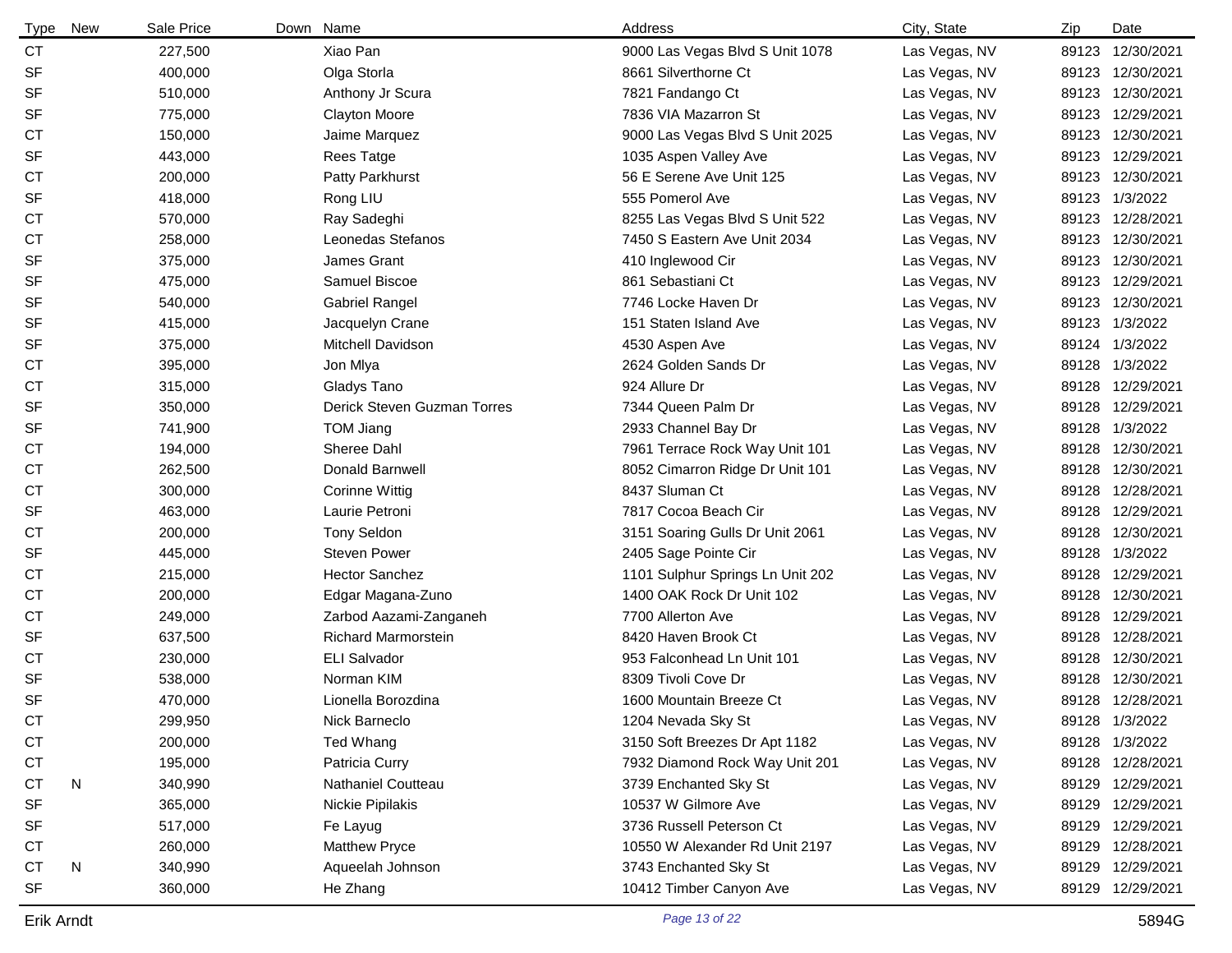| <b>Type</b> | New | Sale Price | Down Name                 | Address                            | City, State   | Zip   | Date             |
|-------------|-----|------------|---------------------------|------------------------------------|---------------|-------|------------------|
| <b>SF</b>   |     | 489,000    | <b>Brandon Vanbeek</b>    | 10416 Britton Hill Ave             | Las Vegas, NV |       | 89129 12/30/2021 |
| <b>CT</b>   |     | 295,000    | Man YU Wang               | 3365 Kylemore St Unit 102          | Las Vegas, NV |       | 89129 12/29/2021 |
| СT          |     | 315,000    | Dorrian Brooks            | 8421 Sewards Bluff Ave             | Las Vegas, NV |       | 89129 12/30/2021 |
| <b>SF</b>   |     | 538,000    | Levi Fay                  | 8636 Copper Ridge Ave              | Las Vegas, NV |       | 89129 12/30/2021 |
| <b>CT</b>   |     | 244,000    | <b>Philip Blancett</b>    | 10650 Calico Mountain Ave Unit 202 | Las Vegas, NV |       | 89129 12/28/2021 |
| <b>SF</b>   |     | 469,998    | Jenifer Cameron           | 9001 Canyon Magic Ave              | Las Vegas, NV | 89129 | 12/30/2021       |
| <b>CT</b>   | N   | 377,990    | Jennifer Smulo            | 3755 Enchanted Sky St              | Las Vegas, NV |       | 89129 12/28/2021 |
| <b>SF</b>   |     | 460,000    | Jessica Grigoryan         | 7834 W Gilmore Ave                 | Las Vegas, NV |       | 89129 12/30/2021 |
| СT          | N   | 360,490    | <b>Brieanne Siriwan</b>   | 3719 Enchanted Sky St              | Las Vegas, NV |       | 89129 12/30/2021 |
| <b>SF</b>   |     | 315,000    | Gabriela Ramos            | 7336 Camden Pine Ave               | Las Vegas, NV |       | 89129 12/30/2021 |
| СT          | N   | 340,990    | <b>Arthurlene Bates</b>   | 3751 Enchanted Sky St              | Las Vegas, NV |       | 89129 12/28/2021 |
| <b>SF</b>   |     | 399,000    | Aleksandar Cvetanoski     | 3237 Rainmaker St                  | Las Vegas, NV |       | 89129 12/28/2021 |
| SF          |     | 295,000    | <b>Trevor Hawkins</b>     | 7316 Camden Pine Ave               | Las Vegas, NV | 89129 | 12/30/2021       |
| <b>SF</b>   |     | 455,000    | Roy Cardenas              | 7917 Holly Knoll Ave               | Las Vegas, NV | 89129 | 12/30/2021       |
| СT          | N   | 340,990    | <b>Robert Gray</b>        | 3747 Enchanted Sky St              | Las Vegas, NV |       | 89129 12/28/2021 |
| <b>SF</b>   |     | 670,000    | Hamed Tashakori           | 8637 Castle Hill Ave               | Las Vegas, NV |       | 89129 12/29/2021 |
| <b>SF</b>   |     | 335,000    | <b>Christine Faustino</b> | 9672 Mesa Ridge Ct                 | Las Vegas, NV |       | 89129 1/3/2022   |
| <b>SF</b>   |     | 904,091    | Guadalupe Hernandez       | 4622 Heartstone Cir                | Las Vegas, NV |       | 89129 12/30/2021 |
| СT          | N   | 340,990    | Ellen Sireci              | 3731 Enchanted Sky St              | Las Vegas, NV |       | 89129 12/30/2021 |
| СT          | N   | 342,490    | Anna Escalante            | 3723 Enchanted Sky St              | Las Vegas, NV |       | 89129 12/30/2021 |
| <b>SF</b>   | N   | 501,990    | Taposhi Swar              | 6107 Sinks Canyon Ave              | Las Vegas, NV |       | 89130 12/29/2021 |
| <b>SF</b>   |     | 515,000    | Heriberto Velasco         | 4812 Golden Haven Ave              | Las Vegas, NV |       | 89130 12/28/2021 |
| <b>SF</b>   |     | 384,000    | Christa Weise             | 6008 Winter Meadow St              | Las Vegas, NV |       | 89130 12/29/2021 |
| <b>SF</b>   |     | 335,000    | Chuan WU                  | 6120 Sinatra Sands Ct              | Las Vegas, NV |       | 89130 1/3/2022   |
| <b>SF</b>   |     | 470,000    | Farshad Hakami            | 4625 Mancilla St                   | Las Vegas, NV |       | 89130 12/30/2021 |
| SF          |     | 260,000    | Kelli Muniz               | 5317 Tamanar Dr                    | Las Vegas, NV |       | 89130 12/28/2021 |
| <b>SF</b>   |     | 420,000    | John Hurwitz              | 6328 Winter Valley Ct              | Las Vegas, NV |       | 89130 12/29/2021 |
| <b>SF</b>   |     | 499,000    | Deana Boes                | 5024 Tropical Glen Ct              | Las Vegas, NV |       | 89130 12/29/2021 |
| <b>SF</b>   |     | 211,917    | Ernell PAZ                | 6212 Rimfire Rock Ct               | Las Vegas, NV |       | 89130 12/28/2021 |
| <b>SF</b>   |     | 480,000    | Jamie Masterson           | 5800 Blush Ave                     | Las Vegas, NV |       | 89130 12/28/2021 |
| <b>SF</b>   |     | 317,794    | Randa Yazbeck             | 6828 Rolling Oaks Ct               | Las Vegas, NV |       | 89131 12/28/2021 |
| <b>SF</b>   |     | 485,000    | Noah Noce                 | 7501 Mardean Ct                    | Las Vegas, NV |       | 89131 1/3/2022   |
| SF          |     | 375,000    | Roger Rothenburger        | 5012 River Splash Ave              | Las Vegas, NV |       | 89131 12/29/2021 |
| SF          |     | 525,000    | Deborah Hughes            | 7205 Royal Melbourne Dr            | Las Vegas, NV |       | 89131 12/30/2021 |
| SF          |     | 410,000    | <b>Frances Mutolo</b>     | 7544 Wandering St                  | Las Vegas, NV |       | 89131 1/3/2022   |
| SF          |     | 385,000    | Sarin Keshishian          | 7724 Robinglen Ave                 | Las Vegas, NV |       | 89131 12/30/2021 |
| SF          |     | 750,000    | Joseph Hiltner            | 7340 Fruitful Harvest Ave          | Las Vegas, NV |       | 89131 12/29/2021 |
| <b>CT</b>   |     | 342,000    | Maria Benvenuto           | 8648 Deering Bay Dr                | Las Vegas, NV |       | 89131 12/30/2021 |
| <b>SF</b>   |     | 822,000    | John U Ee Ballesteros     | 7289 SEA Boot Ct                   | Las Vegas, NV |       | 89131 12/30/2021 |
| SF          |     | 440,000    | Maureen Zelensky          | 8101 Bandoleer Ct                  | Las Vegas, NV |       | 89131 12/28/2021 |
| SF          |     | 465,000    | Sell Gianncallo           | 8053 Desert Cloud Ave              | Las Vegas, NV |       | 89131 12/29/2021 |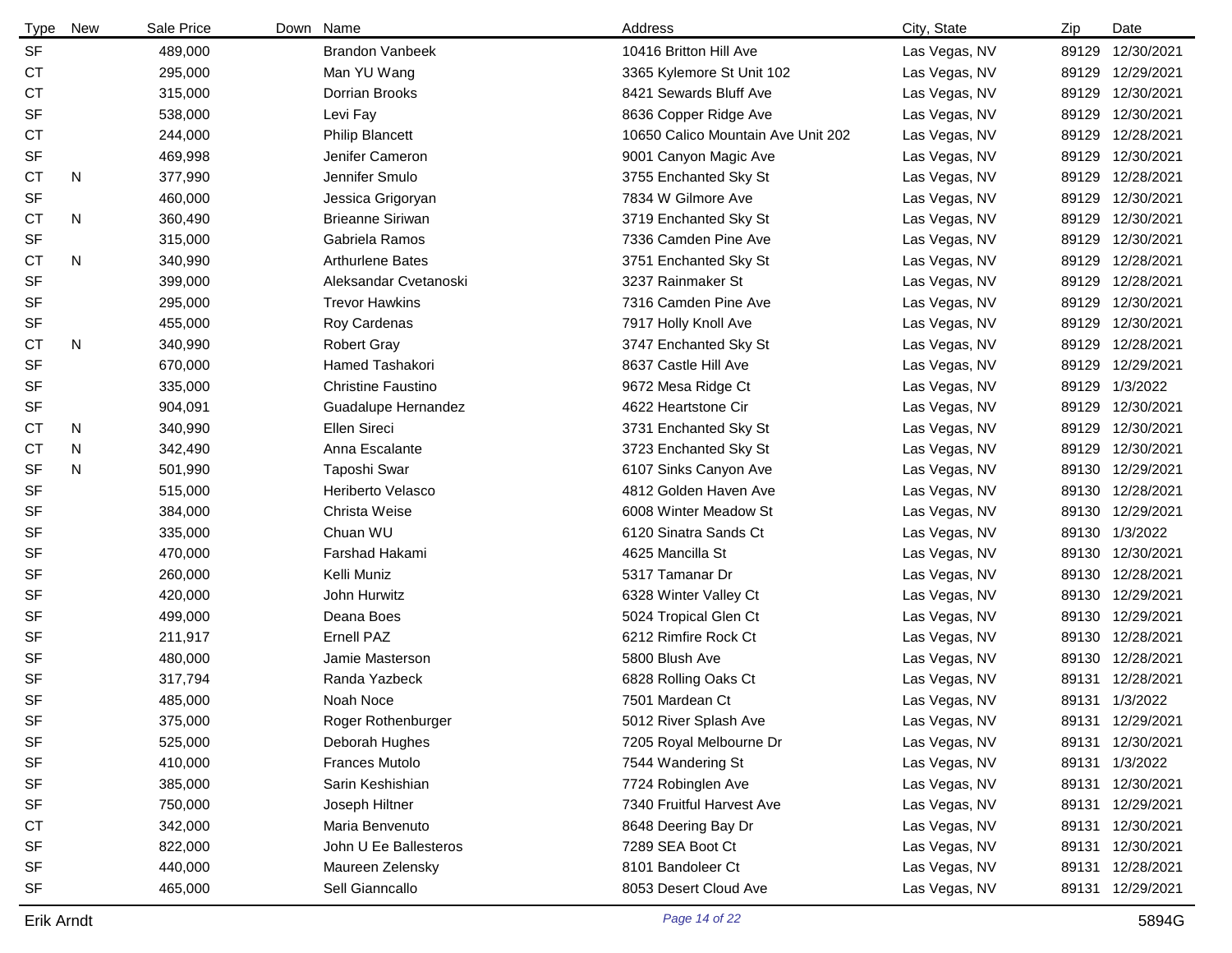| New<br>Type | Sale Price | Down Name                  | Address                           | City, State   | Zip   | Date             |
|-------------|------------|----------------------------|-----------------------------------|---------------|-------|------------------|
| <b>SF</b>   | 622,506    | Patricia Burr              | 6903 Kelp Ledge Ct                | Las Vegas, NV | 89131 | 1/3/2022         |
| <b>CT</b>   | 321,000    | Catharina Sutherland       | 2135 Hallston St                  | Las Vegas, NV |       | 89134 12/29/2021 |
| <b>CT</b>   | 350,000    | Linda Stoddard             | 10032 Heyfield Dr                 | Las Vegas, NV |       | 89134 12/28/2021 |
| <b>SF</b>   | 361,250    | John Michalik              | 9037 Villa Ridge Dr               | Las Vegas, NV |       | 89134 12/29/2021 |
| <b>CT</b>   | 520,000    | Samuel Enlof               | 913 PRO Players Dr                | Las Vegas, NV |       | 89134 12/30/2021 |
| <b>CT</b>   | 355,000    | Alexander Faerman          | 9133 Gemstone Dr                  | Las Vegas, NV |       | 89134 12/30/2021 |
| <b>SF</b>   | 739,000    | Sean Roberts               | 2012 Spring Rose St               | Las Vegas, NV |       | 89134 12/28/2021 |
| <b>SF</b>   | 465,000    | Robert Barron              | 2725 Childress Dr                 | Las Vegas, NV |       | 89134 12/30/2021 |
| <b>SF</b>   | 342,000    | Joseph M Rivera Taylor     | 3021 Treesdale Dr                 | Las Vegas, NV |       | 89134 1/3/2022   |
| <b>SF</b>   | 715,000    | Mario Ferreira             | 10800 Clear Meadows Dr            | Las Vegas, NV |       | 89134 1/3/2022   |
| <b>SF</b>   | 440,000    | George H III Ee Weatherbe  | 2605 Hope Forest Dr               | Las Vegas, NV |       | 89134 12/29/2021 |
| <b>CT</b>   | 302,900    | <b>Fred Farbud</b>         | 2752 Desert Crystal Dr            | Las Vegas, NV |       | 89134 12/30/2021 |
| <b>SF</b>   | 727,500    | Mark Tonini                | 2216 Menifee Ct                   | Las Vegas, NV |       | 89134 12/28/2021 |
| СT          | 305,000    | Scot Vause                 | 2901 Sungold Dr                   | Las Vegas, NV | 89134 | 12/30/2021       |
| <b>SF</b>   | 805,000    | <b>Gary Hughes</b>         | 2804 Darby Falls Dr               | Las Vegas, NV |       | 89134 12/30/2021 |
| <b>SF</b>   | 561,000    | John Strong                | 2513 BIG Timber Dr                | Las Vegas, NV |       | 89134 12/28/2021 |
| <b>SF</b>   | 720,000    | William H Ee Ortenberg     | 10733 Paradise Point Dr           | Las Vegas, NV |       | 89134 12/29/2021 |
| <b>SF</b>   | 490,000    | Jennifer Holyer            | 2136 Birch Gray Dr                | Las Vegas, NV | 89134 | 12/30/2021       |
| <b>SF</b>   | 625,000    | Rita Cangialosi            | 9033 Starmount Dr                 | Las Vegas, NV |       | 89134 12/29/2021 |
| <b>CT</b>   | 344,900    | <b>IRA Naiditch</b>        | 9048 Starmount Dr                 | Las Vegas, NV |       | 89134 12/29/2021 |
| <b>SF</b>   | 740,000    | Glenn Follen               | 2000 Sun Cliffs St                | Las Vegas, NV |       | 89134 12/28/2021 |
| <b>CT</b>   | 475,000    | Lucinda Owen               | 11302 Kraft Mountain Ave Unit 103 | Las Vegas, NV |       | 89135 12/30/2021 |
| <b>SF</b>   | 465,000    | Ben Anthony Joseph Rossini | 10483 Lilac Tree Ave              | Las Vegas, NV |       | 89135 12/29/2021 |
| <b>SF</b>   | 435,000    | <b>Walter Brimm</b>        | 10385 Bayhead Beach Ave           | Las Vegas, NV |       | 89135 12/29/2021 |
| <b>SF</b>   | 599,000    | Judy Malagday              | 2834 Gallant Hills Dr             | Las Vegas, NV |       | 89135 12/30/2021 |
| SF          | 800,000    | Derek George               | 2324 Aragon Canyon St             | Las Vegas, NV |       | 89135 1/3/2022   |
| <b>SF</b>   | 320,840    | Michael G Ee Chang         | 10716 Arundel Ave                 | Las Vegas, NV |       | 89135 12/28/2021 |
| <b>SF</b>   | 625,000    | Kathryn Gossner            | 11057 Village Ridge Ln            | Las Vegas, NV |       | 89135 12/30/2021 |
| <b>SF</b>   | 775,000    | Danny Lee                  | 6449 Farness St                   | Las Vegas, NV |       | 89135 12/30/2021 |
| <b>SF</b>   | 800,000    | Daniel Perla               | 3174 Dove Run Creek Dr            | Las Vegas, NV |       | 89135 12/28/2021 |
| <b>SF</b>   | 479,800    | DWF VI Atlas Sfr           | 1926 Hollywell St                 | Las Vegas, NV |       | 89135 12/30/2021 |
| <b>SF</b>   | 2,150,000  | <b>Mark Field</b>          | 11550 Evergreen Creek Ln          | Las Vegas, NV |       | 89135 1/3/2022   |
| CT          | 575,000    | Keith Semchuk              | 1254 Venue St Unit 103            | Las Vegas, NV |       | 89135 12/30/2021 |
| <b>SF</b>   | 825,000    | <b>Theodore Grier</b>      | 4721 Fiore Bella Blvd             | Las Vegas, NV |       | 89135 12/28/2021 |
| <b>CT</b>   | 390,000    | Kalvin Peary               | 11257 Rainbow Peak Ave Unit 202   | Las Vegas, NV |       | 89135 12/28/2021 |
| <b>CT</b>   | 595,000    | Eric Bresnahan             | 11393 Gravitation Dr              | Las Vegas, NV |       | 89135 12/29/2021 |
| <b>SF</b>   | 2,480,000  | Laura E Ee Weiss           | 2068 Orchard Mist St              | Las Vegas, NV |       | 89135 12/30/2021 |
| SF          | 450,000    | Man Wong                   | 10414 Melodia Magico Ave          | Las Vegas, NV |       | 89135 12/28/2021 |
| <b>SF</b>   | 659,000    | <b>Thomas Desiderato</b>   | 4621 Riva De Romanza St           | Las Vegas, NV |       | 89135 1/3/2022   |
| <b>SF</b>   | 460,000    | HAU Chang                  | 10250 Chigoza Pine Ave            | Las Vegas, NV |       | 89135 1/3/2022   |
| <b>SF</b>   | 438,000    | Hollis Sr Hall             | 4313 Bella Cascada St             | Las Vegas, NV |       | 89135 12/28/2021 |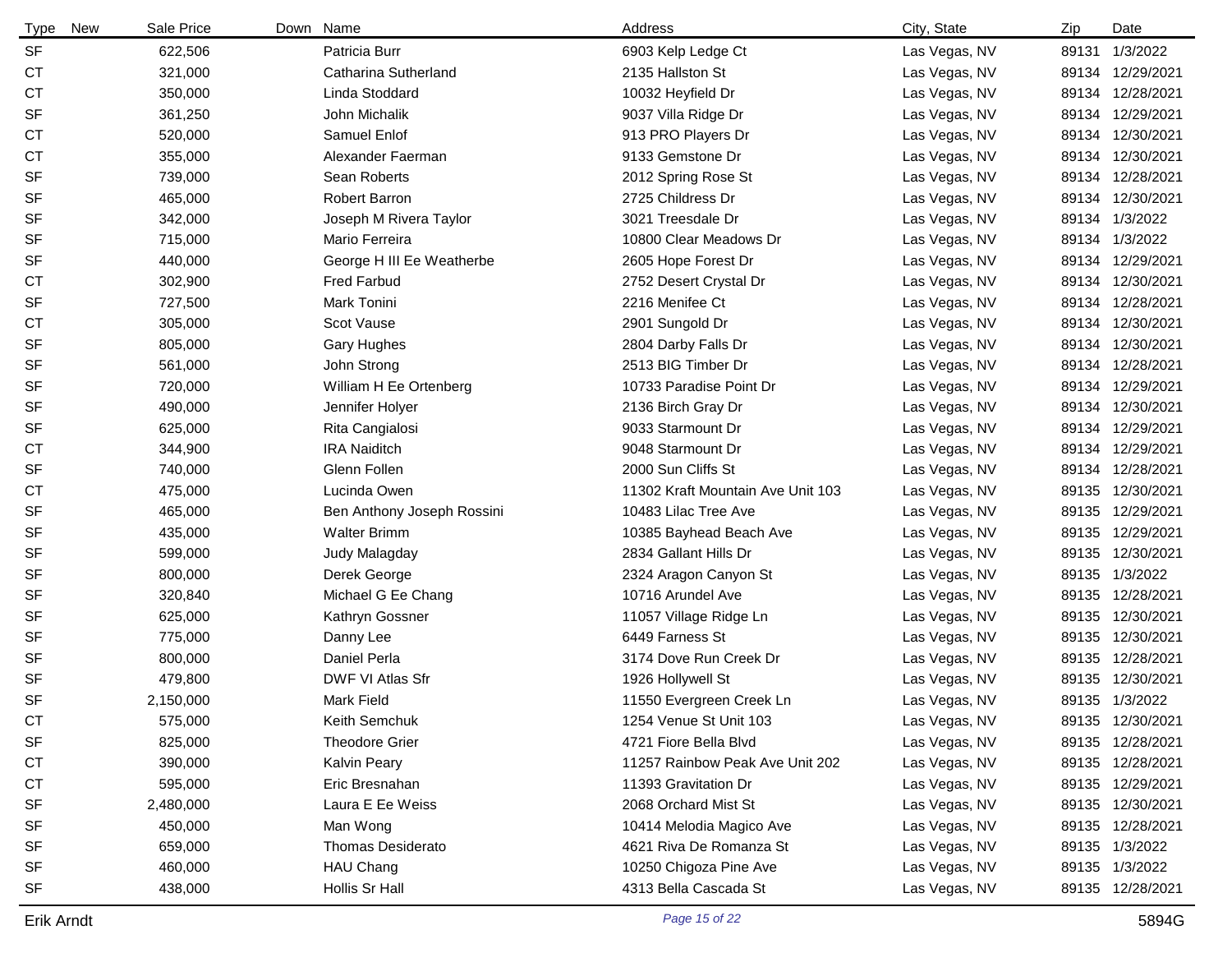| <b>Type</b> | New | Sale Price | Down | Name                    | Address                        | City, State   | Zip   | Date             |
|-------------|-----|------------|------|-------------------------|--------------------------------|---------------|-------|------------------|
| <b>CT</b>   |     | 350,000    |      | <b>Robert Sittman</b>   | 11231 Hidden Peak Ave Unit 305 | Las Vegas, NV | 89135 | 12/30/2021       |
| SF          |     | 325,000    |      | Marina Ee Jezzini       | 2712 Sweet Willow Ln           | Las Vegas, NV |       | 89135 12/29/2021 |
| <b>SF</b>   |     | 590,000    |      | Yevgeniy Khavkin        | 4431 Angelo Rosa St            | Las Vegas, NV |       | 89135 12/28/2021 |
| <b>SF</b>   | N   | 851,507    |      | Jack Noe                | 152 Native Stone St            | Las Vegas, NV |       | 89138 12/28/2021 |
| <b>SF</b>   |     | 950,000    |      | Don RIM                 | 324 Evante St                  | Las Vegas, NV | 89138 | 1/3/2022         |
| <b>SF</b>   |     | 1,150,000  |      | <b>Maverick Mcnealy</b> | 3070 Spring Solstice Ct        | Las Vegas, NV | 89138 | 1/3/2022         |
| <b>SF</b>   | N   | 592,370    |      | Qiaofang CAO            | 12442 Foxtail Run Ave          | Las Vegas, NV | 89138 | 12/30/2021       |
| <b>SF</b>   |     | 1,100,000  |      | <b>Patrick Kearns</b>   | 11140 Red Yucca Dr             | Las Vegas, NV |       | 89138 12/30/2021 |
| <b>SF</b>   |     | 1,100,000  |      | Luna KIM                | 11851 Cogoleto Ave             | Las Vegas, NV | 89138 | 12/30/2021       |
| <b>SF</b>   | N   | 952,340    |      | Louis George            | 120 Springbough Ln             | Las Vegas, NV |       | 89138 1/3/2022   |
| <b>SF</b>   |     | 670,000    |      | <b>Scott Halle</b>      | 11317 VIA Spiga Dr             | Las Vegas, NV |       | 89138 1/3/2022   |
| <b>SF</b>   |     | 545,000    |      | Anthan He               | 11817 Bussero Ct               | Las Vegas, NV |       | 89138 12/30/2021 |
| <b>SF</b>   |     | 650,000    |      | Patrick Javaheri        | 11216 Hedgemont Ave            | Las Vegas, NV | 89138 | 12/29/2021       |
| <b>SF</b>   |     | 2,025,000  |      | Gilad Shwentarskv       | 3101 Greenscape Ln             | Las Vegas, NV | 89138 | 1/3/2022         |
| <b>SF</b>   |     | 1,199,888  |      | <b>Cheryl Downey</b>    | 269 Besame Ct                  | Las Vegas, NV |       | 89138 12/30/2021 |
| <b>SF</b>   | N   | 535,160    |      | Renjie Zhou             | 12434 Foxtail Run Ave          | Las Vegas, NV |       | 89138 12/30/2021 |
| <b>SF</b>   |     | 1,155,000  |      | Matthew Bunyan          | 12246 Toselli Ct               | Las Vegas, NV |       | 89138 12/28/2021 |
| <b>SF</b>   |     | 835,000    |      | <b>Timoteo Moreno</b>   | 12273 Terrace Verde Ave        | Las Vegas, NV | 89138 | 12/29/2021       |
| <b>SF</b>   |     | 764,000    |      | Joseph John Ee Guzik    | 12266 Bluebird Canyon Pl       | Las Vegas, NV | 89138 | 12/30/2021       |
| <b>SF</b>   |     | 525,000    |      | <b>Courtney Soriano</b> | 11460 Drappo Ave               | Las Vegas, NV | 89138 | 1/3/2022         |
| <b>SF</b>   |     | 410,000    |      | <b>True North</b>       | 7664 Tonto Creek Ct            | Las Vegas, NV | 89139 | 1/3/2022         |
| <b>SF</b>   |     | 228,000    |      | Liane Carlson           | 8175 Arville St # 183          | Las Vegas, NV | 89139 | 1/3/2022         |
| <b>SF</b>   |     | 565,000    |      | Nicolas Zoubi           | 8675 Arville St                | Las Vegas, NV | 89139 | 1/3/2022         |
| <b>SF</b>   |     | 645,000    |      | <b>Thomas Schnitker</b> | 5530 Argenta Habitat Ave       | Las Vegas, NV | 89139 | 12/28/2021       |
| <b>SF</b>   |     | 420,000    |      | Hanh Duy                | 7651 Canyon Rain St            | Las Vegas, NV | 89139 | 12/30/2021       |
| <b>SF</b>   |     | 355,000    |      | <b>Binh Thai</b>        | 7975 Home Light St             | Las Vegas, NV | 89139 | 12/28/2021       |
| <b>SF</b>   |     | 365,000    |      | David Wang              | 5079 Penryn Ct                 | Las Vegas, NV | 89139 | 12/29/2021       |
| <b>SF</b>   |     | 375,000    |      | Huajun Shao             | 8353 Transvaal Blue St         | Las Vegas, NV | 89139 | 12/30/2021       |
| <b>SF</b>   |     | 725,000    |      | Les HSU                 | 6345 Narrow Isthmus Ave        | Las Vegas, NV | 89139 | 12/28/2021       |
| <b>SF</b>   |     | 320,000    |      | Joshua Garcia           | 6290 Peneplain Ave             | Las Vegas, NV | 89139 | 12/29/2021       |
| <b>SF</b>   |     | 512,900    |      | <b>Shaun Miller</b>     | 8831 Imperial Forest St        | Las Vegas, NV | 89139 | 12/30/2021       |
| <b>SF</b>   |     | 749,990    |      | Gordon Mceiroy          | 5802 Slate Run Ave             | Las Vegas, NV |       | 89139 12/30/2021 |
| SF          |     | 376,000    |      | Pierre Sotomayor        | 6641 Topley Pike Ave           | Las Vegas, NV |       | 89139 12/29/2021 |
| SF          |     | 499,999    |      | Anthony Chen            | 8329 Lavender Jade Ct          | Las Vegas, NV |       | 89139 12/29/2021 |
| SF          |     | 390,000    |      | William Wing FAI Yung   | 4690 Thackerville Ave          | Las Vegas, NV |       | 89139 12/30/2021 |
| SF          |     | 307,500    |      | Eric Gut                | 4854 Ranch Estates Ct          | Las Vegas, NV |       | 89139 12/30/2021 |
| SF          |     | 326,000    |      | Bryan Inocencio         | 6717 Burbage Ave               | Las Vegas, NV |       | 89139 12/29/2021 |
| SF          |     | 323,500    |      | Joan Bennett            | 7620 French Springs St         | Las Vegas, NV |       | 89139 12/30/2021 |
| SF          |     | 313,000    |      | Kevin Gerard            | 8320 Transvaal Blue St         | Las Vegas, NV |       | 89139 12/30/2021 |
| <b>SF</b>   |     | 350,000    |      | Hsueh Lin               | 5766 Old Colony Dr             | Las Vegas, NV |       | 89139 1/3/2022   |
| SF          |     | 415,000    |      | Igor Pansovoi           | 10013 Silver Thread St         | Las Vegas, NV |       | 89141 12/30/2021 |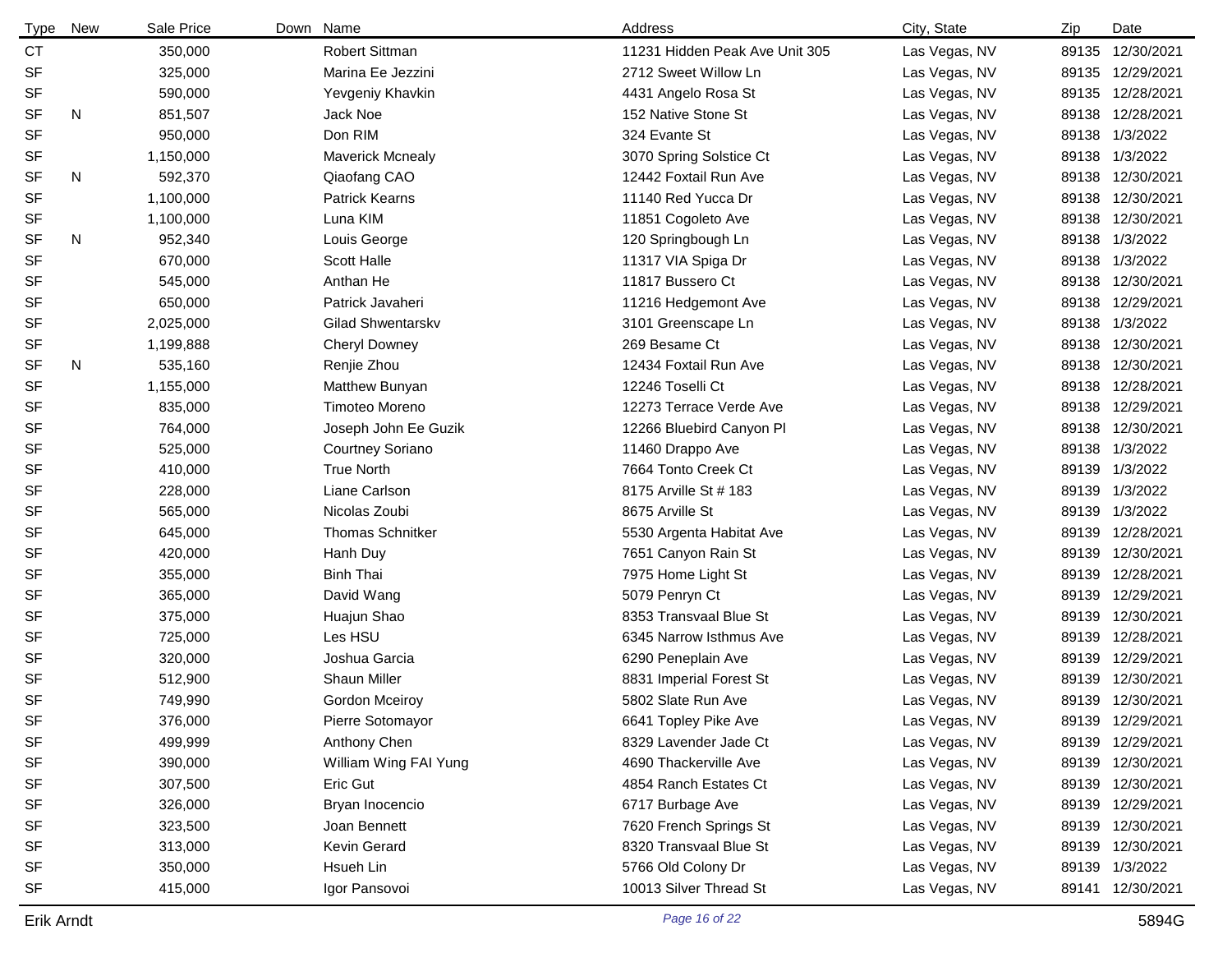| <b>Type</b> | New | Sale Price | Down Name                          | Address                        | City, State   | Zip   | Date             |
|-------------|-----|------------|------------------------------------|--------------------------------|---------------|-------|------------------|
| <b>SF</b>   | N   | 550,000    | Corazon Hunt                       | 4925 Adrian FOG Ave            | Las Vegas, NV | 89141 | 1/3/2022         |
| <b>SF</b>   |     | 385,000    | Eyauel Gurmu                       | 3418 Palio Ave                 | Las Vegas, NV | 89141 | 12/30/2021       |
| <b>SF</b>   |     | 443,000    | Stacy Sun                          | 11348 Mckinney Falls St        | Las Vegas, NV | 89141 | 1/3/2022         |
| <b>SF</b>   |     | 399,000    | <b>True North</b>                  | 4933 Crusoe Creek Ct           | Las Vegas, NV | 89141 | 1/3/2022         |
| <b>SF</b>   |     | 490,000    | Vanessa SAM                        | 9725 Morgan Creek Ct           | Las Vegas, NV | 89141 | 12/28/2021       |
| <b>SF</b>   |     | 654,500    | CHO NIP                            | 5521 Tabernas Ct               | Las Vegas, NV | 89141 | 12/28/2021       |
| <b>SF</b>   |     | 425,000    | Bryan Grajeda                      | 5232 Ardley Ave                | Las Vegas, NV | 89141 | 12/28/2021       |
| <b>CT</b>   |     | 350,000    | John James Jr Ee Faulis            | 10403 Aloe Cactus St           | Las Vegas, NV | 89141 | 12/30/2021       |
| <b>SF</b>   |     | 876,000    | Justin Monticello                  | 10649 San Sicily St            | Las Vegas, NV | 89141 | 12/30/2021       |
| <b>SF</b>   |     | 531,000    | Joseph Irish                       | 10544 Bella Camrosa Dr         | Las Vegas, NV | 89141 | 12/28/2021       |
| <b>SF</b>   |     | 650,000    | <b>Biswajit Swain</b>              | 9880 Wild Coyote Ct            | Las Vegas, NV | 89141 | 1/3/2022         |
| <b>SF</b>   |     | 600,500    | <b>Robert Barker</b>               | 6451 Kobe Knoll Ct             | Las Vegas, NV | 89141 | 1/3/2022         |
| <b>SF</b>   |     | 485,000    | Al lensen                          | 5562 Perry Creek St            | Las Vegas, NV | 89141 | 12/30/2021       |
| <b>SF</b>   |     | 325,000    | <b>Brett Nelson</b>                | 1496 Angel Falls St            | Las Vegas, NV | 89142 | 12/30/2021       |
| <b>SF</b>   |     | 331,000    | Jeff Liberman                      | 1958 Hawksmore Ct              | Las Vegas, NV |       | 89142 12/29/2021 |
| <b>SF</b>   |     | 304,000    | <b>Edward Delli</b>                | 5730 Odessa Dr                 | Las Vegas, NV |       | 89142 12/28/2021 |
| <b>SF</b>   |     | 300,000    | Marlene Peek                       | 5776 Bayakoa Rd                | Las Vegas, NV |       | 89142 12/30/2021 |
| <b>SF</b>   |     | 340,000    | Jorge Olaguez                      | 5300 Walton Heath Ave          | Las Vegas, NV |       | 89142 12/30/2021 |
| <b>SF</b>   |     | 280,000    | Maria Del Sagrario Verduzco Garcia | 5422 Pomeroy Cir               | Las Vegas, NV |       | 89142 12/28/2021 |
| <b>SF</b>   |     | 330,000    | Marty Johnson                      | 6038 Wild Berry Dr             | Las Vegas, NV |       | 89142 1/3/2022   |
| <b>SF</b>   |     | 360,000    | Christopher Wetherholt             | 5135 Champions Ave             | Las Vegas, NV |       | 89142 12/30/2021 |
| <b>CT</b>   |     | 102,574    | Komol Becker                       | 5655 E Sahara Ave Unit 2003    | Las Vegas, NV |       | 89142 12/28/2021 |
| <b>SF</b>   |     | 315,000    | Juan Martin                        | 5771 Odessa Dr                 | Las Vegas, NV |       | 89142 12/30/2021 |
| SF          |     | 240,000    | <b>Braulio Osorio</b>              | 1432 Crossdale Ave             | Las Vegas, NV |       | 89142 12/29/2021 |
| MН          |     | 140,000    | Maximino Aguilar                   | 2866 Humboldt Ct               | Las Vegas, NV |       | 89142 12/30/2021 |
| <b>SF</b>   |     | 445,000    | Nigel Deslippe                     | 8556 Gracious Pine Ave         | Las Vegas, NV | 89143 | 12/30/2021       |
| <b>SF</b>   |     | 440,000    | <b>Marivic Moritz</b>              | 8104 Lavender Heights Ct       | Las Vegas, NV | 89143 | 12/30/2021       |
| <b>SF</b>   |     | 810,000    | Anthony Arangua                    | 8929 Glenistar Gate Ave        | Las Vegas, NV | 89143 | 12/28/2021       |
| <b>SF</b>   |     | 328,000    | Ryan Lemaster                      | 8664 Water Bucket Ave          | Las Vegas, NV |       | 89143 1/3/2022   |
| <b>SF</b>   |     | 750,000    | Dong Han                           | 10920 Mount Royal Ave          | Las Vegas, NV |       | 89144 1/3/2022   |
| <b>CT</b>   |     | 285,000    | Conveyto Heather Elyse Subba       | 913 Duckhorn Ct Apt 103        | Las Vegas, NV |       | 89144 12/30/2021 |
| <b>CT</b>   |     | 385,000    | <b>Brian Shea</b>                  | 668 Peachy Canyon Cir Unit 201 | Las Vegas, NV |       | 89144 12/28/2021 |
| SF          |     | 435,000    | Peter Tarvin                       | 11120 Summer Squash Ln         | Las Vegas, NV |       | 89144 12/28/2021 |
| SF          |     | 1,815,000  | Steve Harrold                      | 209 N Royal Ascot Dr           | Las Vegas, NV |       | 89144 12/29/2021 |
| SF          |     | 455,000    | <b>KAM Chow</b>                    | 913 Marino Hills Dr            | Las Vegas, NV |       | 89144 12/30/2021 |
| SF          |     | 1,137,500  | Richard M Ee Green                 | 1501 Saintsbury Dr             | Las Vegas, NV |       | 89144 12/29/2021 |
| <b>CT</b>   |     | 256,000    | Cecelia Wong                       | 1531 Ruby Cliffs Ln Unit 203   | Las Vegas, NV |       | 89144 12/30/2021 |
| <b>CT</b>   |     | 422,000    | Allison Murakawa                   | 967 Coatbridge St              | Las Vegas, NV |       | 89145 1/3/2022   |
| <b>CT</b>   |     | 113,300    | Fidela Castillo                    | 350 S Durango Dr Unit 123      | Las Vegas, NV |       | 89145 12/28/2021 |
| <b>CT</b>   |     | 250,000    | Millinda Jimerson                  | 713 Harvest Run Dr Unit 201    | Las Vegas, NV |       | 89145 12/30/2021 |
| SF          |     | 385,000    | Jose Trinidad                      | 7908 Redbutte Ave              | Las Vegas, NV |       | 89145 12/29/2021 |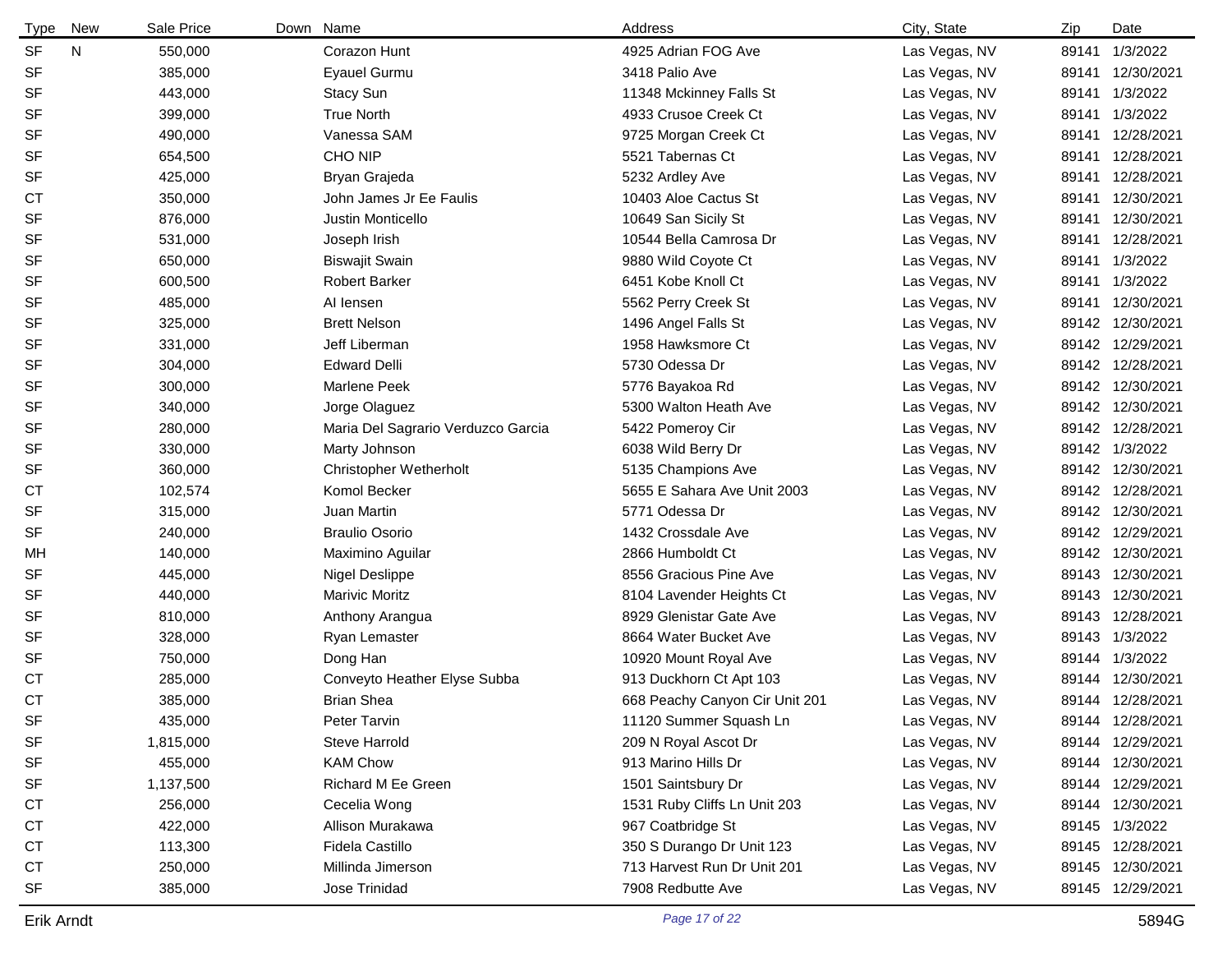| <b>New</b><br>Type | Sale Price | Down Name                 | Address                        | City, State   | Zip   | Date             |
|--------------------|------------|---------------------------|--------------------------------|---------------|-------|------------------|
| <b>SF</b>          | 800,000    | <b>Philip Blancett</b>    | 704 Lacey Tree St              | Las Vegas, NV |       | 89145 12/30/2021 |
| <b>SF</b>          | 400,000    | Felicia Ortiz             | 420 Pinecliff Dr               | Las Vegas, NV | 89145 | 12/30/2021       |
| <b>SF</b>          | 390,000    | <b>Ervin Ramirez</b>      | 8428 Dunphy Ct                 | Las Vegas, NV |       | 89145 12/30/2021 |
| <b>SF</b>          | 360,000    | J. Jeffrey                | 6804 Midpark Cir               | Las Vegas, NV |       | 89145 12/30/2021 |
| <b>SF</b>          | 519,900    | Jaime Toribio             | 701 Rivenbark Ct               | Las Vegas, NV |       | 89145 1/3/2022   |
| СT                 | 285,000    | Marcia Sheveland          | 7835 Settlers Ridge Ln         | Las Vegas, NV | 89145 | 12/29/2021       |
| <b>CT</b>          | 214,000    | <b>Steven Loss</b>        | 8452 Boseck Dr Unit 275        | Las Vegas, NV |       | 89145 12/30/2021 |
| <b>CT</b>          | 220,000    | Joshua Brooks             | 8452 Boseck Dr Unit 201        | Las Vegas, NV |       | 89145 12/29/2021 |
| <b>SF</b>          | 1,100,000  | <b>Greg Gaffney</b>       | 9413 Queen Charlotte Dr        | Las Vegas, NV |       | 89145 12/29/2021 |
| <b>CT</b>          | 203,000    | Conveyto O'brien          | 7100 Pirates Cove Rd Apt 1129  | Las Vegas, NV | 89145 | 12/30/2021       |
| <b>SF</b>          | 360,000    | Nicole Unger              | 5428 Stampa Ave                | Las Vegas, NV | 89146 | 12/30/2021       |
| <b>SF</b>          | 450,000    | <b>Thomas Carroll</b>     | 3260 S Torrey Pines Dr         | Las Vegas, NV |       | 89146 12/28/2021 |
| СT                 | 95,000     | Van THI Thuy NGO          | 2631 Red Rock St Unit 101      | Las Vegas, NV | 89146 | 12/30/2021       |
| <b>CT</b>          | 235,000    | John Riner                | 1417 Santa Margarita St Unit B | Las Vegas, NV | 89146 | 1/3/2022         |
| <b>SF</b>          | 640,000    | Meng Wang                 | 5455 Jade Crystal Ave          | Las Vegas, NV | 89146 | 1/3/2022         |
| <b>SF</b>          | 450,000    | Jun LIU                   | 3439 Andalusia Pl              | Las Vegas, NV | 89146 | 12/30/2021       |
| <b>CT</b>          | 232,500    | Paul Lawson               | 6733 W Charleston Blvd Apt 3   | Las Vegas, NV | 89146 | 12/30/2021       |
| <b>CT</b>          | 339,900    | Allen Jensen              | 9050 W Tropicana Ave Unit 1086 | Las Vegas, NV |       | 89147 1/3/2022   |
| <b>SF</b>          | 335,000    | <b>Timothy Zeiter</b>     | 8233 Cedar Leaf Dr             | Las Vegas, NV |       | 89147 12/28/2021 |
| <b>CT</b>          | 340,000    | Benjamin TIU              | 6956 Starwood Dr               | Las Vegas, NV |       | 89147 12/30/2021 |
| <b>SF</b>          | 390,000    | Dayton Lewis              | 7370 Coffeyville Ave           | Las Vegas, NV |       | 89147 12/30/2021 |
| SF                 | 365,000    | Kevin Tran                | 8296 Broward Ln                | Las Vegas, NV | 89147 | 12/28/2021       |
| <b>CT</b>          | 330,000    | Vahagn Nazaryan           | 7927 Cina Ave                  | Las Vegas, NV |       | 89147 1/3/2022   |
| <b>SF</b>          | 295,000    | Eduardo Elizarraraz       | 4431 Hawthorne Way             | Las Vegas, NV | 89147 | 12/30/2021       |
| <b>SF</b>          | 770,000    | Lars Jensen               | 9487 Malasana Ct               | Las Vegas, NV |       | 89147 12/30/2021 |
| SF                 | 393,000    | Susan Calitri             | 9480 Rainfall Ave              | Las Vegas, NV | 89147 | 12/30/2021       |
| <b>SF</b>          | 525,000    | <b>Brett Murio</b>        | 8907 Sanibel Shore Ave         | Las Vegas, NV |       | 89147 12/29/2021 |
| <b>CT</b>          | 228,000    | <b>Brad Balduf</b>        | 7885 W Flamingo Rd Unit 1012   | Las Vegas, NV |       | 89147 12/29/2021 |
| <b>CT</b>          | 205,000    | Lisa Jin Xing LI Wong     | 8101 W Flamingo Rd Unit 1071   | Las Vegas, NV |       | 89147 12/29/2021 |
| <b>CT</b>          | 170,000    | <b>William Lambermont</b> | 7885 W Flamingo Rd Unit 1144   | Las Vegas, NV |       | 89147 12/29/2021 |
| <b>SF</b>          | 535,000    | Marine Sahakyan           | 3578 Audobon St                | Las Vegas, NV |       | 89147 12/28/2021 |
| <b>SF</b>          | 550,000    | Maria Guevara             | 4770 Barela Way                | Las Vegas, NV |       | 89147 12/30/2021 |
| SF                 | 300,000    | Suncha CHO                | 7221 Girard Dr                 | Las Vegas, NV |       | 89147 12/28/2021 |
| <b>SF</b>          | 615,000    | Sedefin Zenuni            | 8852 LA Manga Ave              | Las Vegas, NV |       | 89147 12/29/2021 |
| <b>SF</b>          | 425,000    | Lynette Wright            | 3929 Aspiration Ct             | Las Vegas, NV |       | 89147 12/28/2021 |
| <b>CT</b>          | 202,500    | Juan Carlos Acosta Pelaez | 4867 Woodlake Ave              | Las Vegas, NV |       | 89147 12/29/2021 |
| <b>SF</b>          | 403,000    | Philip Cheung             | 8075 Chambersberg St           | Las Vegas, NV |       | 89147 1/3/2022   |
| <b>SF</b>          | 365,000    | Noe Banuelos              | 7700 Kalmalii Ave              | Las Vegas, NV |       | 89147 12/30/2021 |
| <b>CT</b>          | 245,000    | Denise Segura             | 4352 Bramblewood St            | Las Vegas, NV |       | 89147 12/30/2021 |
| <b>CT</b>          | 220,000    | Darren Johnson            | 9975 Peace Way Unit 2128       | Las Vegas, NV |       | 89147 12/28/2021 |
| <b>SF</b>          | 570,000    | George LAI                | 6194 Barby Cove St             | Las Vegas, NV |       | 89148 12/29/2021 |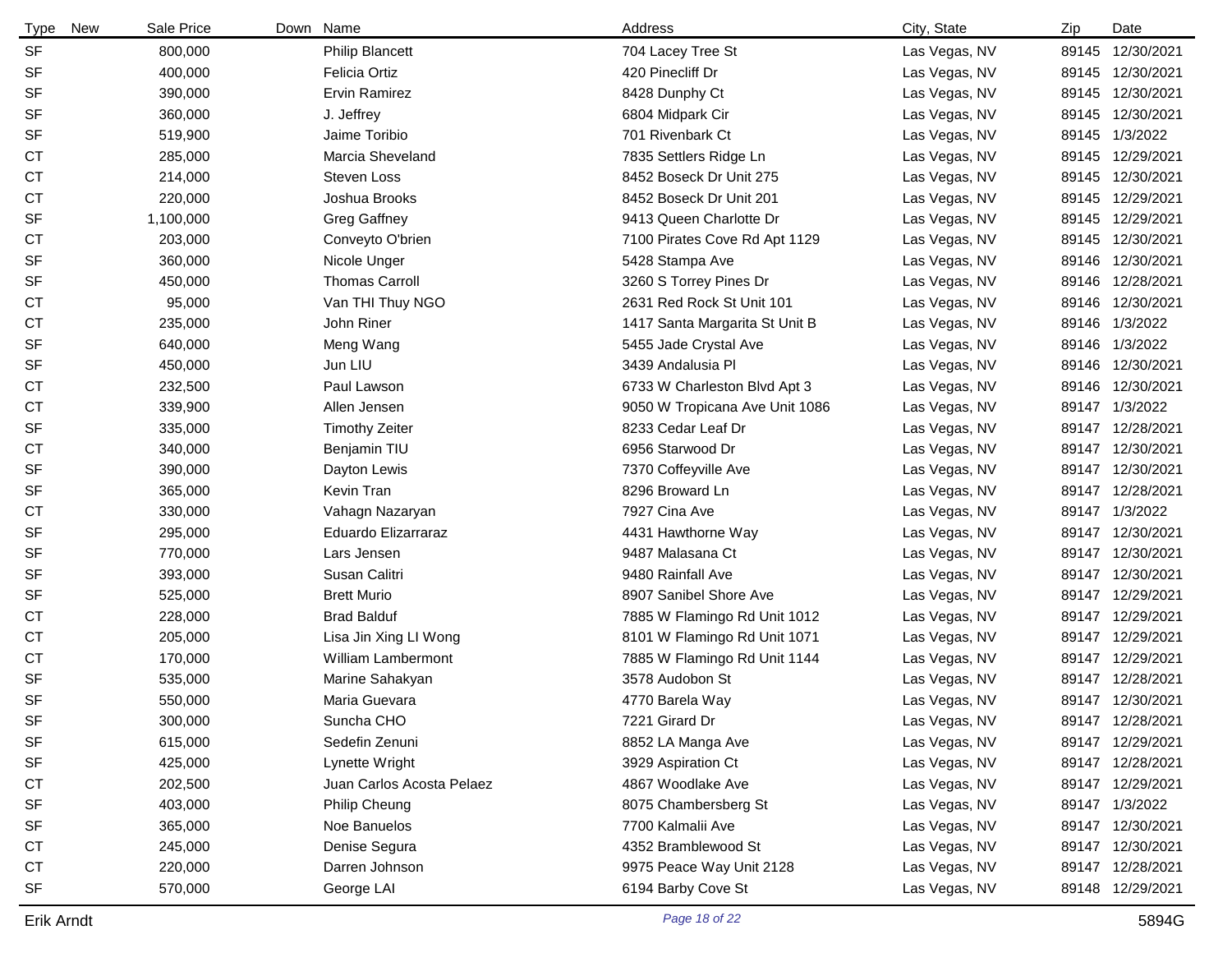| <b>Type</b> | New | Sale Price | Down Name                    | Address                     | City, State   | Zip | Date             |
|-------------|-----|------------|------------------------------|-----------------------------|---------------|-----|------------------|
| <b>SF</b>   |     | 360,000    | Margaret Bohl                | 9100 Badby Ave              | Las Vegas, NV |     | 89148 12/28/2021 |
| <b>SF</b>   |     | 324,000    | Chun Wang                    | 5664 Dawn Falls St          | Las Vegas, NV |     | 89148 12/28/2021 |
| <b>SF</b>   |     | 397,500    | Matthew Aguirre              | 8980 Ellenbrook St          | Las Vegas, NV |     | 89148 12/29/2021 |
| <b>SF</b>   |     | 1,625,000  | David Ee Williams            | 10150 Copper Edge Rd        | Las Vegas, NV |     | 89148 12/29/2021 |
| <b>SF</b>   |     | 515,000    | Liridon Emini                | 6329 Whispering Creek St    | Las Vegas, NV |     | 89148 12/29/2021 |
| <b>SF</b>   |     | 690,000    | Judith Little                | 10097 Flokton Ave           | Las Vegas, NV |     | 89148 12/28/2021 |
| <b>SF</b>   |     | 435,000    | ARK Ping Ee TOM              | 281 Rusty Plank Ave         | Las Vegas, NV |     | 89148 12/28/2021 |
| <b>SF</b>   | N   | 548,665    | Celine Louise Ruiz APO       | 8611 Nichols Ave            | Las Vegas, NV |     | 89148 12/30/2021 |
| <b>SF</b>   |     | 445,000    | Dmitri Berber                | 9877 Bangalore Ct           | Las Vegas, NV |     | 89148 12/28/2021 |
| <b>SF</b>   |     | 699,000    | Connor Long                  | 6232 TEO Boyd St            | Las Vegas, NV |     | 89148 12/30/2021 |
| SF          |     | 445,000    | <b>Breigh Feniello</b>       | 6641 Pheasant Moon St       | Las Vegas, NV |     | 89148 12/28/2021 |
| <b>SF</b>   | N   | 503,481    | Sookjin HA                   | 8619 Nichols Ave            | Las Vegas, NV |     | 89148 12/30/2021 |
| <b>SF</b>   |     | 665,000    | Huidong MA                   | 31 Sahalee Dr               | Las Vegas, NV |     | 89148 1/3/2022   |
| <b>SF</b>   |     | 530,000    | Corey T Ee Nyman             | 10085 W Mesa Vista Ave      | Las Vegas, NV |     | 89148 12/30/2021 |
| <b>SF</b>   |     | 405,000    | Seven Points                 | 9534 Arrowhead Falls Ct     | Las Vegas, NV |     | 89148 12/30/2021 |
| <b>SF</b>   |     | 492,000    | Michael Kennedy              | 8931 Oreana Peak Ct         | Las Vegas, NV |     | 89148 12/30/2021 |
| <b>SF</b>   |     | 437,500    | Jessica Lujan                | 6442 Dollis Hill St         | Las Vegas, NV |     | 89148 12/30/2021 |
| <b>SF</b>   |     | 462,000    | Laura Saucedo                | 7177 Tawny Mill St          | Las Vegas, NV |     | 89148 12/29/2021 |
| <b>SF</b>   |     | 325,000    | <b>Curtis Mcdaniel</b>       | 9969 Concho River Ave       | Las Vegas, NV |     | 89148 12/30/2021 |
| <b>SF</b>   |     | 450,000    | Moon Lupcho                  | 549 Halloran Springs Rd     | Las Vegas, NV |     | 89148 1/3/2022   |
| <b>SF</b>   |     | 475,000    | Chukwuemeka Iroha            | 262 Soggy Ruff Way          | Las Vegas, NV |     | 89148 12/29/2021 |
| <b>SF</b>   |     | 538,000    | Yuqi OU                      | 7437 Rainford St            | Las Vegas, NV |     | 89148 12/29/2021 |
| <b>SF</b>   |     | 420,000    | Hellen Hoang                 | 9091 Cedar Door Ave         | Las Vegas, NV |     | 89148 12/30/2021 |
| <b>SF</b>   |     | 560,000    | <b>Harley Seifert</b>        | 6935 Lakota Summit Ct       | Las Vegas, NV |     | 89149 1/3/2022   |
| <b>SF</b>   |     | 788,000    | <b>Ronald W Coee Perkins</b> | 8121 W Rosada Way           | Las Vegas, NV |     | 89149 12/28/2021 |
| <b>SF</b>   |     | 329,000    | Kelli Muniz                  | 7837 Blesbok Ct             | Las Vegas, NV |     | 89149 12/28/2021 |
| <b>SF</b>   |     | 320,000    | Herbert Huang                | 8937 David Allen Ct         | Las Vegas, NV |     | 89149 12/29/2021 |
| <b>SF</b>   |     | 435,000    | Jalen Jackson                | 9436 Victory Garden Ave     | Las Vegas, NV |     | 89149 12/30/2021 |
| <b>SF</b>   |     | 520,000    | Kathryn A Ee Parsons         | 7520 Orange Haze Way        | Las Vegas, NV |     | 89149 12/30/2021 |
| <b>CT</b>   |     | 240,000    | <b>Richard Moraine</b>       | 4810 Black Bear Rd Unit 104 | Las Vegas, NV |     | 89149 12/30/2021 |
| <b>CT</b>   |     | 266,000    | <b>Timothy Muniz</b>         | 4821 Black Bear Rd Unit 203 | Las Vegas, NV |     | 89149 12/30/2021 |
| <b>SF</b>   |     | 219,551    | Jose Garcia                  | 7708 Custom Weave Ct        | Las Vegas, NV |     | 89149 12/30/2021 |
| SF          |     | 1,175,000  | Normand Nantel               | 5116 Jessica Joy St         | Las Vegas, NV |     | 89149 12/30/2021 |
| <b>CT</b>   |     | 230,000    | Bryan Lerda                  | 4921 Black Bear Rd Unit 202 | Las Vegas, NV |     | 89149 12/30/2021 |
| SF          |     | 377,500    | <b>Cory Strickett</b>        | 6832 Momentos St            | Las Vegas, NV |     | 89149 12/30/2021 |
| SF          | N   | 398,020    | Meng KAO                     | 8443 Cabirolera Ave         | Las Vegas, NV |     | 89149 12/28/2021 |
| SF          |     | 565,000    | Richard Craig Ee Brown       | 7900 Aspect Way             | Las Vegas, NV |     | 89149 12/30/2021 |
| SF          |     | 443,000    | Nathan Arnold                | 8931 Snowtrack Ave          | Las Vegas, NV |     | 89149 12/29/2021 |
| <b>SF</b>   |     | 360,000    | Kanathip Meechudhone         | 9049 Pinion Juniper Ct      | Las Vegas, NV |     | 89149 12/29/2021 |
| <b>CT</b>   |     | 245,000    | Janeen Smith                 | 9128 Kona Peaks Ct Unit 101 | Las Vegas, NV |     | 89149 12/30/2021 |
| SF          |     | 328,000    | Derick LUU                   | 9048 Tailor Made Ave        | Las Vegas, NV |     | 89149 12/29/2021 |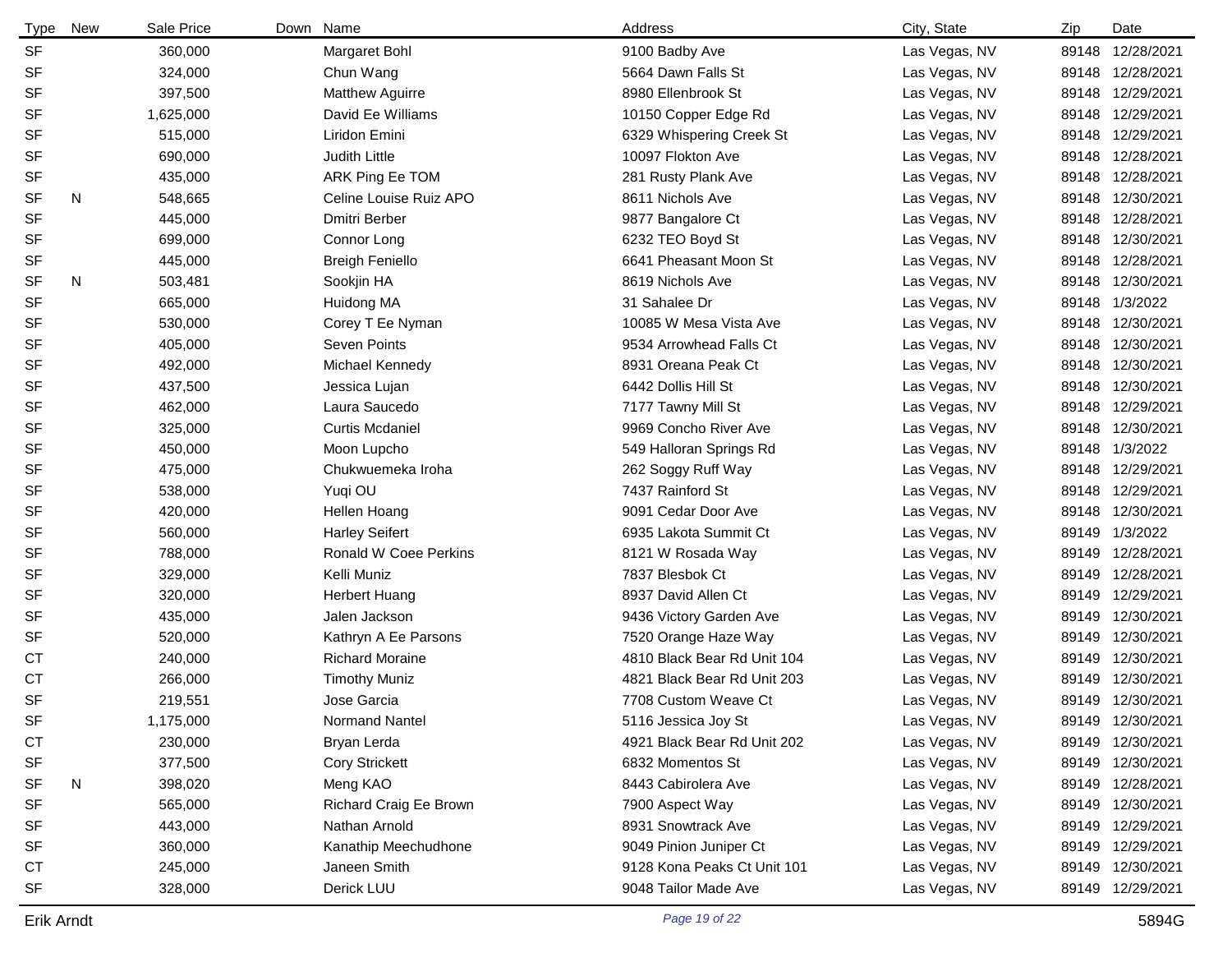| <b>Type</b> | New | Sale Price | Down Name                   | Address                          | City, State   | Zip   | Date             |
|-------------|-----|------------|-----------------------------|----------------------------------|---------------|-------|------------------|
| <b>SF</b>   |     | 375,000    | Helena Valdez               | 9041 Magnetic Ct                 | Las Vegas, NV | 89149 | 12/28/2021       |
| <b>SF</b>   |     | 695,000    | <b>Kevin Miller</b>         | 7250 Quaking Aspen St            | Las Vegas, NV | 89149 | 12/28/2021       |
| SF          |     | 435,000    | <b>Walter Shearer</b>       | 500 S Grand Central Pkwy         | Las Vegas, NV | 89155 | 12/30/2021       |
| <b>SF</b>   |     | 385,000    | Eric Ramon                  | 500 S Grand Central Pkwy         | Las Vegas, NV | 89155 | 12/30/2021       |
| <b>SF</b>   |     | 308,000    | William Wong                | 6346 Dallaswood Ln               | Las Vegas, NV | 89156 | 12/28/2021       |
| <b>SF</b>   |     | 589,000    | Daniel Toussaint            | 6512 Kell Ln                     | Las Vegas, NV | 89156 | 12/30/2021       |
| <b>SF</b>   | N   | 405,990    | German Booker               | 6806 Chargehand Ave              | Las Vegas, NV | 89156 | 12/30/2021       |
| <b>CT</b>   |     | 278,000    | Michael S Galeano Aramendiz | 2050 Los Feliz St Unit 115       | Las Vegas, NV |       | 89156 12/30/2021 |
| <b>SF</b>   |     | 315,000    | Correy Johnson              | 1703 Cozy Corner St              | Las Vegas, NV |       | 89156 1/3/2022   |
| <b>SF</b>   | N   | 434,232    | John Lyberger               | 6764 Chargehand Ave              | Las Vegas, NV |       | 89156 12/30/2021 |
| <b>SF</b>   | N   | 397,222    | Benhur John Maranan Manan   | 6800 Chargehand Ave              | Las Vegas, NV |       | 89156 12/29/2021 |
| СT          |     | 270,000    | Javier Rodriguez            | 2050 Los Feliz St Unit 175       | Las Vegas, NV |       | 89156 12/30/2021 |
| SF          |     | 155,140    | John Beauvais               | 6025 Bluehill Ave                | Las Vegas, NV | 89156 | 12/30/2021       |
| <b>SF</b>   | N   | 428,172    | Gabriela Delgado            | 6788 Chargehand Ave              | Las Vegas, NV | 89156 | 12/30/2021       |
| <b>CT</b>   |     | 320,000    | John Szczensniak            | 3726 Las Vegas Blvd S Unit 708   | Las Vegas, NV | 89158 | 12/28/2021       |
| <b>SF</b>   |     | 441,000    | Randy Hopp                  | 9325 Bright Blue Sky Ave         | Las Vegas, NV |       | 89166 12/30/2021 |
| <b>CT</b>   |     | 225,000    | Mireya Garcia               | 8250 N Grand Canyon Dr Unit 1136 | Las Vegas, NV |       | 89166 1/3/2022   |
| <b>SF</b>   |     | 397,500    | Jacob Robert Ray Bright     | 7723 Ashby Gate St               | Las Vegas, NV | 89166 | 1/3/2022         |
| <b>SF</b>   |     | 405,000    | Dimitri Niforos             | 10713 Cape Shore Ave             | Las Vegas, NV |       | 89166 12/30/2021 |
| <b>SF</b>   |     | 470,000    | <b>Mark Birns</b>           | 10139 Haymarket Peak Ave         | Las Vegas, NV |       | 89166 12/30/2021 |
| SF          |     | 370,000    | Ralph Mack                  | 7623 Redcloud Peak St            | Las Vegas, NV |       | 89166 12/30/2021 |
| <b>SF</b>   | N   | 537,000    | Eric Troska                 | 10725 Edgestone Ave              | Las Vegas, NV | 89166 | 12/30/2021       |
| SF          |     | 660,000    | Vasilis Karapanayiotis      | 8256 Skye Blue St                | Las Vegas, NV |       | 89166 12/29/2021 |
| <b>SF</b>   |     | 433,000    | Gavin Mickwee               | 10842 Knickerbocker Ave          | Las Vegas, NV | 89166 | 12/28/2021       |
| <b>SF</b>   | N   | 490,000    | Danielle Hardy              | 10201 Skye Camp Dr               | Las Vegas, NV |       | 89166 12/29/2021 |
| <b>SF</b>   | N   | 470,000    | Mark Birns                  | 8105 Rams Collide St             | Las Vegas, NV | 89166 | 12/30/2021       |
| <b>CT</b>   |     | 232,500    | Bryan Lerda                 | 8250 N Grand Canyon Dr Unit 2088 | Las Vegas, NV |       | 89166 12/29/2021 |
| <b>SF</b>   |     | 567,517    | Carrie Anderson             | 7517 Old Compton St              | Las Vegas, NV |       | 89166 1/3/2022   |
| <b>SF</b>   |     | 406,000    | Jennifer Biemick            | 10738 Crosley Field Ave          | Las Vegas, NV |       | 89166 12/29/2021 |
| <b>SF</b>   |     | 430,000    | Amber Lopes                 | 6608 Ditmars St                  | Las Vegas, NV |       | 89166 12/28/2021 |
| <b>SF</b>   | N   | 581,773    | <b>Cherry Berdos</b>        | 9969 Birch Knoll Ave             | Las Vegas, NV |       | 89166 12/28/2021 |
| <b>SF</b>   |     | 395,000    | Kegham Dawidian             | 7207 Mulberry Forest St          | Las Vegas, NV |       | 89166 12/30/2021 |
| SF          |     | 456,000    | Mark Birns                  | 10541 Kennedy Peak Ln            | Las Vegas, NV |       | 89166 12/30/2021 |
| <b>CT</b>   |     | 160,000    | Liping Huang                | 1405 Vegas Valley Dr Apt 181     | Las Vegas, NV |       | 89169 12/30/2021 |
| <b>CT</b>   |     | 129,900    | Yonghong GAO                | 540 ELM Dr Unit 205              | Las Vegas, NV |       | 89169 12/28/2021 |
| SF          |     | 406,039    | Jeffrey Iceton              | 1444 Aztec Way                   | Las Vegas, NV |       | 89169 12/30/2021 |
| <b>CT</b>   |     | 152,000    | Nathan Higham               | 211 E Flamingo Rd # 614          | Las Vegas, NV |       | 89169 12/29/2021 |
| SF          | N   | 410,224    | Wilmar Cercado              | 9691 Preston Hill St             | Las Vegas, NV |       | 89178 12/28/2021 |
| <b>SF</b>   |     | 415,000    | <b>Thomas Mills</b>         | 10066 Trotter Peak St            | Las Vegas, NV |       | 89178 12/30/2021 |
| SF          | N   | 455,184    | Arlene Padilla              | 9695 Preston Hill St             | Las Vegas, NV |       | 89178 12/29/2021 |
| SF          |     | 381,500    | Nyl Ramos                   | 648 Wessex Dr                    | Las Vegas, NV |       | 89178 12/30/2021 |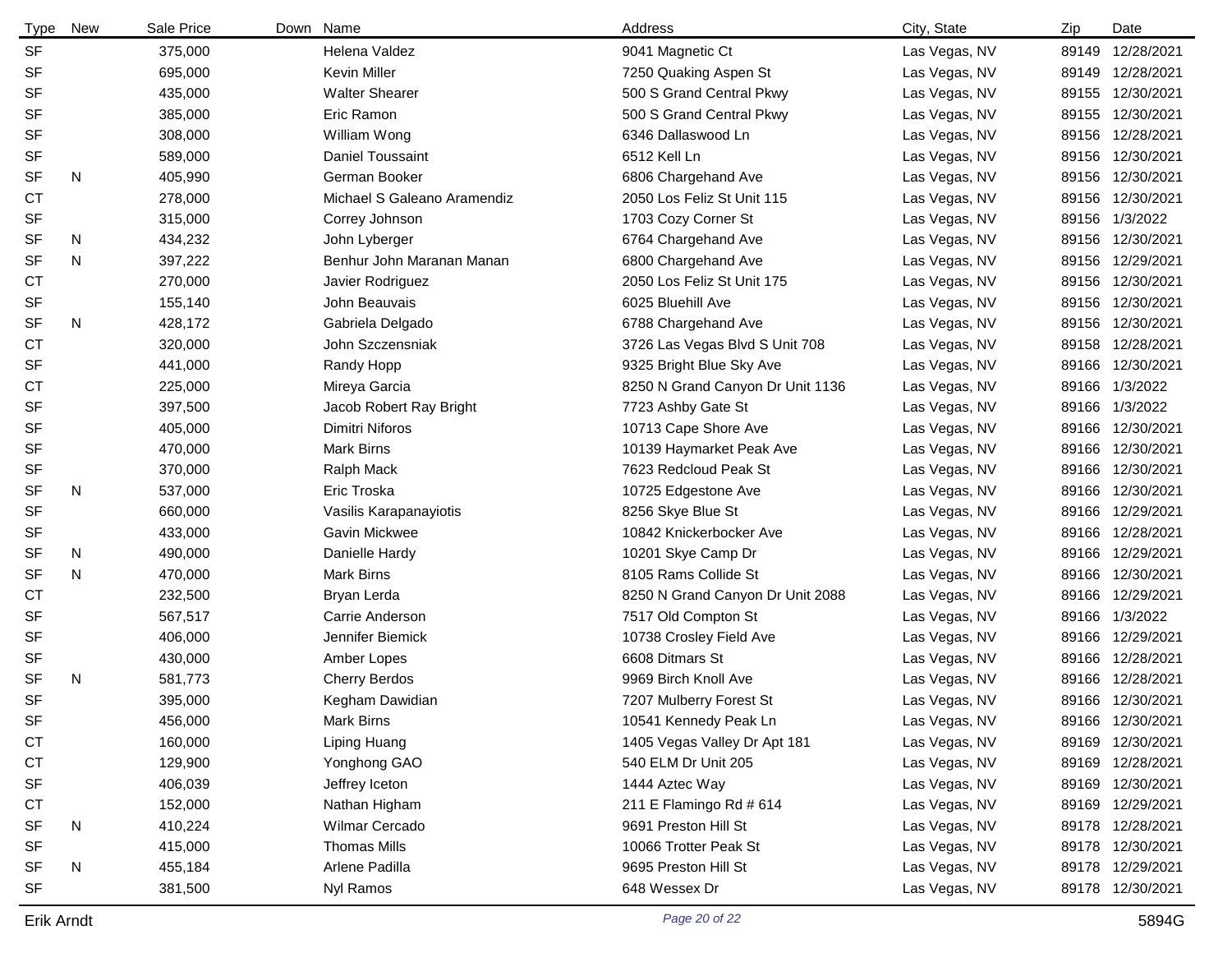| Type      | <b>New</b> | Sale Price | Down | Name                    | Address                            | City, State   | Zip   | Date             |
|-----------|------------|------------|------|-------------------------|------------------------------------|---------------|-------|------------------|
| <b>SF</b> |            | 395,000    |      | Shamel Johnson          | 9680 Bouncing Ball St              | Las Vegas, NV | 89178 | 12/30/2021       |
| <b>CT</b> |            | 325,000    |      | Neely Pinnock           | 8654 Traveling Breeze Ave Unit 103 | Las Vegas, NV |       | 89178 12/29/2021 |
| <b>SF</b> |            | 410,000    |      | <b>Charles Bowling</b>  | 9913 Turquoise Glass Ct            | Las Vegas, NV |       | 89178 12/30/2021 |
| <b>SF</b> |            | 727,500    |      | John Flanagan           | 9651 Aqua Harbor Way               | Las Vegas, NV |       | 89178 12/29/2021 |
| <b>SF</b> |            | 467,500    |      | Armel Puertollano       | 9244 Gentle Cascade Ave            | Las Vegas, NV | 89178 | 12/30/2021       |
| <b>SF</b> |            | 516,500    |      | <b>Timothy Boylan</b>   | 781 Warwick Castle Dr              | Las Vegas, NV | 89178 | 12/30/2021       |
| <b>SF</b> | N          | 510,000    |      | John VO                 | 9096 Field Maple St                | Las Vegas, NV |       | 89178 12/30/2021 |
| <b>SF</b> |            | 310,000    |      | Natalie Lopez           | 9498 ORO Bullion St                | Las Vegas, NV |       | 89178 12/28/2021 |
| <b>SF</b> |            | 425,000    |      | Casandra Haigh          | 9796 Hearthfire St                 | Las Vegas, NV |       | 89178 12/28/2021 |
| <b>SF</b> |            | 400,000    |      | <b>Bernard Santos</b>   | 8916 TOM Noon Ave                  | Las Vegas, NV |       | 89178 12/29/2021 |
| <b>CT</b> |            | 425,000    |      | Maria Velez             | 7831 Peshtigo St                   | Las Vegas, NV |       | 89178 12/29/2021 |
| <b>SF</b> |            | 443,000    |      | Jacquelyn Kelley        | 9624 Hope Diamond Ave              | Las Vegas, NV |       | 89178 12/30/2021 |
| <b>SF</b> |            | 620,000    |      | John Premac             | 10193 Longoria St                  | Las Vegas, NV | 89178 | 1/3/2022         |
| <b>SF</b> |            | 398,500    |      | ANH THU Ky Quon         | 7707 Jasmine Falls Dr              | Las Vegas, NV | 89179 | 12/28/2021       |
| <b>SF</b> |            | 612,000    |      | <b>Gregory Jollev</b>   | 11192 Ferguson Springs St          | Las Vegas, NV | 89179 | 12/28/2021       |
| <b>SF</b> |            | 410,000    |      | Josephine Punla         | 10757 Brewster Bay St              | Las Vegas, NV |       | 89179 1/3/2022   |
| <b>SF</b> | N          | 575,000    |      | <b>Troy Rabenstein</b>  | 10527 Jade Walk St                 | Las Vegas, NV | 89179 | 1/3/2022         |
| <b>SF</b> |            | 494,000    |      | William L Jr Gonzalez   | 10513 Giant Cardon St              | Las Vegas, NV | 89179 | 12/30/2021       |
| СT        | N          | 336,990    |      | <b>Tracie Balado</b>    | 2825 Copper Wind Ln Unit 3         | Las Vegas, NV | 89183 | 12/28/2021       |
| СT        | N          | 355,990    |      | Michael Mccullough      | 12229 Harvest Sky Way Unit 5       | Las Vegas, NV |       | 89183 12/30/2021 |
| <b>SF</b> |            | 849,900    |      | <b>Barton Hollomon</b>  | 282 Macsnap Ave                    | Las Vegas, NV | 89183 | 12/30/2021       |
| <b>CT</b> | N          | 355,990    |      | Radha Bathala           | 12213 Harvest Sky Way Unit 5       | Las Vegas, NV | 89183 | 1/3/2022         |
| <b>SF</b> |            | 438,000    |      | Aileen Jin              | 1367 Balsam Mist Ave               | Las Vegas, NV | 89183 | 12/30/2021       |
| <b>SF</b> |            | 15,856,872 |      | <b>Grant Bargahl</b>    | 10137 Coffeeberry Ct               | Las Vegas, NV | 89183 | 1/3/2022         |
| <b>CT</b> | N          | 352,990    |      | Martha Williams         | 12213 Harvest Sky Way Unit 2       | Las Vegas, NV | 89183 | 12/30/2021       |
| СT        | N          | 304,940    |      | <b>Brett Otteman</b>    | 2826 Cerulean Stars Ln Unit 5      | Las Vegas, NV | 89183 | 12/28/2021       |
| <b>CT</b> | N          | 352,990    |      | Alexandra Reyna         | 12213 Harvest Sky Way Unit 4       | Las Vegas, NV |       | 89183 12/30/2021 |
| SF        |            | 359,000    |      | Daniel Wong             | 115 Thornapple Ave                 | Las Vegas, NV |       | 89183 12/30/2021 |
| <b>SF</b> |            | 300,000    |      | Lashadori Clay          | 10332 Ednor St                     | Las Vegas, NV | 89183 | 12/30/2021       |
| SF        |            | 850,000    |      | Vivian Duong            | 9724 LA Cienega St                 | Las Vegas, NV | 89183 | 12/30/2021       |
| <b>SF</b> |            | 435,000    |      | <b>Kimberly Nichols</b> | 1886 Metallic Ct                   | Las Vegas, NV |       | 89183 12/30/2021 |
| <b>CT</b> | N          | 336,990    |      | <b>Matthew Wilson</b>   | 2826 Cerulean Stars Ln Unit 2      | Las Vegas, NV |       | 89183 12/30/2021 |
| СT        | N          | 291,990    |      | Tara Statler            | 12283 Radiant Sunrise Rd Unit 4    | Las Vegas, NV |       | 89183 12/29/2021 |
| <b>CT</b> | N          | 290,990    |      | Jeffery Thomson         | 12283 Radiant Sunrise Rd Unit 2    | Las Vegas, NV |       | 89183 12/29/2021 |
| <b>CT</b> | N          | 352,990    |      | Ashley Loughary         | 12213 Harvest Sky Way Unit 3       | Las Vegas, NV |       | 89183 12/29/2021 |
| <b>CT</b> | N          | 306,990    |      | Bhuvanesh Prembabu      | 12265 Glass Desert Rd Unit 2       | Las Vegas, NV |       | 89183 12/29/2021 |
| <b>CT</b> | N          | 314,990    |      | Wilma Canio             | 12265 Glass Desert Rd Unit 1       | Las Vegas, NV |       | 89183 12/30/2021 |
| <b>CT</b> | N          | 355,990    |      | Gino Martelli           | 2826 Cerulean Stars Ln Unit 3      | Las Vegas, NV |       | 89183 1/3/2022   |
| <b>CT</b> | N          | 348,990    |      | Frania Ibarra           | 12267 Harvest Sky Way Unit 2       | Las Vegas, NV |       | 89183 12/29/2021 |
| <b>SF</b> |            | 430,000    |      | Narasimhan Rajagopalan  | 329 Welsh Mist Ct                  | Las Vegas, NV |       | 89183 12/30/2021 |
| <b>CT</b> | N          | 336,990    |      | Quitman Patterson       | 2846 Cerulean Stars Ln Unit 3      | Las Vegas, NV |       | 89183 12/30/2021 |